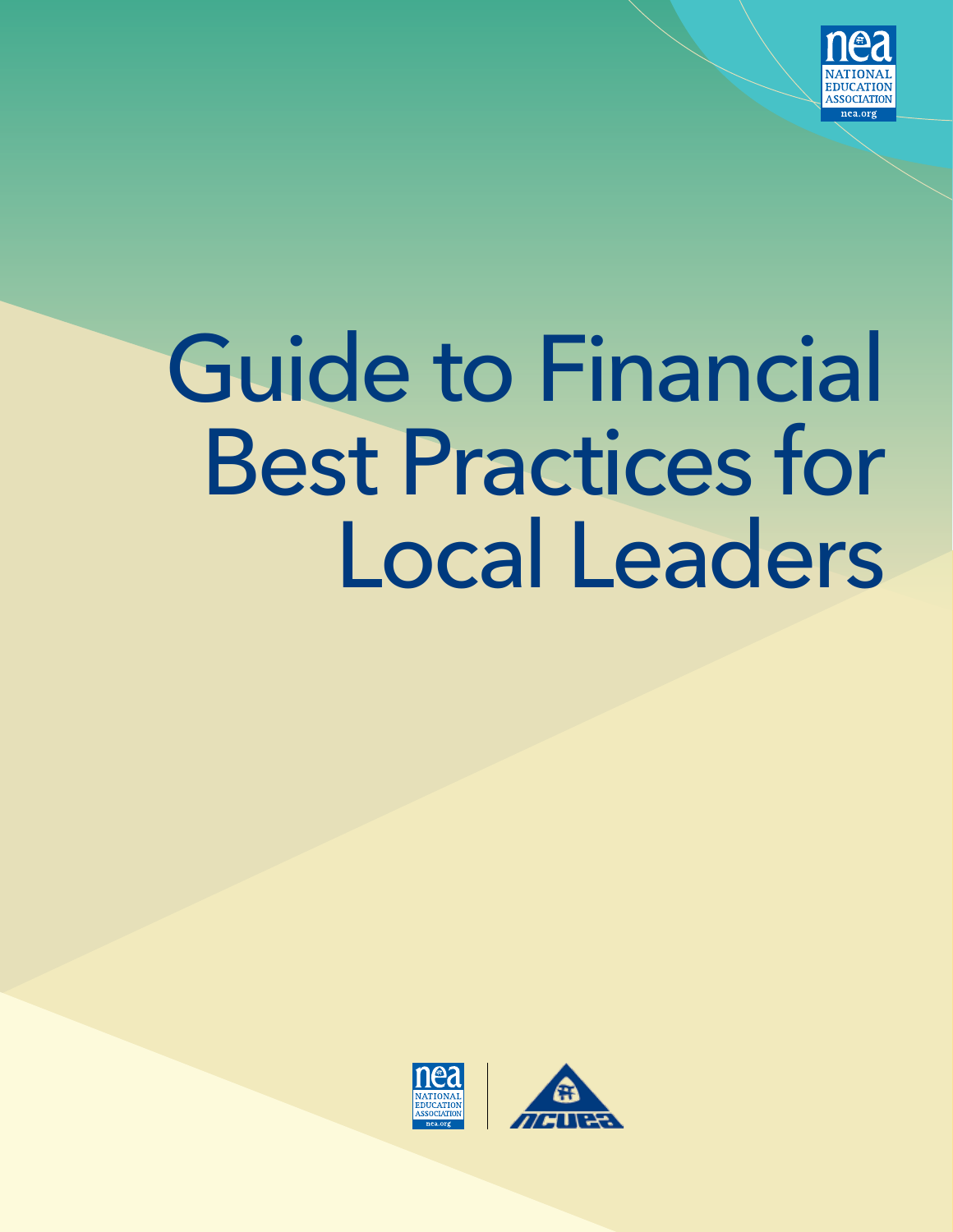#### NEA EXECUTIVE OFFICERS

Lily Eskelsen García, President Rebecca S. Pringle, Vice President Princess R. Moss, Secretary-Treasurer

#### NEA EXECUTIVE COMMITTEE

Eric Brown Kevin F. Gilbert Maury Koffman Shelly Moore Krajacic George Sheridan Earl Wiman

NEA EXECUTIVE DIRECTOR John C. Stocks

CENTER FOR BUSINESS OPERATIONS John Springer, Sr., Director

#### NEA Affiliate Support

Paula K. Purdy, Manager Bob Maleta, Sr. Financial Analyst & Accountant

#### NATIONAL COUNCIL FOR URBAN EDUCATION

Katherine Underwood, NCUEA President

#### NATIONAL EDUCATION ASSOCIATION

The National Education Association is the nation's largest professional employee organization, representing 3 million elementary and secondary teachers, higher education faculty, education support professionals, school administrators, retired educators, and students preparing to become teachers.

June 2016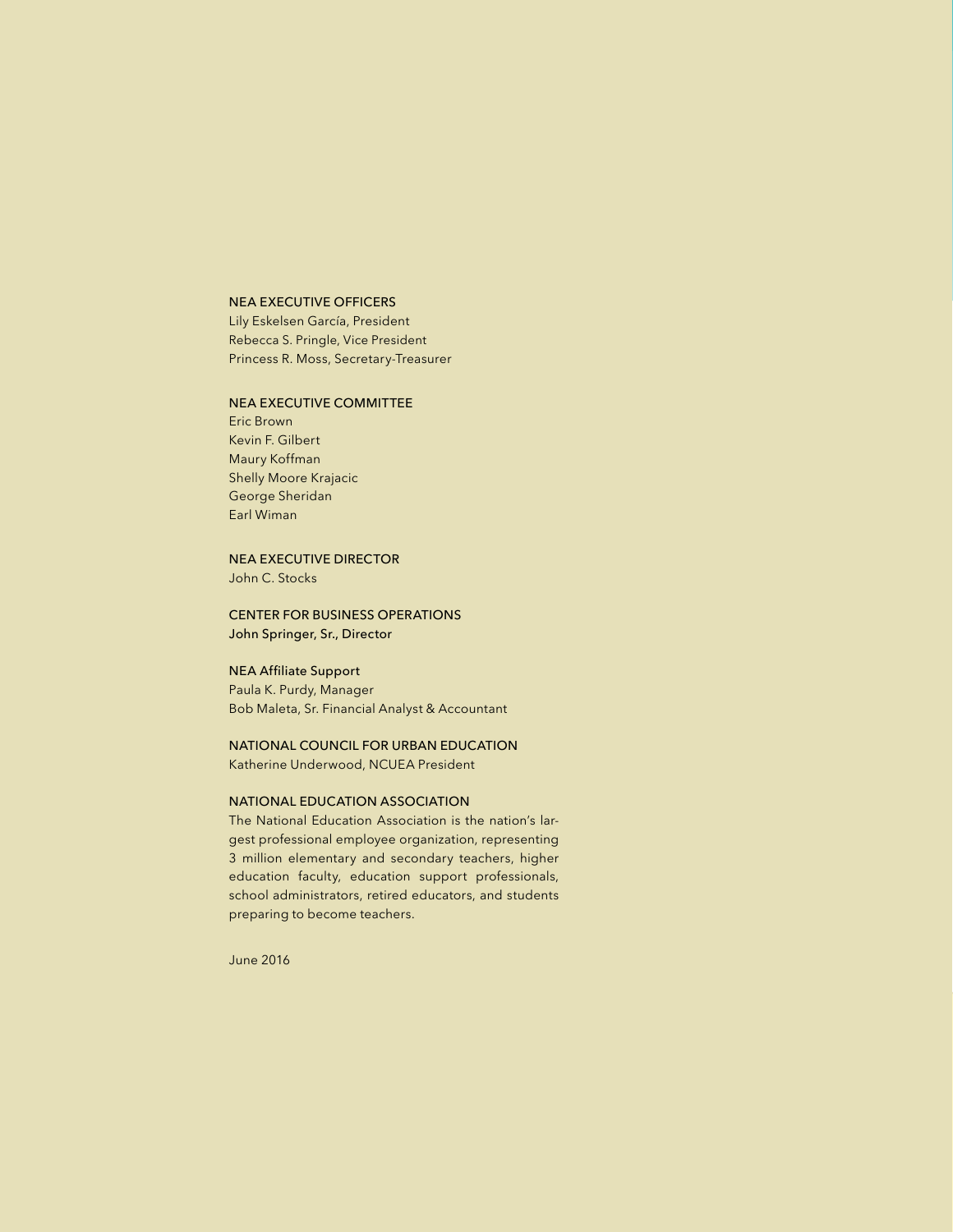# Guide to Financial Best Practices for Local Leaders





June 2016

Dear Local Leader,

We are proud of the important steps that NEA and our affiliates have taken to prioritize fiscal health. We are pleased to share with you this guide to sound Association fiscal practices to assist you in fulfilling your responsibilities as fiscal stewards.

NEA and NCUEA worked together to develop these guidelines, which are designed to ensure that the necessary internal controls and policies are in place to build and sustain healthy, effective local associations throughout the country.

We want to thank you for your continued leadership and commitment. At a time when the Association continues to face dramatic changes — political, legislative and legal — at every turn, it is critical that we work together to ensure that we are well-positioned to adapt and respond to the ever-changing landscape.

In solidarity,

Princess Moss NEA Secretary-Treasurer

Nathering Underwood

Katherine Underwood NCUEA President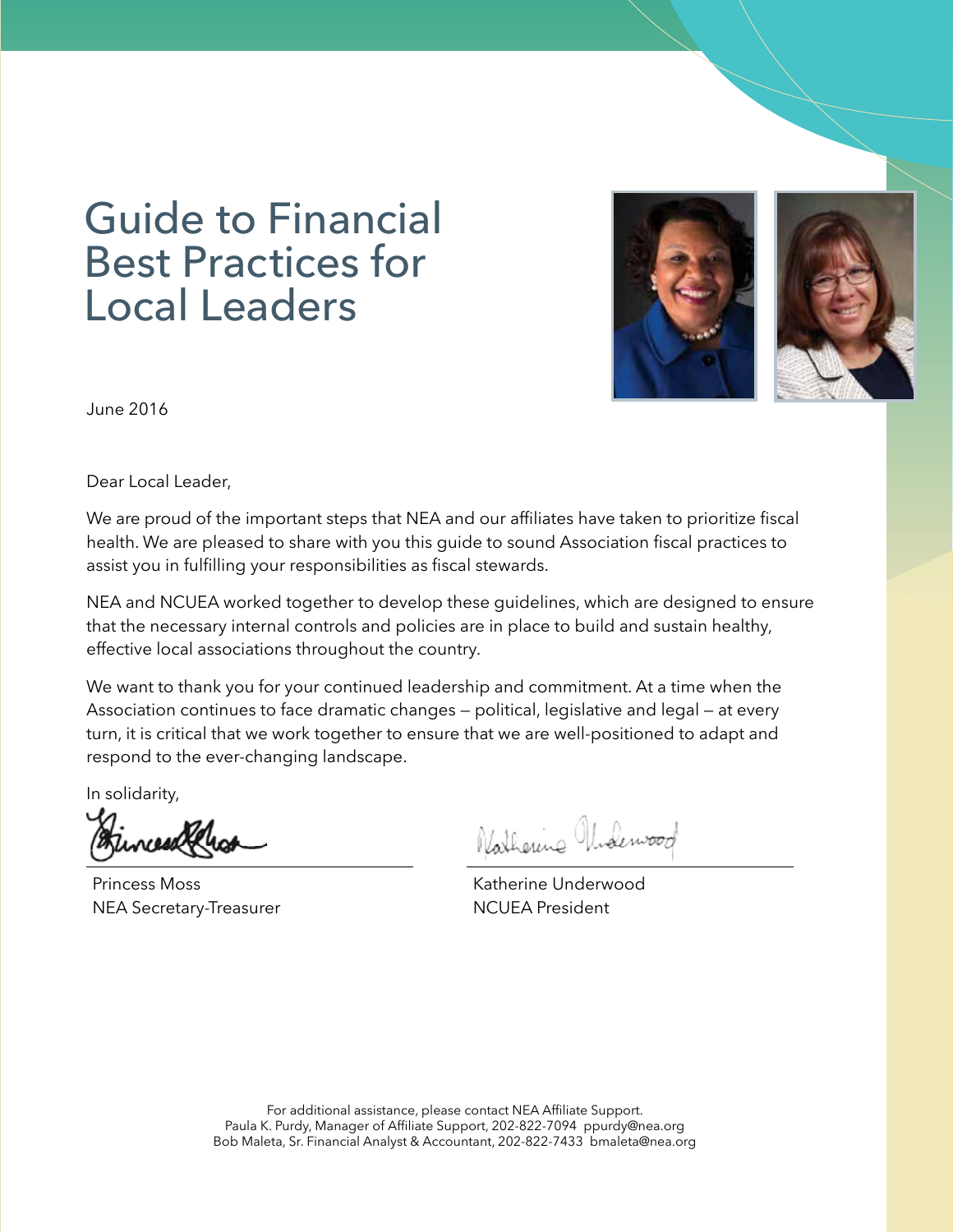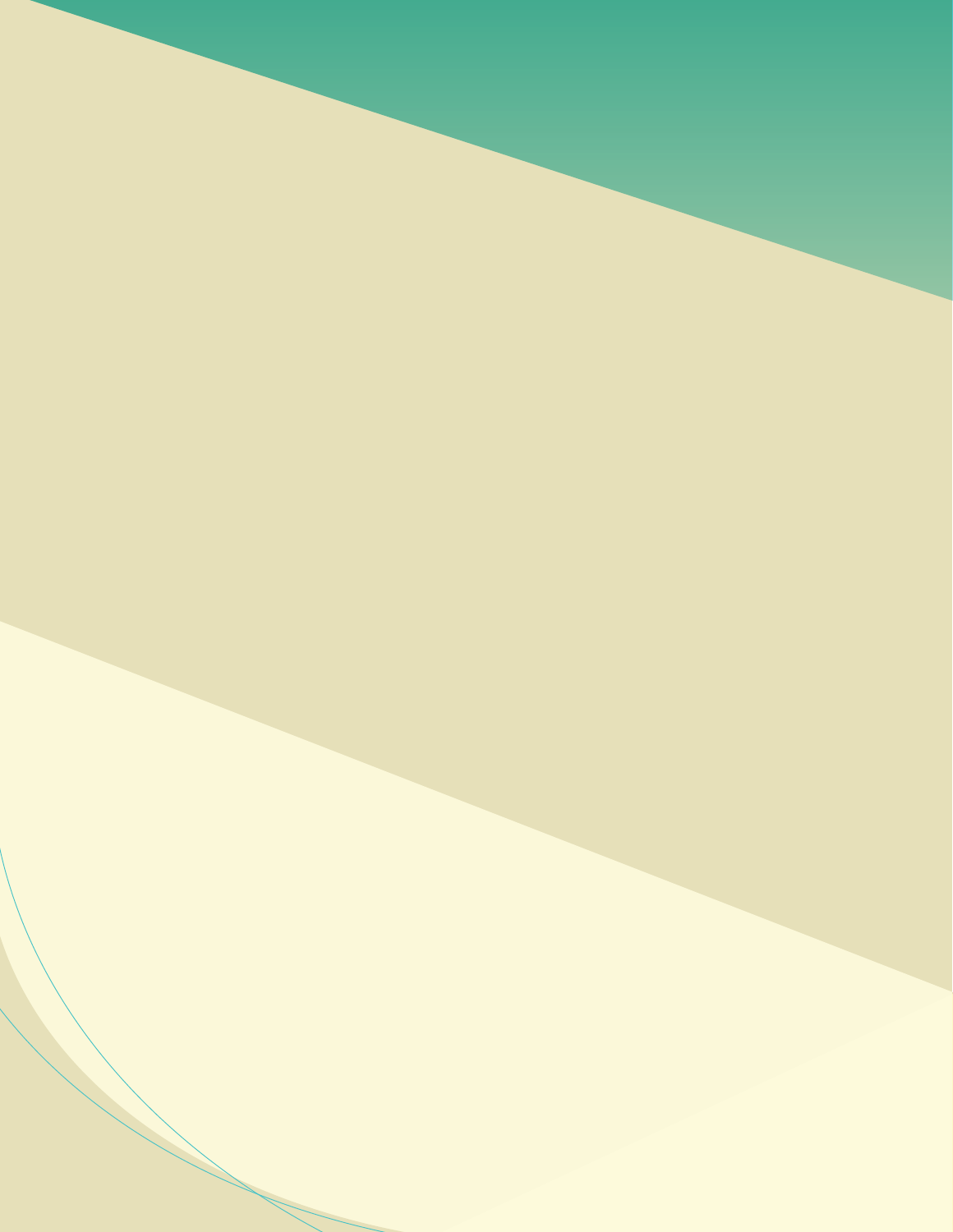# **Contents**

| 4 Tone at the Top                                                                        | <b>30 Additional Financial Policies</b>                   |
|------------------------------------------------------------------------------------------|-----------------------------------------------------------|
| 5 Fiduciary Responsibilities                                                             | <b>32 Financial Statement</b><br>Analysis                 |
| 8 Association Policies to<br><b>Avoid Conflicts of Interest</b><br>and Unethical Conduct | <b>36 Financial Management</b><br><b>Review Checklist</b> |
| <b>13 Internal Controls</b>                                                              | <b>38 The Annual Audit</b>                                |
| 22 Cash                                                                                  | 42 Tax Returns and the Internal<br><b>Revenue Service</b> |
| 26 Cash Disbursements                                                                    | <b>45 Directors and Officers</b><br>Insurance             |
|                                                                                          | <b>46 Succession Planning</b>                             |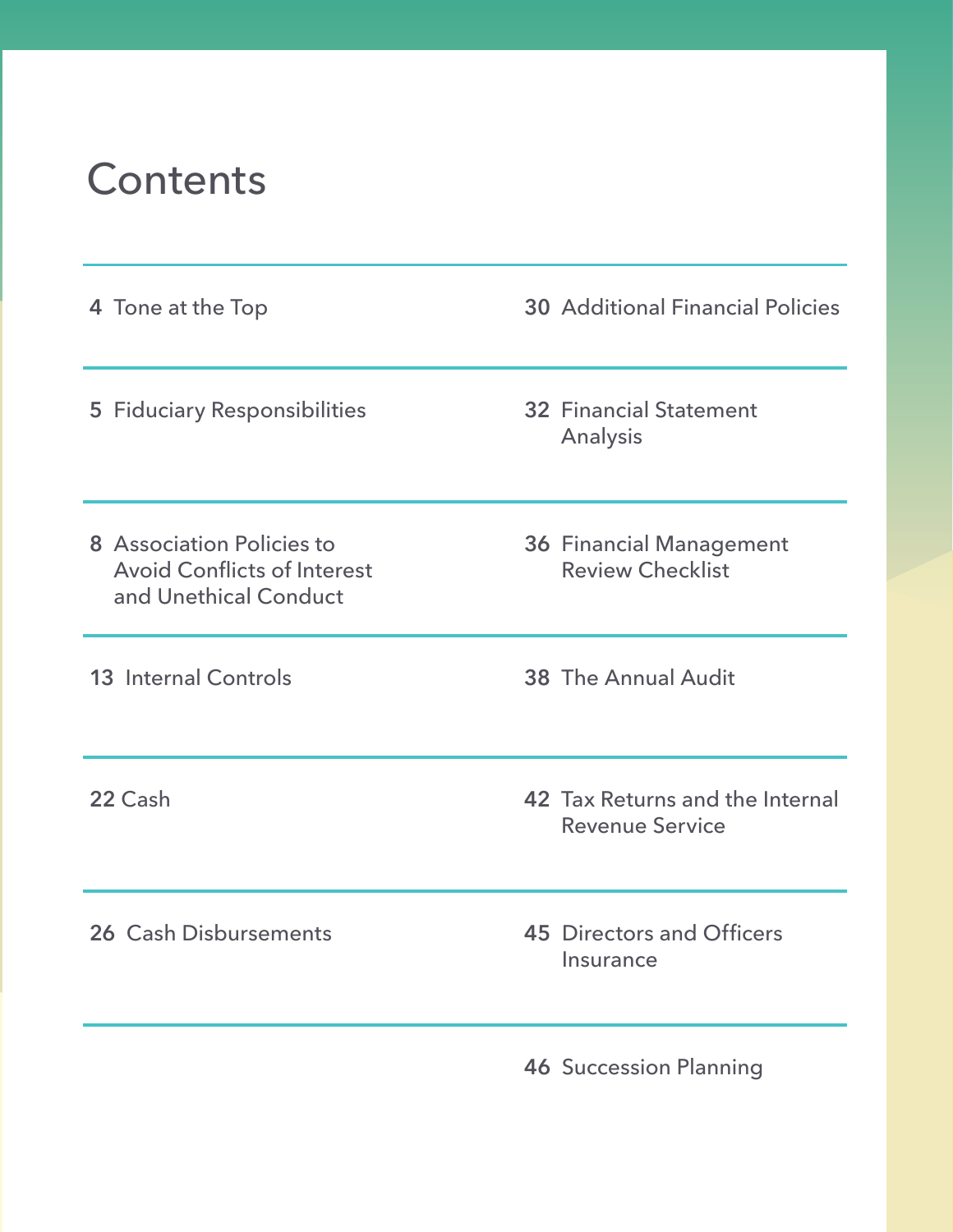# Tone at the Top

The "Tone at the Top" begins with the board of directors. This concept refers to the general ethical (or unethical) climate of the association and is established by implementing sound codes of conduct and then living by them day in and day out as well as leading by example. Establishing and promoting an ethical climate is believed to reduce fraud and other unethical practices.

There are several ways that you can set the "Tone at the Top":

- ``  Implementing a code of ethical conduct
- ▶ Establishing a conflict of interest policy
- ▶ Adopting and promoting a whistleblower policy
- $\blacktriangleright$  Consistently adhering to internal control procedures and association policies
- **I** Hiring competent management and staff
- **•** Performing fiduciary responsibilities
- ▶ Valuing an ethical culture
- ▶ Active and engaged board of directors

Having weak "Tone at the Top" can lead to the following:

- ``  Fraud
- **Mismanagement of association assets and resources**
- **Poor morale for management, staff and the board**
- ▶ Reputation risk of the association
- ▶ Disgruntled members or loss of members
- ``  Personal liability
- ▶ Public scrutiny

So, the most powerful and effective step officers, board members and management can take to promote the overall fiscal health of the association is to foster an ethical culture within the association.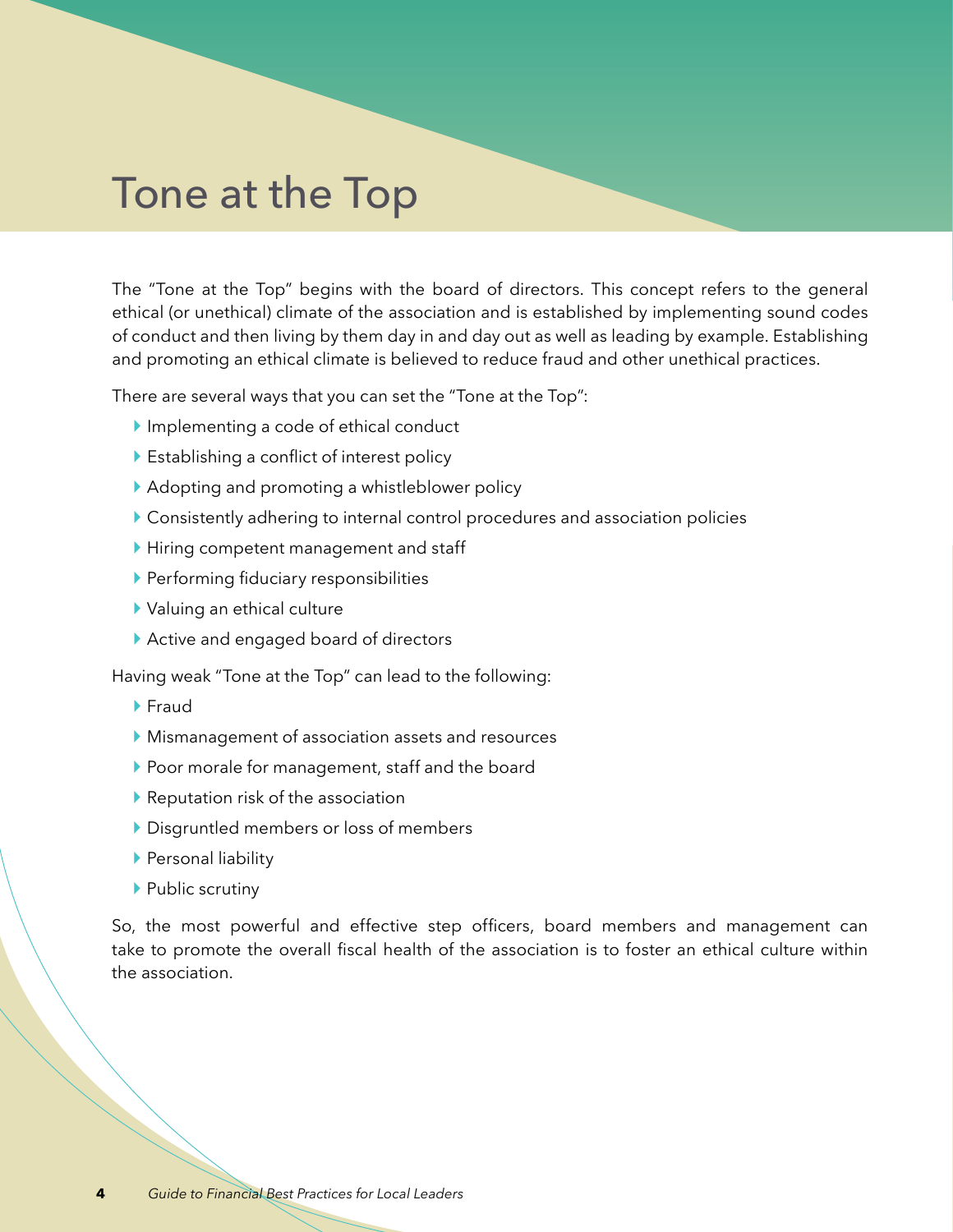# Fiduciary Responsibilities

As a member of the board of directors and staff you have certain legal and ethical responsibilities to the association. You are legally charged to protect the assets of the association and to act in its best interest at all times.

#### A fiduciary—

- $\blacktriangleright$  Is a person or institution given the power to act on behalf of another in situations that require great trust, honesty and loyalty
- **•** Must set aside their own personal motives and act in the best interest of the association
- ▶ Cannot act in any manner adverse or contrary to the interests of the association

Board members and staff are granted fiduciary status under state law, the association's constitution and bylaws and common sense.

The general responsibilities of a fiduciary are:

- $\blacktriangleright$  To act in the best interest of the association
- $\blacktriangleright$  To use good faith and honesty when making decisions
- $\blacktriangleright$  To exercise all of the skill, care and diligence that a *PRUDENT PERSON* would exercise when acting on behalf of the association
- $\blacktriangleright$  To strive to make the best or right decisions in all situations

# **Prudent Person**

Before going further, it is important to understand what a prudent person is and why acting in such a manner is fundamental in upholding the fiduciary responsibilities as a board or staff member.

A prudent person---

- **•** Regularly attends meetings
- **I**s inquisitive
- ▶ Applies their skills
- **Acts with caution**
- ▶ Uses their best judgment
- **•** Relies on experts as needed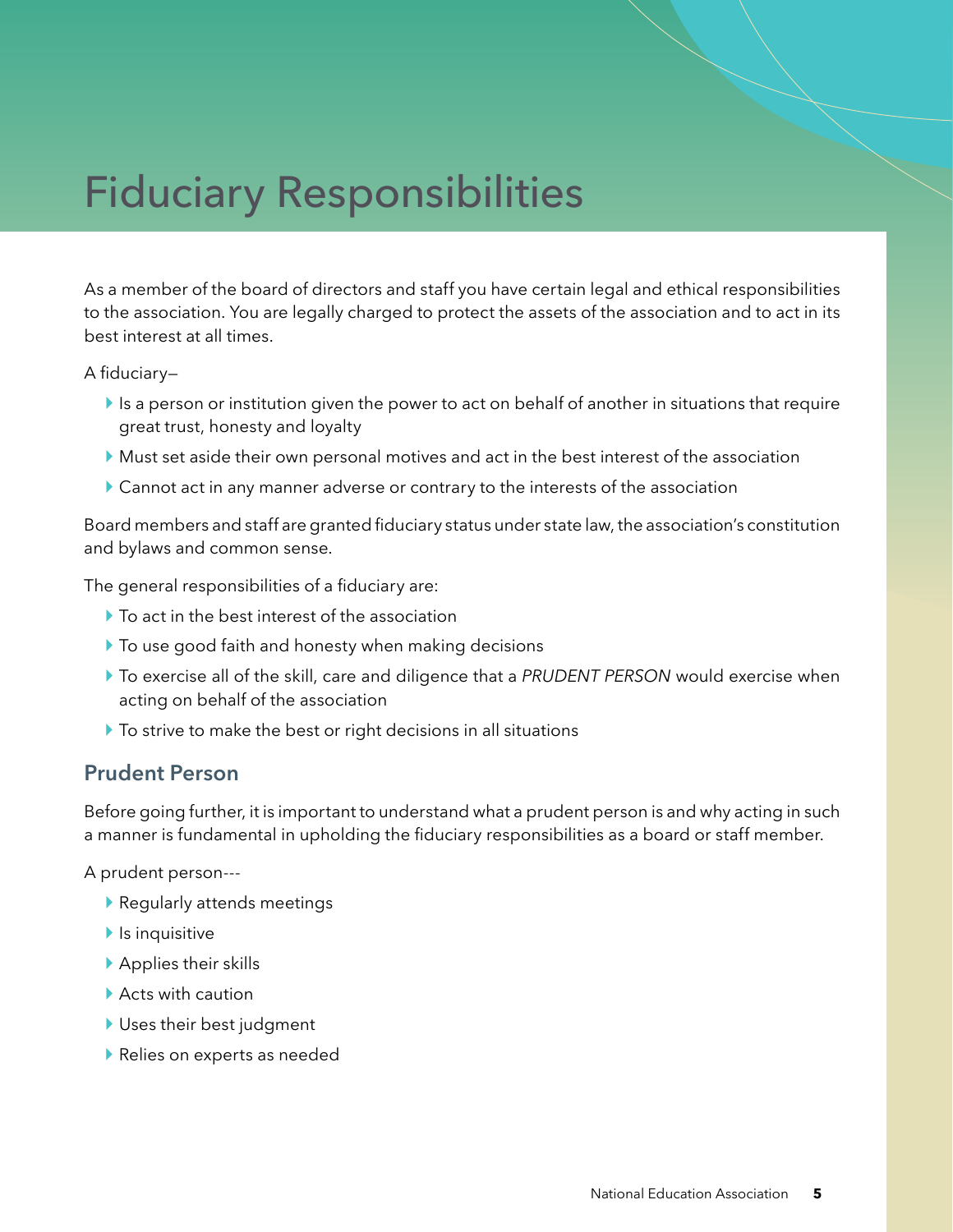Fiduciary Responsibilities *(continued)*

### **The 4 Fiduciary Responsibilities**

There are four duties required of a fiduciary: **care**, **loyalty**, **good faith** and **obedience**.

The duty of care requires a person to exercise ordinary and reasonable care while exhibiting honesty and good faith. As part of the duty of **care**, it requires that the board member act in what is believed to be the best interest of the association or similarly how a prudent person would act under similar circumstances.

The duty of **loyalty** requires that a board member remain faithful to the association when making decisions and not put their personal interests above the interests of the association. If it is believed that there is a conflict of interest then it needs to be disclosed.

The duty of **good faith** requires a board member to always undertake their responsibilities honestly, conscientiously, and fairly. Decisions that are made for the association should be in the best interests of all association members and not for the advantage or benefit of one group over another.

The duty of **obedience** requires board members to act in accordance with the association's articles of incorporation, constitution, bylaws and other governing documents, as well as all applicable laws and regulations.

### **Relying on Experts**

From time to time the need may arise to rely on experts, particularly when dealing with legal, financial or other matters outside of any officer, board member or staffs' expertise.

Instances of when expertise should be sought may include:

- $\blacktriangleright$  Suspected criminal activities
- **Financial irregularities**
- ``  Money management
- **Infrastructure and building projects**
- ▶ Staff issues
- **E** Issues with governmental agencies such as the IRS, Department of Labor, Equal Employment Opportunity Commission, etc.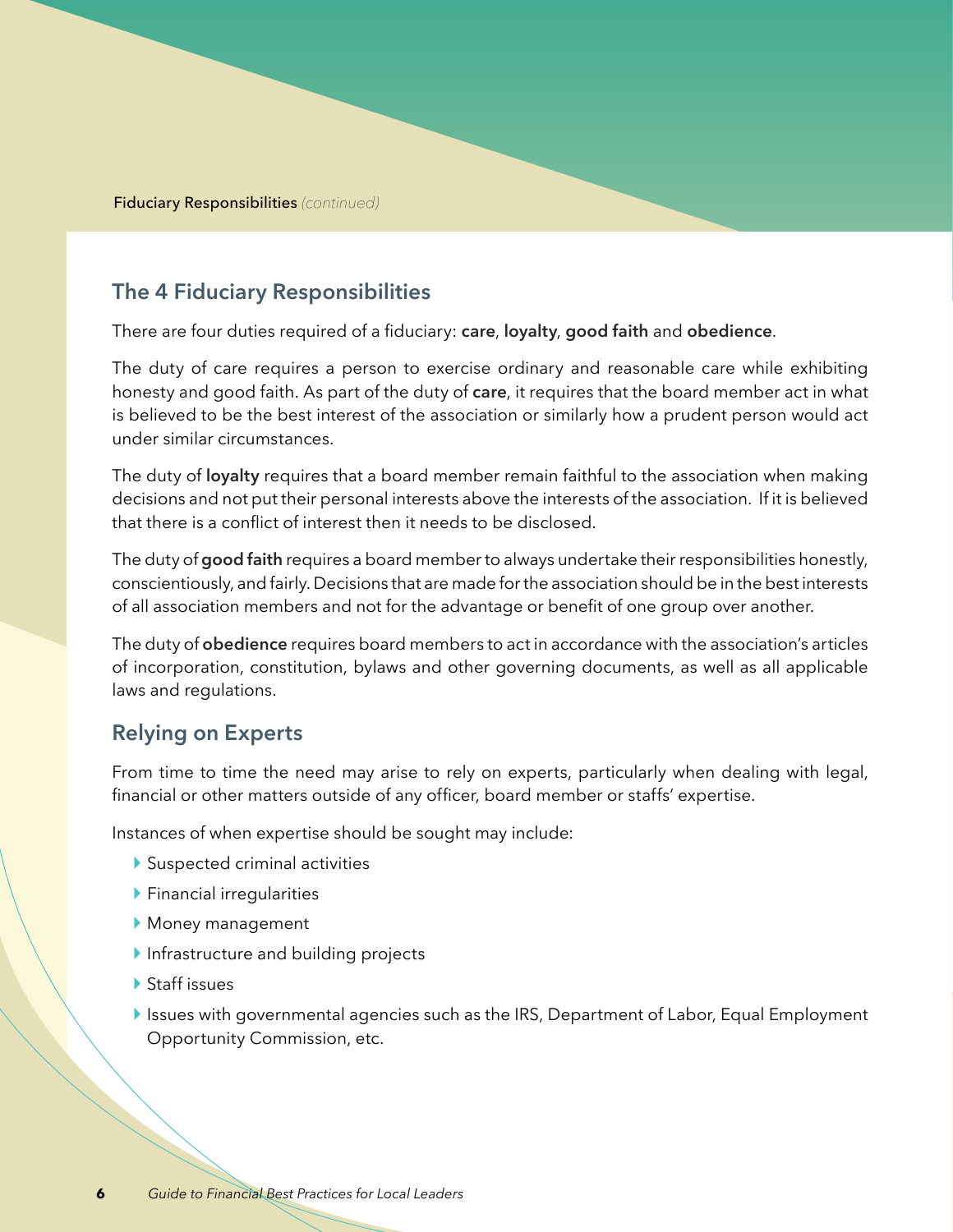# **Personal Liability**

It is essential that as a board member and as a board, issues are dealt with as they arise and turning a blind eye to a problem does not relieve the person or board of their fiduciary duties. Personal liability can even arise if as a board member acts outside of or abuses their authority as an officer or director. As well, any intentional injury or damage to persons or property may result in personal liability even if the activity was carried out on behalf of the association.

There are steps that can be taken to reduce association and personal liability:

- $\blacktriangleright$  Be thoroughly and completely prepared before making decisions
- $\blacktriangleright$  Review the full terms of all contracts before voting to approve them
- ▶ Be actively involved–
	- **In deliberations**
	- $\rightarrow$  By commenting when appropriate
	- $\rightarrow$  By making inquiries and asking questions
- **•** Make decisions without undue haste or pressure
- Insist that meeting minutes accurately reflect vote counts and actions taken at meetings
- **•** Request legal consultation on any matter that has unclear legal ramifications
- ▶ Request financial consultation (public accountants, investment advisors, etc.) to evaluate any matter with financial ramifications
- ``  Obtain monthly financial statements and annual audit reports to read and review
- **•** Attend association meetings and read all materials provided to stay informed
- **•** Review periodically the association's governing documents
- ▶ Avoid all conflicts of interest and disclose any potential conflicts

Bottom line, there is a seriousness to taking on the responsibility of becoming an officer or board member and there are potential consequences, some of them personal, from not upholding the 4 duties that are required of a fiduciary.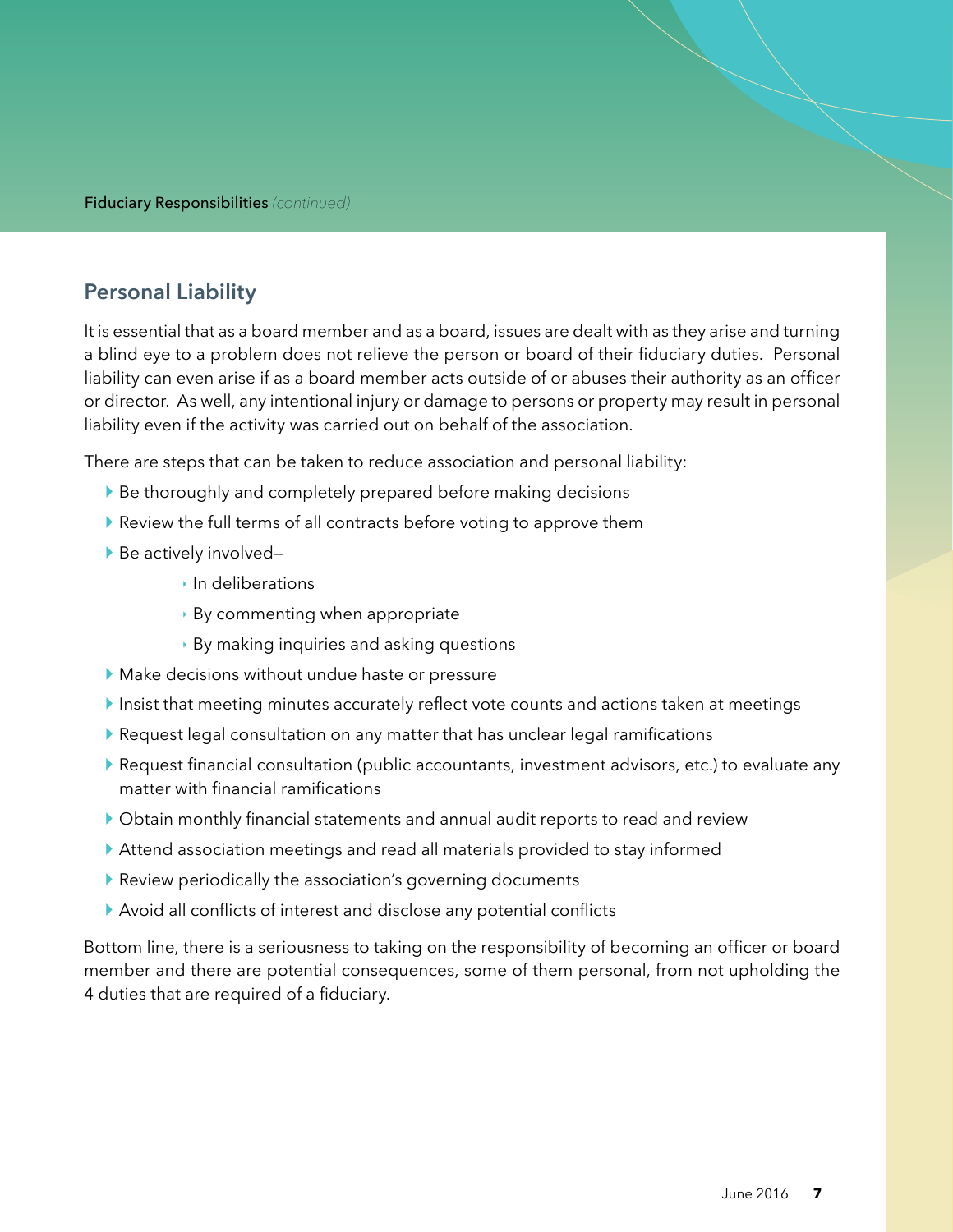In the early 2000's several major financial scandals came to light, most notably Enron and MCI WorldCom. Leadership of both companies promoted unethical business practices in order to misrepresent earnings and indicate favorable performance. Congress created the Sarbanes-Oxley Act to protect shareholders and the general public from accounting irregularities and fraudulent activities. While this Act applies to public corporations, many nonprofits voluntarily adopted policies designed to combat unethical conduct and conflicts of interest. The IRS Form 990 which is the Return of Organizations Exempt from Income Tax requests on page 6 of the return whether the nonprofit adopted a written conflict of interest policy and was it enforced and monitored in addition to wanting to know if a Whistleblower Policy and a Records Retention Policy has been adopted.

Therefore as best practice it is advocated that all nonprofits adopt the following policies for both governance and staff and that they are annually reviewed and acknowledged:

# **Sample Code of Ethical Conduct**

In fulfillment of our obligation we commit to:

- 1. Exercise appropriate fiduciary responsibilities over Association resources;
- 2. Not having, directly or indirectly, an interest or relationship, take an action or engage in any transaction or incur any obligation which is in conflict with, or gives the appearance of a conflict with, the proper and faithful performance of our responsibilities;
- 3. Comply with policies of the Association and applicable laws and regulations;
- 4. Respect confidentiality of information acquired in the course of our work;
- 5. Provide Association constituents with information that is complete, accurate and appropriate;
- 6. Carry out activities professionally, with honesty and integrity;
- 7. Not knowingly be a part to any illegal activity or breach of fiduciary responsibility;
- 8. Report violations of the Code in accordance with all applicable rules of procedure;
- 9. Institute due process policies for violations of this Code of Ethics;

10. Be accountable for adhering to this Code.

#### **Acknowledgement**

Print Name:

Signature:  $\Box$  Date:  $\Box$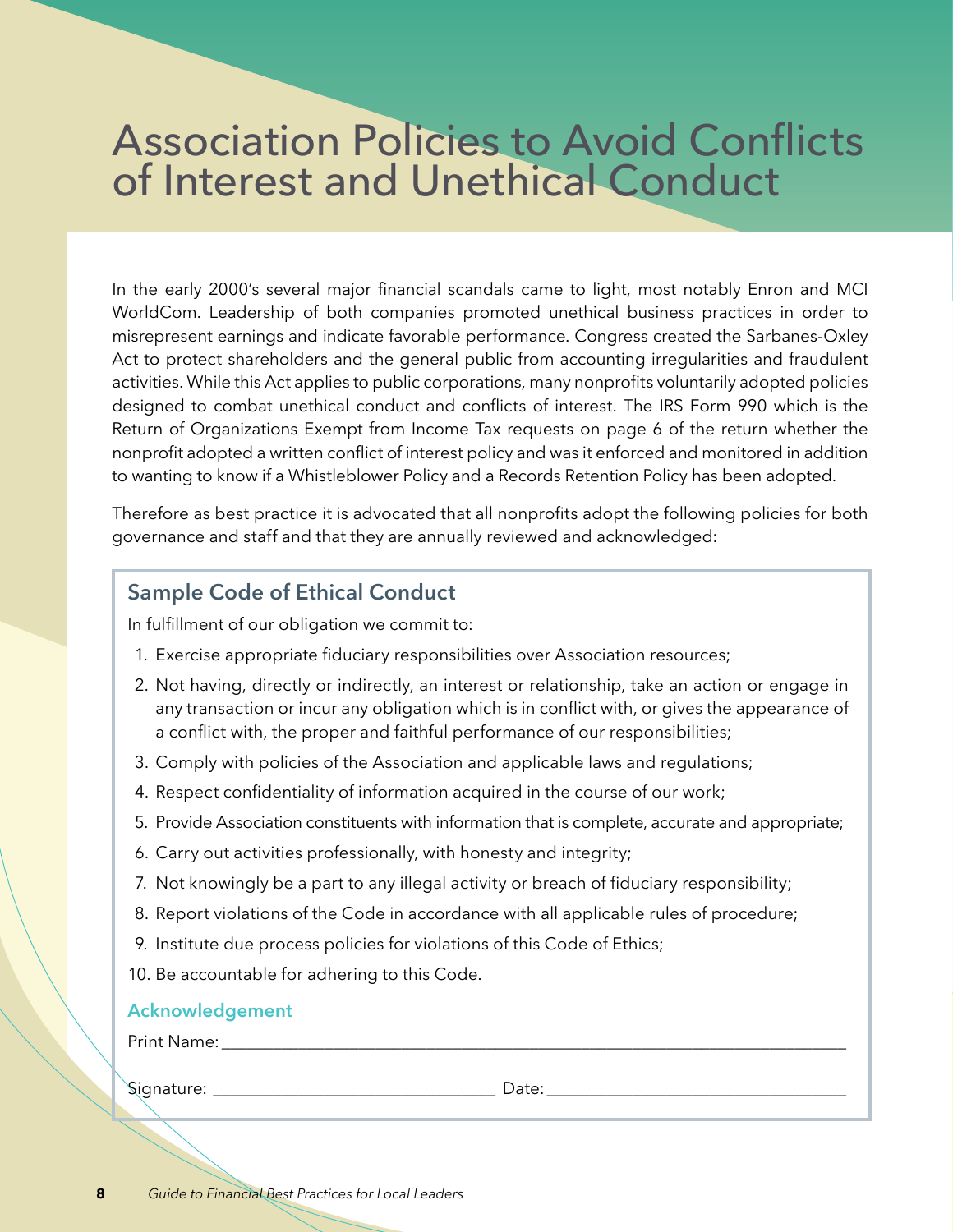# **Sample Conflict of Interest Policy**

No Association official or employee shall, directly or indirectly, have an interest or relationship, take any action or engage in any transaction, or incur any obligation, which is in conflict with, or gives the appearance of a conflict with, the proper and faithful performance of his or her Association responsibilities.

- 1. Any action or transaction which is in conflict or gives the appearance of conflict with the best interests of the Local;
- 2. Any action or transaction for the gain of personal interest;
- 3. The acceptance of third party gifts, compensation or loans;
- 4. The unauthorized disclosure of confidential information pertaining to the members of the Association.

Print Name:  $\blacksquare$ 

Signature: \_\_\_\_\_\_\_\_\_\_\_\_\_\_\_\_\_\_\_\_\_\_\_\_\_\_\_\_\_\_\_\_\_ Date: \_\_\_\_\_\_\_\_\_\_\_\_\_\_\_\_\_\_\_\_\_\_\_\_\_\_\_\_\_\_\_\_\_\_

# **Sample Whistleblower Policy (WB Policy)**

- 1. Any person who has reasonable cause to believe that an Association official or employee has engaged or is about to engage in misconduct, should notify the Whistleblower Officer (WB Officer) in writing. That person (the whistleblower) shall identify himself or herself in the notice to the WB Officer, but the WB Officer if requested to do so by the whistleblower treat the notice as anonymous and shall not except, in response to a legal mandate, reveal the whistleblower's name. If the WB Officer is unavailable, and the whistleblower believes that a delay in providing notification can have adverse consequences for the Association, he or she may notify other designated WB officials, who shall as soon as possible thereafter turn the matter over to the WB Officer.
- 2. If, based upon the information provided by the whistleblower and other relevant information, the WB Officer has reasonable cause to believe that an Association official or employee has engaged or is about to engage in misconduct, the WB Officer shall turn the matter over to general or outside counsel.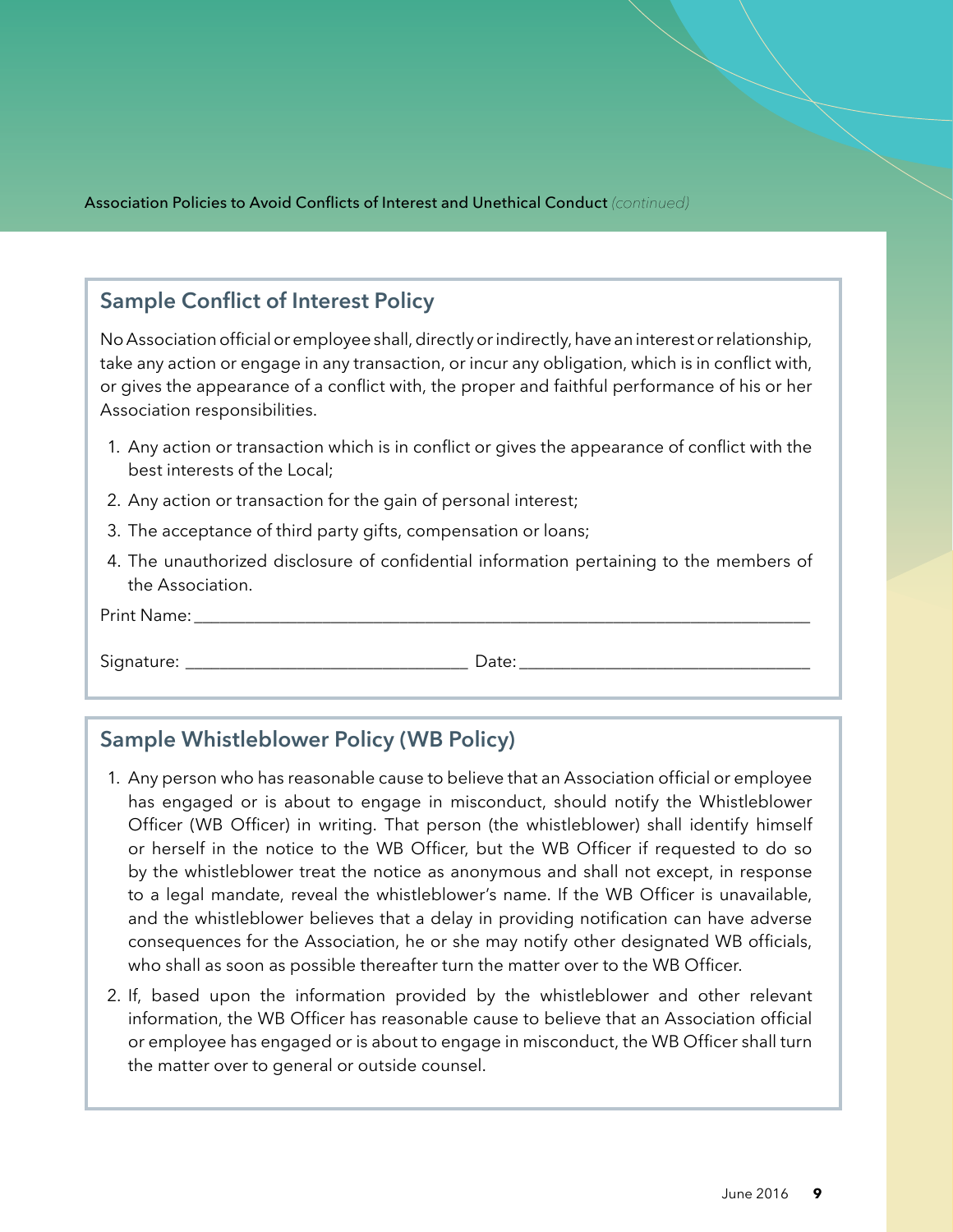#### *Sample Whistleblower Policy (continued)*

- 3. General or outside counsel shall conduct an expeditious investigation of the alleged misconduct, and shall submit to the WB Officer a written opinion setting forth its conclusions as to whether the Association official or employee has engaged or is about to engage in misconduct, and if so, what should be done to correct the situation.
- 4. After consulting with the Association Executive Committee, the WB Officer shall arrange for such action to be taken as he or she deems appropriate to correct the situation.
- 5. If the WB Officer concludes that any person has made an allegation of misconduct, or has participated in an investigation of alleged misconduct, in bad faith or without reasonable cause, the WB Officer, after consulting with the Association Executive Committee, shall arrange for appropriate disciplinary action to be taken against the person.

#### **Protection of Persons who Provide Evidence of Alleged Misconduct**

- 1. Except as otherwise stated in number 5 above, no person shall be subject to any form of direct retaliation by an Association official, Association staff member or other Association representative because he or she 1) is a whistleblower 2) has participated in an investigation of alleged misconduct, or 3) has in good faith in any other way been involved in the implementation of the WB policy.
- 2. If any person believes that he or she has been subject to retaliation in violation of number 1 above, that person shall report such retaliation to the WB Officer. The WB Officer shall investigate the matter, and if the WB Officer concludes that an Association official, after consulting with the Association Executive Committee, shall arrange for appropriate disciplinary action to be taken against said Association official, Association employee or representative of the Association.

#### **Acknowledgement**

| Print Name: |       |
|-------------|-------|
| Signature:  | Date: |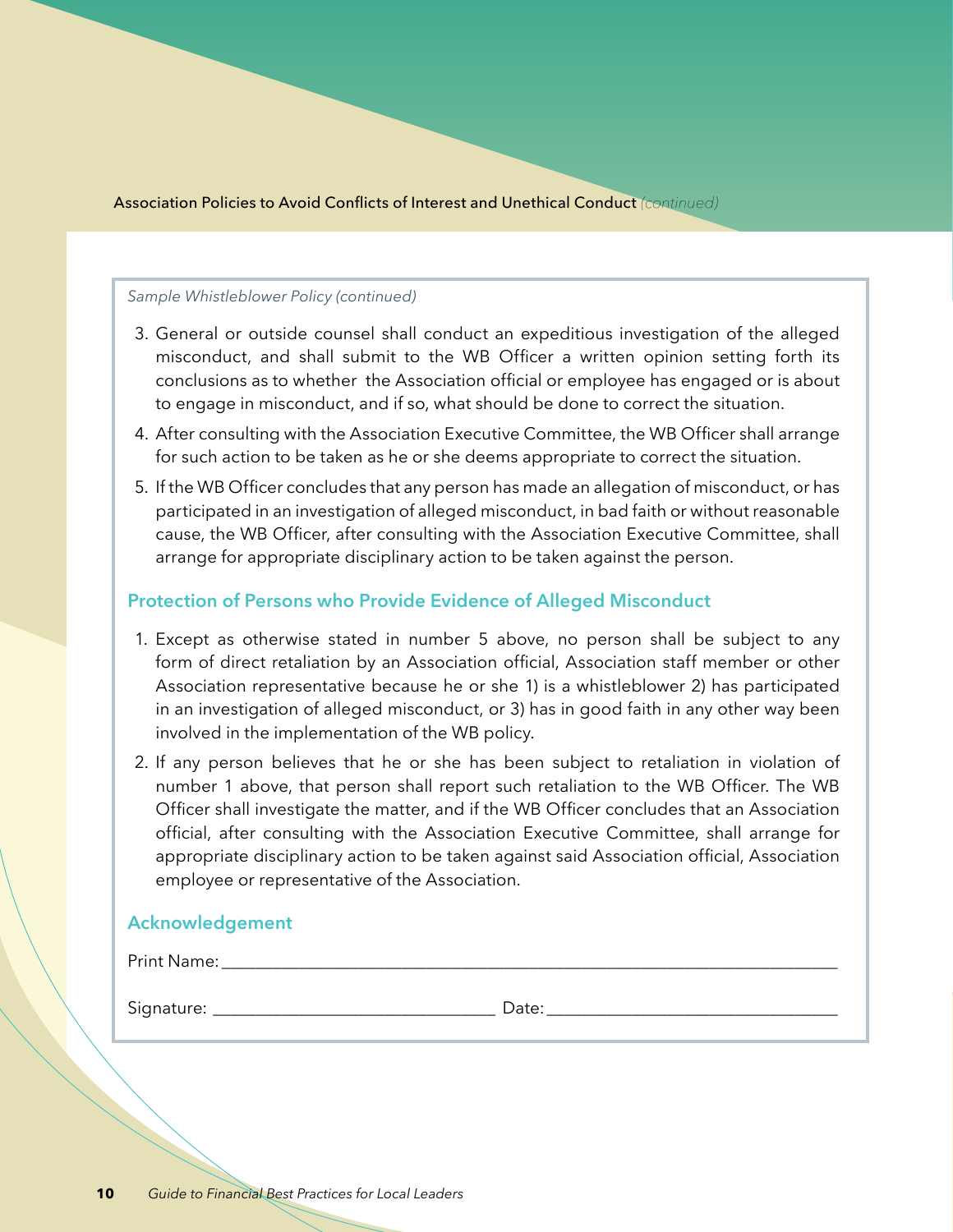### **Sample Commitment to the Integrity of Internal Controls**

In fulfillment of our obligation to maintain the highest standards of quality in financial reporting through business ethics and effective internal controls, we support:

- 1. A control environment founded on ethical values and technical competence;
- 2. The identification and analysis of relevant internal and external risks that can hinder the achievement of business and Association objectives;
- 3. The implementation of control activities that mitigate each identified risk, with the appropriate focus on prevention, detection and correction;
- 4. The institution of fluid information pathways among management, employees and governance that capture, process and communicate relevant internal and external information in a timely manner;
- 5. Systems of evaluation and assessment to monitor whether Internal Controls are adequate, effective and adaptive;
- 6. Adoption of formal internal control policies and procedures;
- 7. Documentation of systems of internal control procedures in a comprehensive manner as well as roles and responsibilities of governance and employees;
- 8. Appropriately communicating with and educating governance and employees on their roles and responsibilities.

#### **Acknowledgement**

| Print Name:  |       |
|--------------|-------|
| Signature: _ | Date: |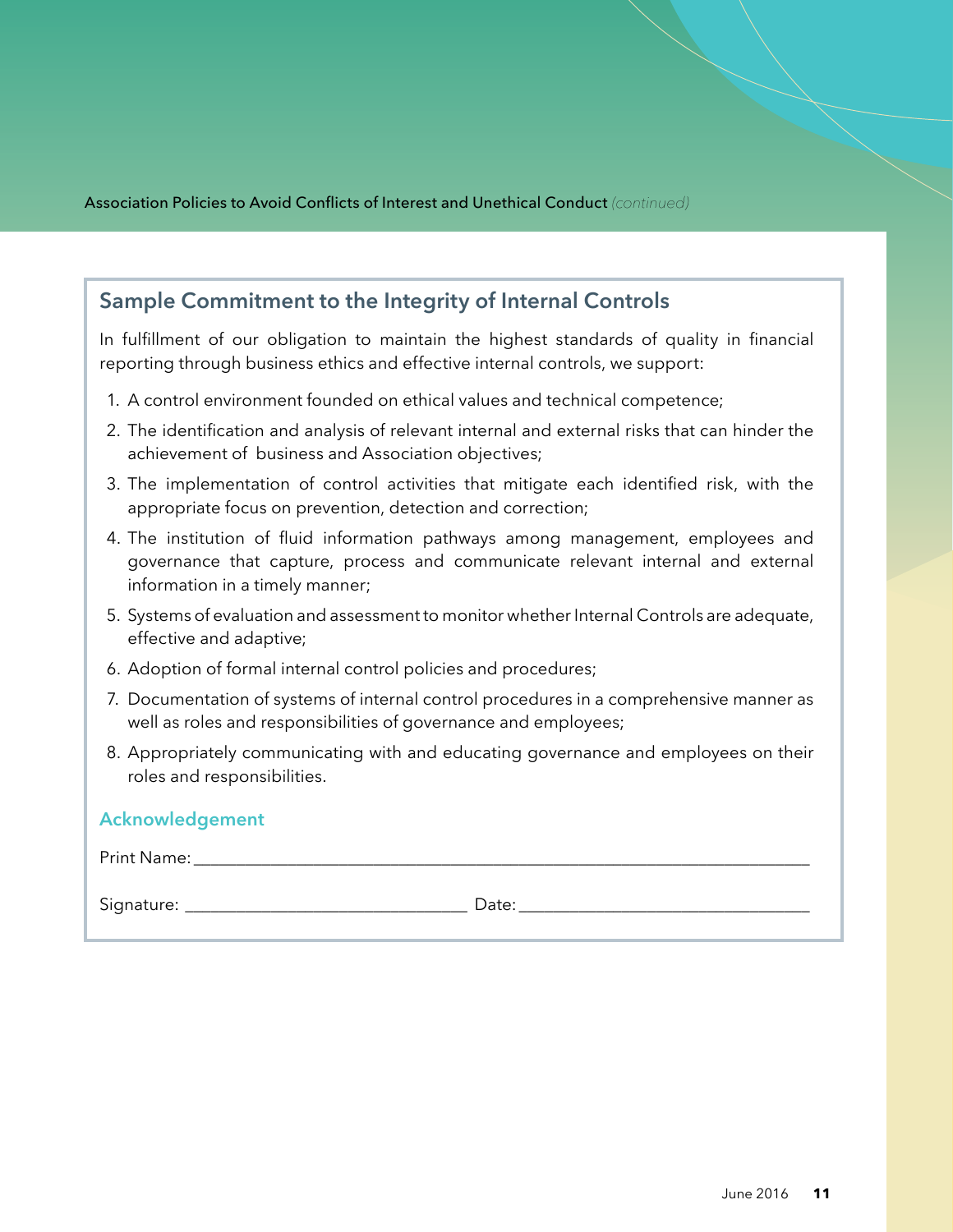#### **Sample Audit Committee Resolution**

In fulfillment of our obligation to monitor, question, inform, improve and advise, and as those responsible for the fairness, thoroughness and accuracy of financial information, we strongly support the institution of an Audit Committee that will:

- 1. Report to the Executive Committee and/or Board of Directors at least annually;
- 2. Review and understand financial statements;
- 3. Be responsible for the recommendation to the appropriate body of the appointment, compensation and presentation of the work of any public accounting firm performing audit services;
- 4. Review any audit problems or difficulties, and recommend to the appropriate body resolution of disagreements between the independent auditor and management;
- 5. Review the Management Letter provided by the independent auditor;
- 6. Establish procedures for the receipt, retention and treatment of complaints received regarding internal controls and auditing;
- 7. Request to engage independent counsel, independent financial experts or other advisors, as deemed necessary to carry out its duties;
- 8. Participate in training necessary to fulfill these duties.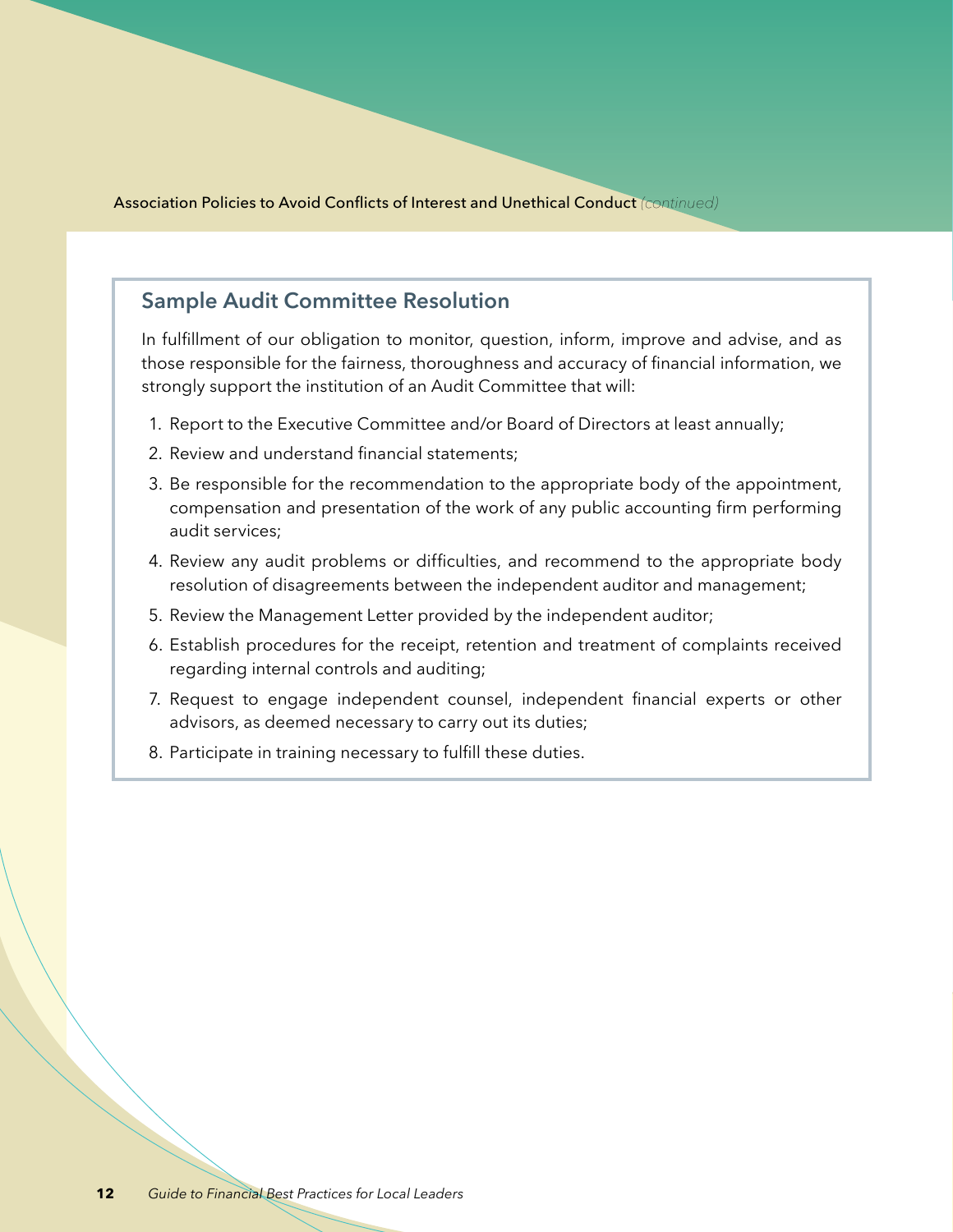# Internal Controls

Internal controls refers to a system of checks and balances designed to minimize errors or misappropriation of assets, maximizing the probability of detection if such things occur, and protect the organization overall. **It is the responsibility of the president, other officers, board members and staff to safeguard the assets of the association through a good system of internal controls**.

Over the years, there has been an increase in instances of theft of association funds. The common theme in all these instances is that a situation was allowed to occur because there was no separation of duties (checks and balances) and other proper internal controls were not in place. In these instances, individuals who are trusted colleagues, and in some cases long-time friends were not able to resist the temptation to help themselves to funds belonging to their local members.

Implementing proper internal controls provides assurance that:

- **•** Misappropriation of funds will be discovered on a timely basis
- **Perpetrators will be identified**
- ▶ A strong deterrent to improper activities is in place
- **•** Losses will be covered by insurance (i.e. fidelity bond insurance)

One of the basics of good internal controls is that no one person handles all aspects of any financial transaction. This creates a system of checks and balances in accounting known as segregation of duties. An example would be that the person, who approves a bill to be paid, should not be the same person who signs the check to pay it. It may not be easy or practical to involve more than one person in all financial transactions; therefore, your association may inherently have poor internal controls. However, it is the joint responsibility of all board members and staff to remedy this situation to the extent possible. The first step is an "organizational control" – different people should fill the offices of president, treasurer and membership chair.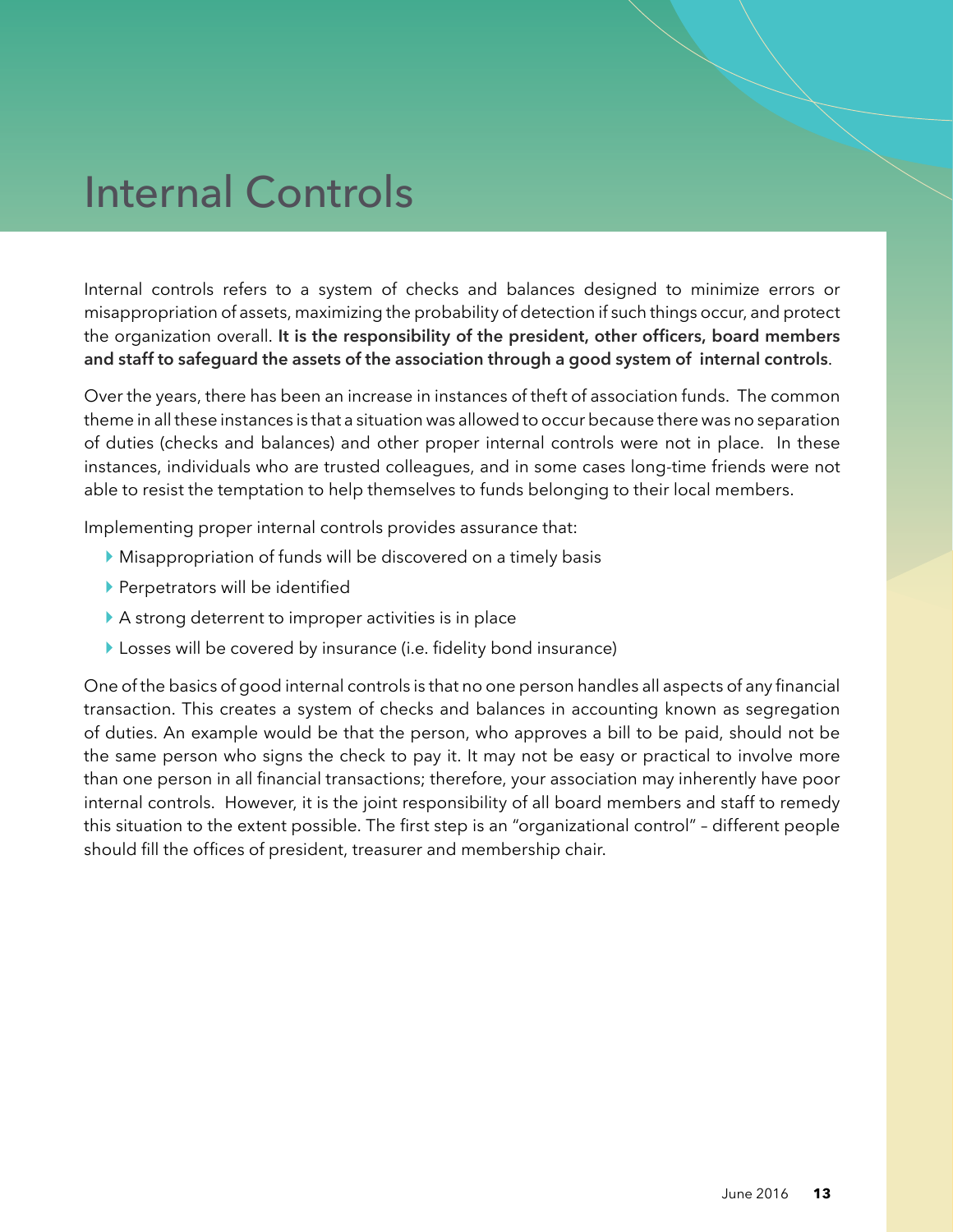#### **Example of Poor Controls**

*A person ("Y") held the office of President of an association. Over time, Y took over the duties of Treasurer and Membership Chair as well. Everyone trusted Y; and was more than happy to let Y do all this work. Gradually most of the basic internal controls that were once in place to protect association assets were no longer used. Only one signature was required for checks. There was no audit or budget. Financial reports were not prepared. Y handled all aspects of the association's finances. No one else looked at the bank statements. Documentation for expenditures was minimal.*

*Checks were being written to Y's name and to "Cash". Y spent more and more of the association's*  funds personally, which meant that less was available for legitimate, useful programs. The *association's reserves, built over a period of years, were depleted. Because there was no audit and no financial reporting, no one knew this. The Board did not even know where their bank account was located.*

*After the reserves were gone, Y needed a new revenue source. Y as the Membership Chair started intentionally forgetting to send new member enrollment forms to the State affiliate. After a period of a few years, the association had dozens of members whose State-National dues were being withheld from their paychecks but were not being remitted to the State. As*  far as the State was concerned, the members did not exist. Since the association was receiving *these State-National dues, but was not properly transmitting them to the State, Y could spend them for personal reasons.*

*When this was finally discovered, the association owed the State a great deal of money for prior years' dues. This balance had to be assessed from the association members over a period of years. The association leaders were shocked at what had been done by their friend and colleague. They should not have been. They let it happen!*

### **Cash Receipts**

- Incoming checks should be received by someone other than the person making the deposit. This person should list the checks in a log that can be compared to the actual amounts deposited, as an audit procedure.
- ▶ The person who receives checks should immediately stamp them "For Deposit Only with the Association's Bank Account."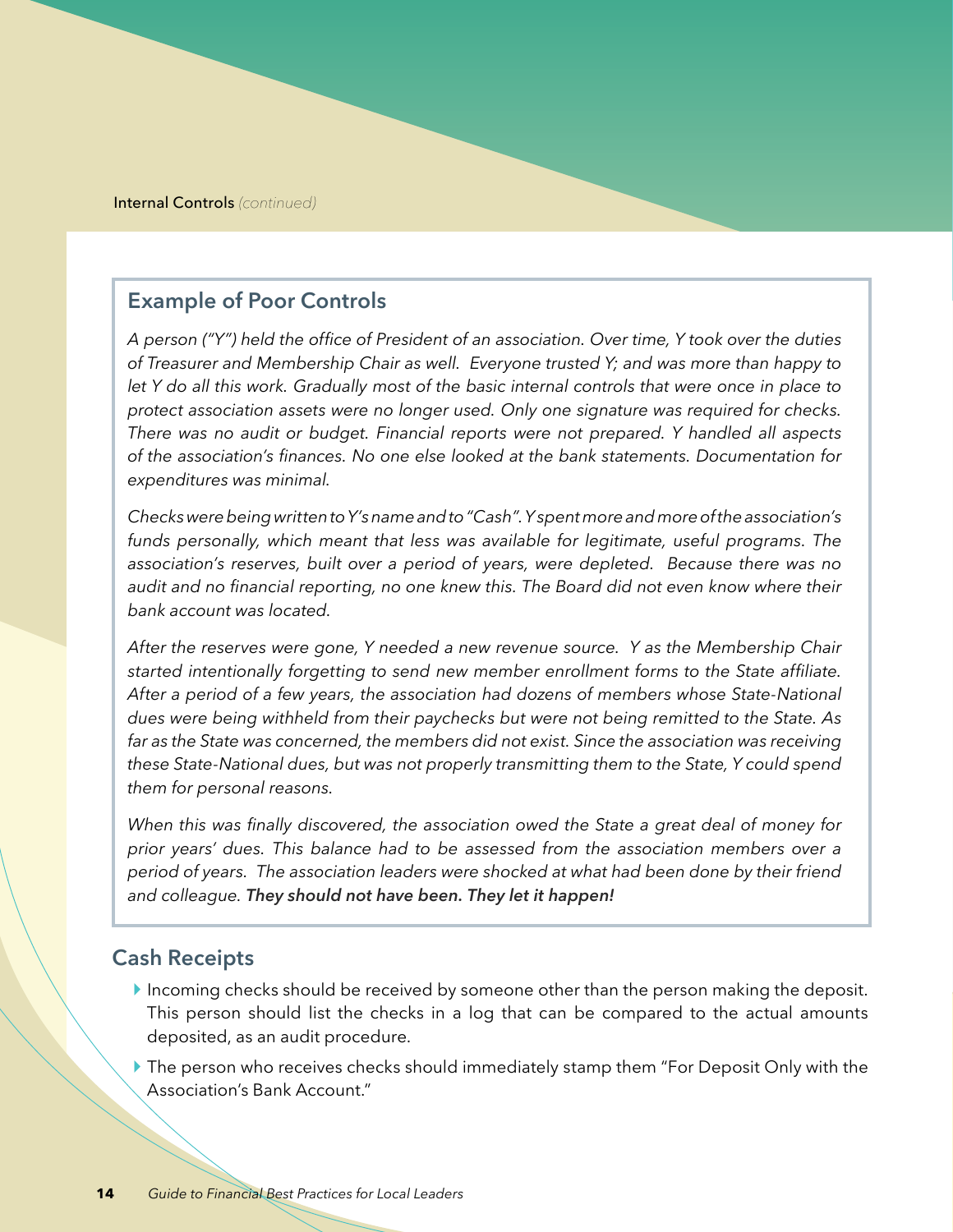- **•** Receipts should be entered in the accounting records daily.
- **•** Checks and cash should be deposited daily, with date of the deposit indicated in the **applicable records. The bank deposit slip totals should match the total in the books. Cash should NEVER be withdrawn when making a deposit.**

#### **Cash Disbursements**

- $\blacktriangleright$  All disbursements, except petty cash items, should be made by check. Complete supporting documentation should be maintained. This is to insure that there will be a permanent record of how much and to whom the funds were paid, as well as the business purpose of expenditures.
- **Checks should always be payable to a specific person/company. This makes it more difficult to fraudulently disburse funds. Checks should never be made payable to "Cash."**
- **Checks should be paid from original vendor invoices. Never pay off of statements.**
- $\blacktriangleright$  Written policies should be in place to spell out the documentation that will be required for any expenditure to be reimbursed. Individuals who are given advances for occasions, such as Representative Assemblies, should be provided with these guidelines when they receive their funding.
- ``  Annually, the Board should authorize bank accounts and signers of checks.
- **I** Two signatures are recommended on all checks. Two signatures reduce the possibility of **unauthorized disbursements. The governing board should authorize all check signers. The bank should be instructed not to accept checks without two signatures.**
- **Signing of blank checks should never be permitted.**
- Checks should be pre-numbered and used in sequence, to control the checks used and identify missing checks.
- ▶ If an error is made in writing a check and/or a check is returned due to duplicate payment, **write "VOID" across the face of the check and stub to indicate that the check and stub are not to be used again. Keep physical custody of checks stamped "VOID."**
- ▶ Keep the supply of checks in a secure place. There should be adequate internal controls **over supplies of blank checks. This internal control also insures that checks are protected against loss by fire or theft.**
- **•** A person other than the treasurer should receive bank statements directly from the **bank. This person should review monthly activity shown on the statement (look for any unauthorized disbursements) and then pass the bank statement along to the treasurer. This simple internal control is very important and highly effective in deterring fraud.**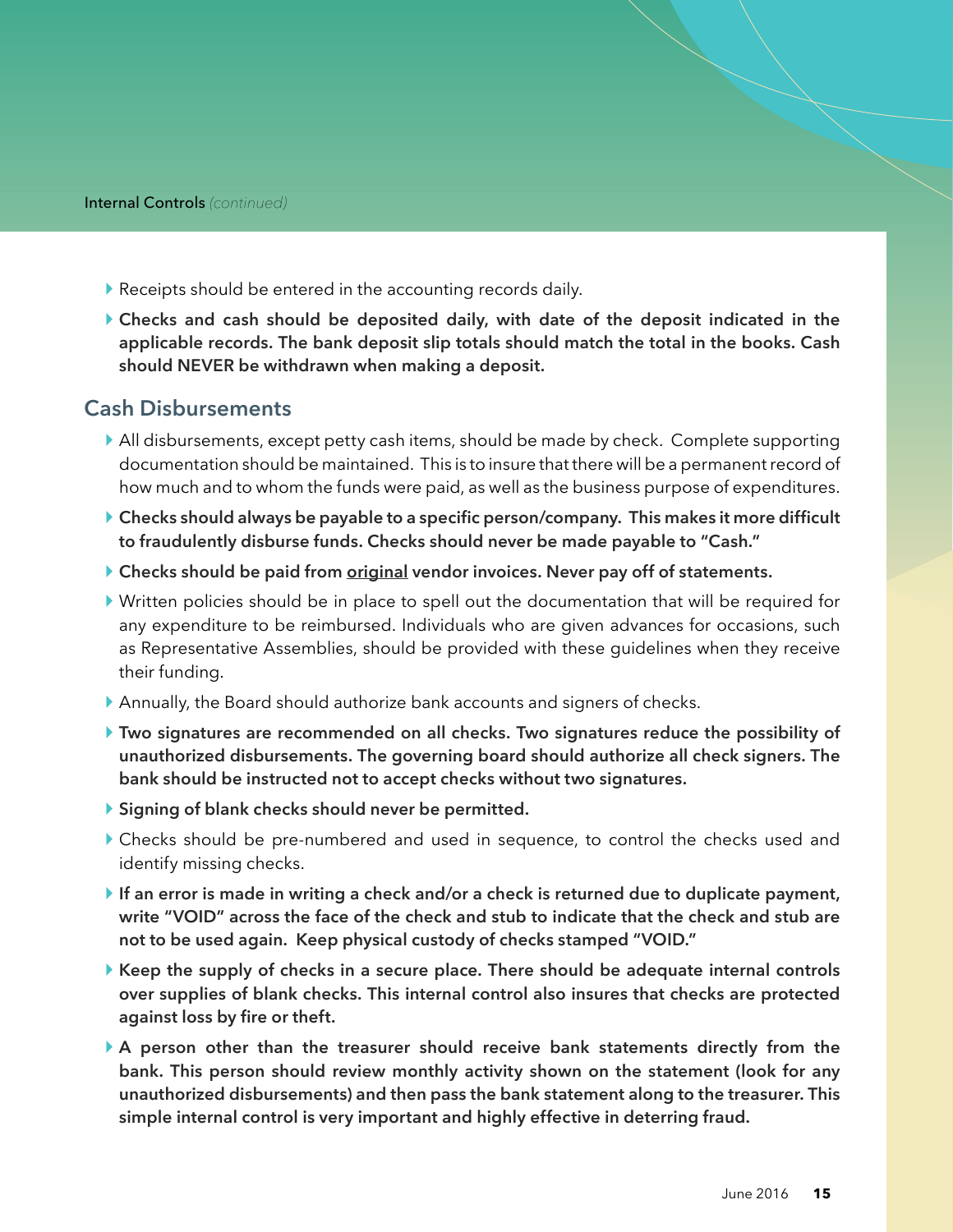- ``  **Monthly bank reconciliations are necessary and should be required. In order to prove accuracy of both the association records and those of the bank, it is necessary to reconcile and account for any differences between the two balances.**
- ▶ All vendor invoices and expense vouchers should be checked for quantities received, service performed, prices charged and clerical accuracy. Without a review of invoices, errors may be overlooked and payments could be paid in the wrong amount or to the wrong vendor.
- ▶ Any electronic funds transfer or automatic debit agreements should be established with **the authority of at least two officers of the association and should be reauthorized annually by the Board.**
- **ATM/Debit cards: We recommend that these NOT be used by any associations!!!**
- ▶ Credit cards: All other avenues and alternatives should be explored before the decision is **made to obtain credit cards. Use of credit cards negates some of the internal controls that are discussed above (e.g. the "two signature" recommendation).**
- ▶ Gift Cards: There are two issues with gift cards. One is that they are basically the same as **cash. So all of the problems associated with handing out cash apply equally to gift cards. The other is that the IRS, with a few isolated exceptions, looks at gift cards as compensation. So you have documentation and possibly IRS reporting requirements when you start handing out gift cards. We strongly suggest that you do not use gift cards.**

# **Internal Control Dos and Don'ts**

#### **Internal Control Do's:**

- Do make sure that the assets of the association are safeguarded and used solely for the benefit of members.
- Do adopt a budget prior to the start of the fiscal year.
- Do prepare and present complete and accurate financial statements to the board of directors on a monthly basis.
- Do make deposits timely. Keep detailed records of all deposit transactions.
- Do remit the NEA/State membership dues timely in accordance with the dues transmittal agreement.
- Do have proper supporting written documentation for every check written. Make sure every disbursement is authorized. (Documentation includes invoices, receipts, approved minutes of the board of directors, approved budget, etc.)
- Do keep detailed records and support documentation of every check written.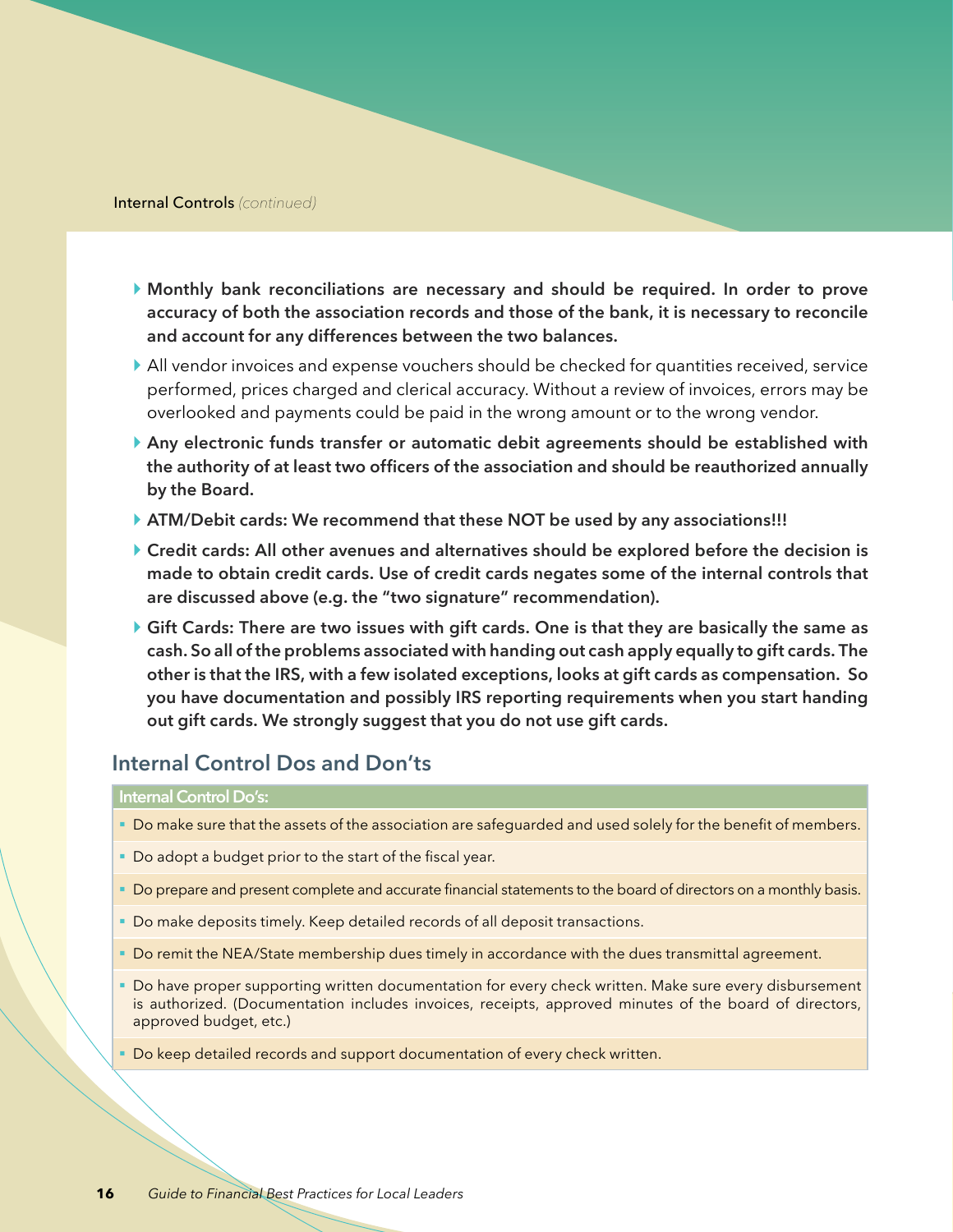#### **Internal Control Do's:**

- Do require 2 signatures for every check written.
- Do reconcile the bank accounts monthly.
- Do have an annual audit or review by an independent certified public accountant if your internal policies require it.
- Do comply with federal and state laws and regulations with respect to tax-exempt status. Association funds should only be used for exempt purpose.
- Do file all federal and state reports on time.
- Do formally adopt and implement policies regarding (a) conflict of interest; (b) code of ethics; (c) document retention; (d) travel reimbursement policies, (e) check signing authority; (f) financial and operating standards; and (g) whistleblower policy.

#### **Internal Control Don'ts**

- **Don't give out members' personal information (i.e. social security number, home address, e-mail address,** telephone number, health matters, etc.) to unauthorized persons. This information is confidential and subject to privacy laws. Keep members data secure.
- Don't spend more than you make. Do not operate "in the red."
- Don't spend NEA/State membership dues for local association activities. The local association is a trustee of these funds and is not entitled to use the funds.
- Don't conduct transactions for "private inurement" (for the benefit of an insider).
- **Don't deposit association funds into personal bank accounts.**
- Don't accept "post-dated" checks.
- Don't spend funds for activities not approved by the membership.
- Don't write checks for "Cash."
- Don't sign blank checks.
- Don't withdraw cash from the association's bank accounts.
- Don't use an ATM/Debit card on the association bank account.
- Don't pay bills from statements. Require vendors to provide an original invoice. Be careful of copies and faxes to avoid duplicate payment.
- Don't use a bank or credit union that does not provide a copy of the cancelled checks to the association. Opt for a bank or credit union that provides an image of the check in the statement.
- Don't "co-mingle" PAC funds with the association's general funds.
- **Don't destroy association records until after the retention timeline has passed.**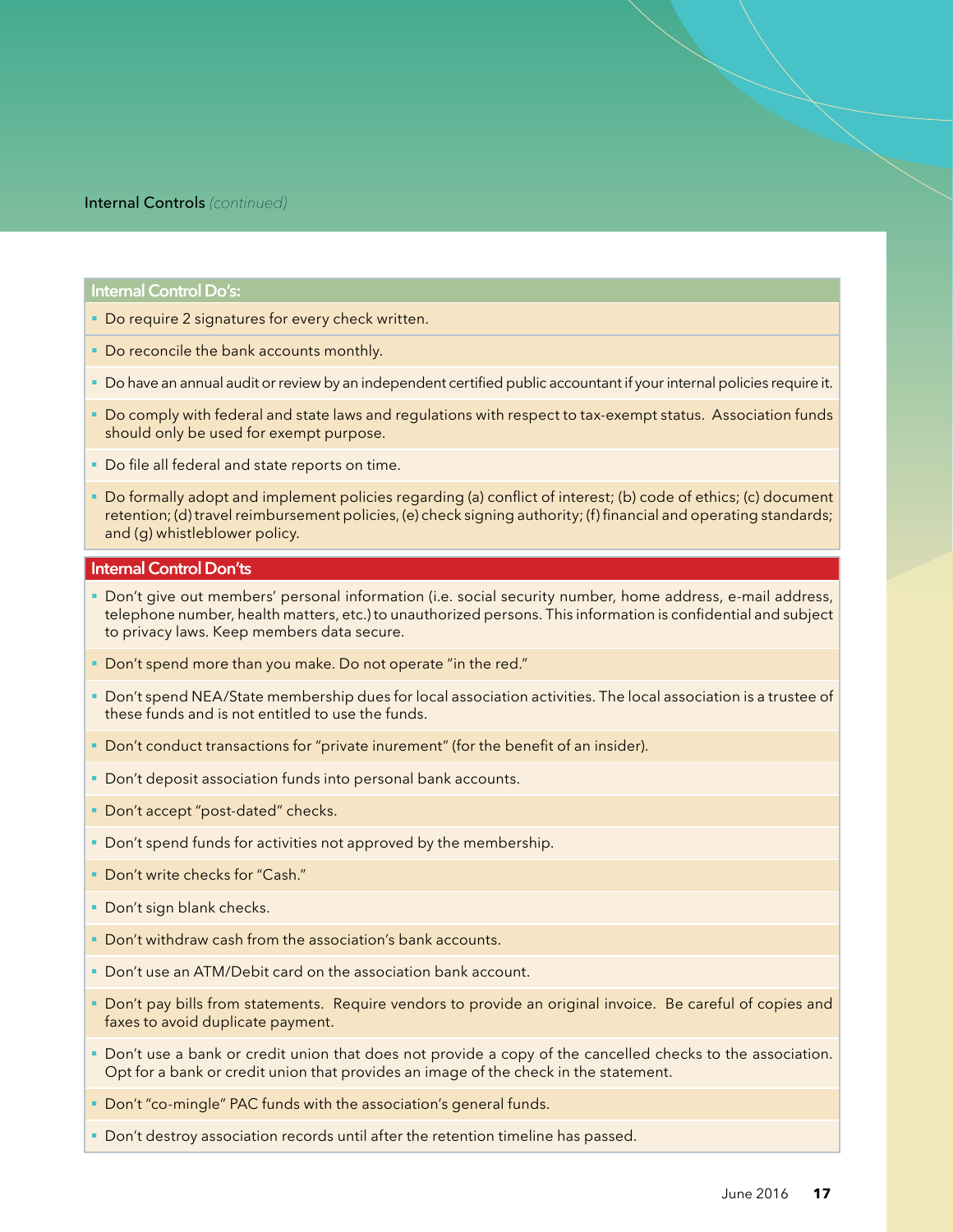### **Signs of Fraud**

#### **What is fraud?**

- ▶ Theft of funds belonging to the association
- ▶ Reimbursement for fictitious expenses
- ``  Diversion into a separate account with reimbursement at a later date (the temporary use of the money)
- **Theft of funds belonging to State-NEA**
- **I** Improper membership reporting
- ▶ Failure to pay State-NEA dues
- **•** Misleading financial reporting
- **Purchases of goods and services from related parties at an inflated cost**
- If Use of association funds for purposes not intended by the governing body

### **What are the contributing factors to fraud?**

Experts use the "fraud triangle" concept to assess the risk of fraud in any particular situation. It is believed that fraud becomes more likely when:

- **•** Someone has the **opportunity** to commit fraud, due to poor controls and/or lack of oversight.
- ▶ Someone has **pressure** to commit fraud: trying to maintain an extravagant lifestyle, unexpected financial obligations, etc.
- **•** Someone can find ways to **rationalize** their fraud: "They owe it to me." "The last treasurer did it," and "I'll pay it back later," etc.

**The "Opportunity" side of the triangle is very important. If an "honest" person has opportunity and a strong incentive, it can become relatively easy to take the next step and rationalize a fraudulent act. However, if opportunity is prevented due to strong internal controls and oversight, even if a person has a strong incentive and rationalization, it will be very difficult for him/her to commit fraud.**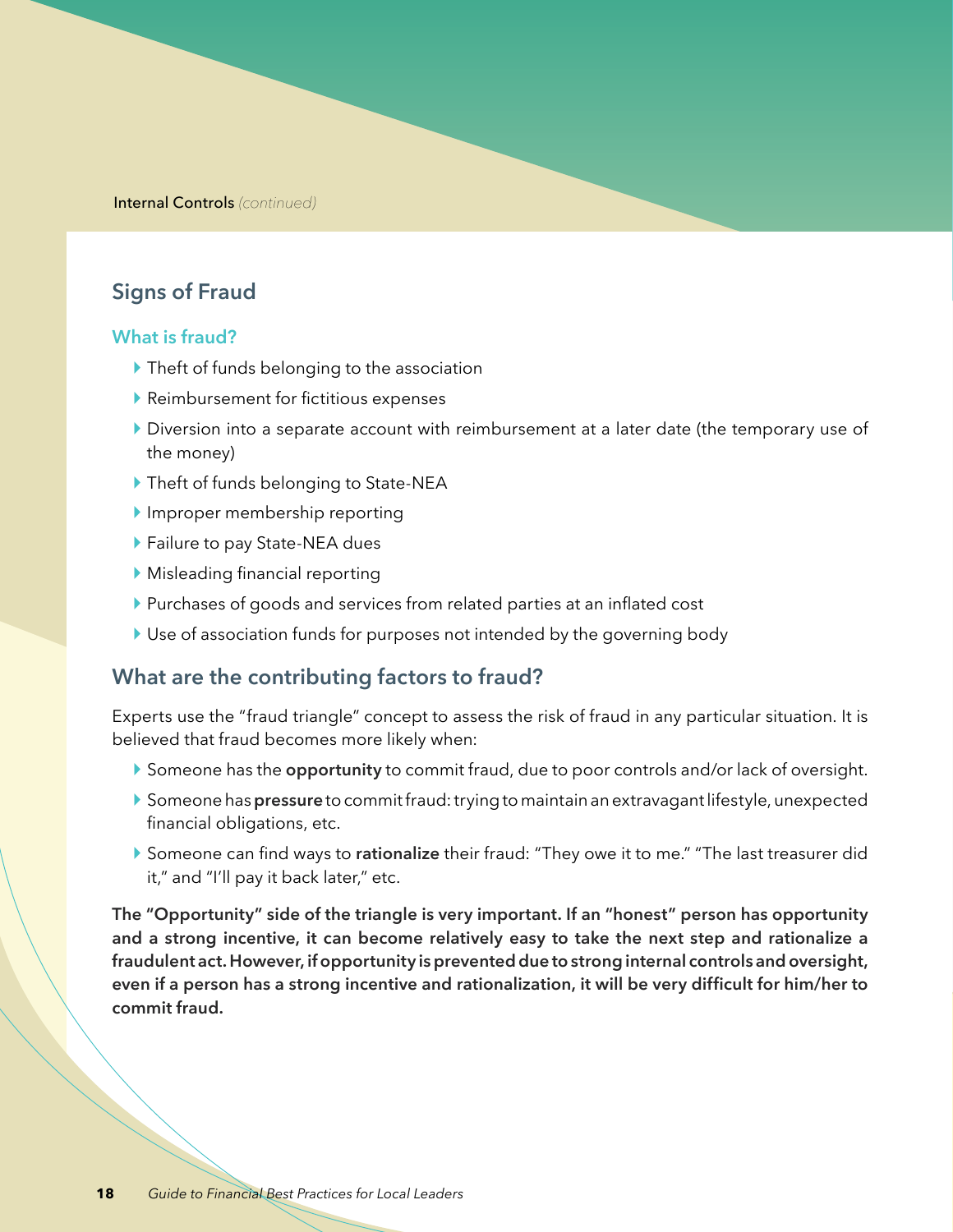# **Warning Signs and Opportunity for Fraud**

In most cases, the signs listed below are not indications of anything other than poor internal controls. **Do not jump to conclusions and assume otherwise**. Even the presence of several internal "Level 1" or "Level 2" situations does not prove that fraudulent activity is occurring. However, these signs should generate questions and, in many cases, corrective action. The warning signs are grouped in descending order of urgency, but all are important.

#### **Level 1**

- ▶ One person does all of the work related to financial and membership matters. Worst case is someone who serves as president, membership chair and treasurer
- $\blacktriangleright$  No oversight over the person with the checkbook (controls such as dual signatures missing, there is no monthly financial reporting, etc.)
- **•** Bank statements are not reviewed by someone other than the treasurer
- The association is consistently behind in paying State-NEA dues
- ``  Deficiencies in documentation for disbursements:
	- **No documentation**
	- ▸ Use of copies instead of original invoices
	- $\rightarrow$  Multiple erasures/whiteouts on any kind of financial records (checks, deposit slips, invoices, etc.)
- $\blacktriangleright$  Commingling of funds (general fund and PAC, etc.)
- **•** People with access to financial resources exhibit a "WHEELER-DEALER" personality, with little regard for financial responsibility. For instance, *well, if I can't pay my credit card bills, I'll just declare bankruptcy*."
- ▶ People who display an acceptance of dishonest behavior, as long as the consequences are avoided. Such as, *"I made \$5,000 from my Avon business last year, and I didn't declare it as income because there's no way that I'll get caught."*
- If The treasurer is reluctant to let others examine the accounting records
- $\blacktriangleright$  Checks written to "Cash"
- $\triangleright$  Cash withdrawals from the association's bank account
- $\blacktriangleright$  Cash deducted from bank deposits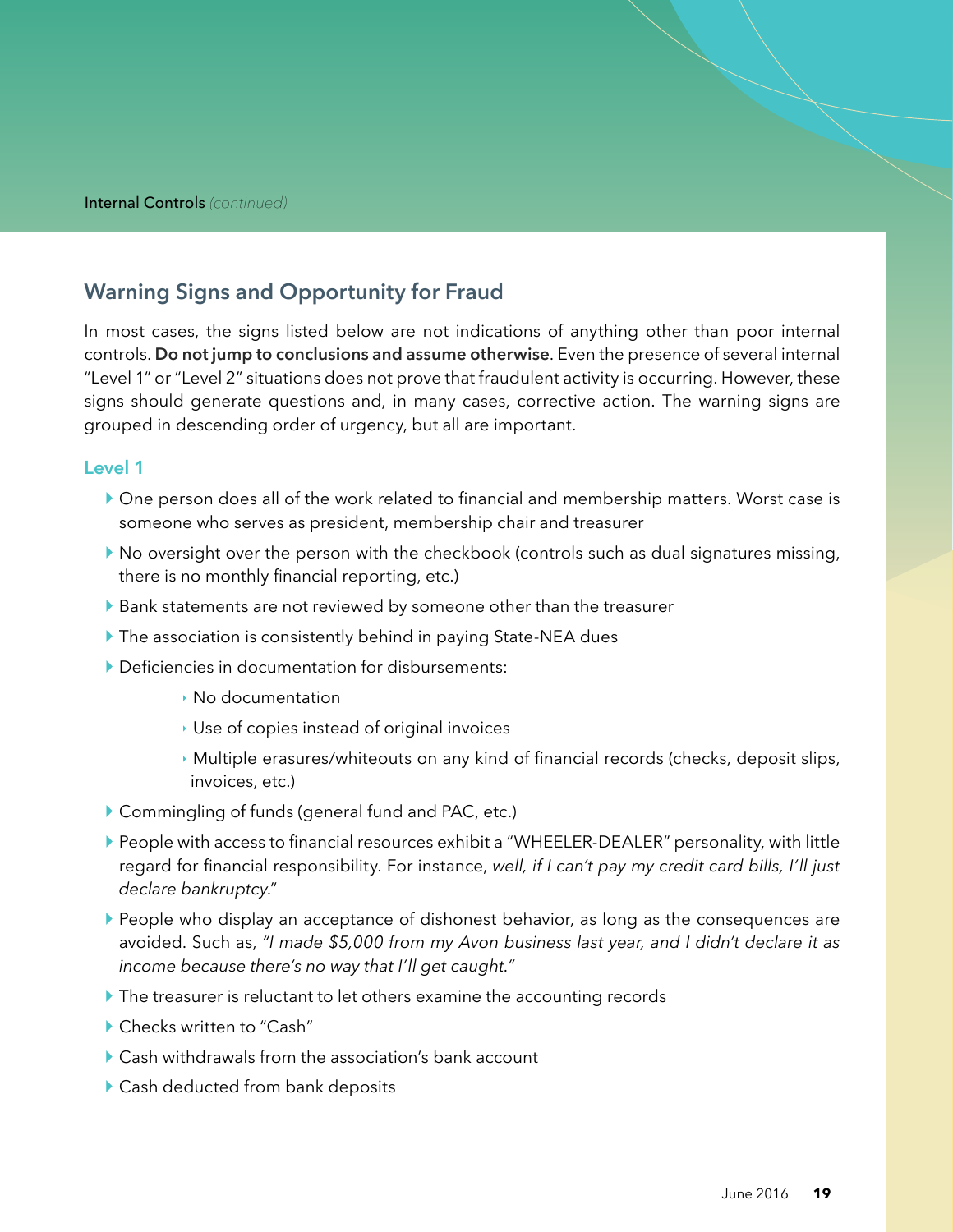#### **Level 2**

- ▶ No annual review of the books/records by an outside body
- ▶ Signing of blank checks
- Purchase of gift cards, especially in large quantities or amounts, or with inadequate documentation
- ``  No budget or comparison of actual results to the budget
- Checks written payable to check signer without a second signature
- People in positions of authority appear to be living beyond their means
- ▶ Use of an ATM or debit card for an association. Unless there is a specific business purpose for such cards, they are usually just an invitation for misuse
- $\blacktriangleright$  No written, enforced guidelines on:
	- ▸ Conflict of interest
	- **Documentation requirements/retention**
	- **Reimbursement of expenses**
	- **Check** signing
	- $\rightarrow$  Training of treasurer on his/her duties
	- $\rightarrow$  Training for officers on financial matters such as controls and oversight over the bookkeeping function
	- $\rightarrow$  Annual board approval of banking arrangements and approved signatures
	- ▶ Strict controls over credit card use (or hopefully no use at all)

#### **Level 3**

- ▶ Delays in depositing checks/cash received
- $\blacktriangleright$  Treasurer, membership chair and other officers do not attend training sessions when they are offered by the State in nearby locations, and/or are not aware of other State resources available to help them with their job duties
- $\blacktriangleright$  Large petty cash funds with many transactions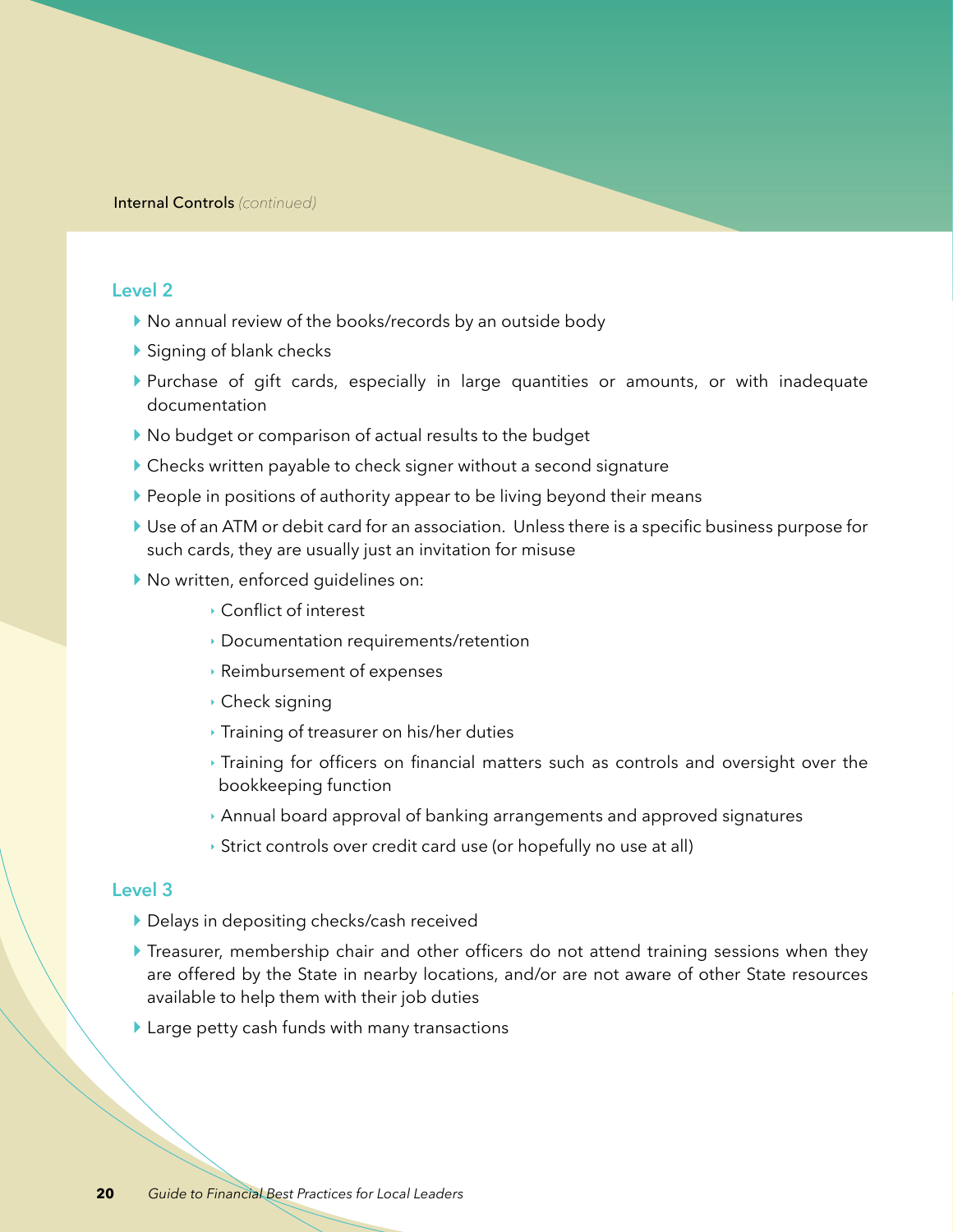I An association credit card is used for transactions that could be handled by check or reimbursement to an officer. In today's world, most people have credit cards that provide rebates or airline miles for purchases. Therefore, it is not a financial burden to ask an officer to charge expenses to his/her credit card and then be promptly reimbursed by the association. This eliminates all of the control issues that come into play with the use of the association credit card.

If fraud is suspected, take it seriously and do not ignore tell-tale signs. It is the Board's and Management's responsibility to protect the association's assets and reputation. The association may need to look for outside assistance when investigating fraud allegations. Outside audit firms are available to perform "agreed upon procedures" to help the association determine if fraud is occurring.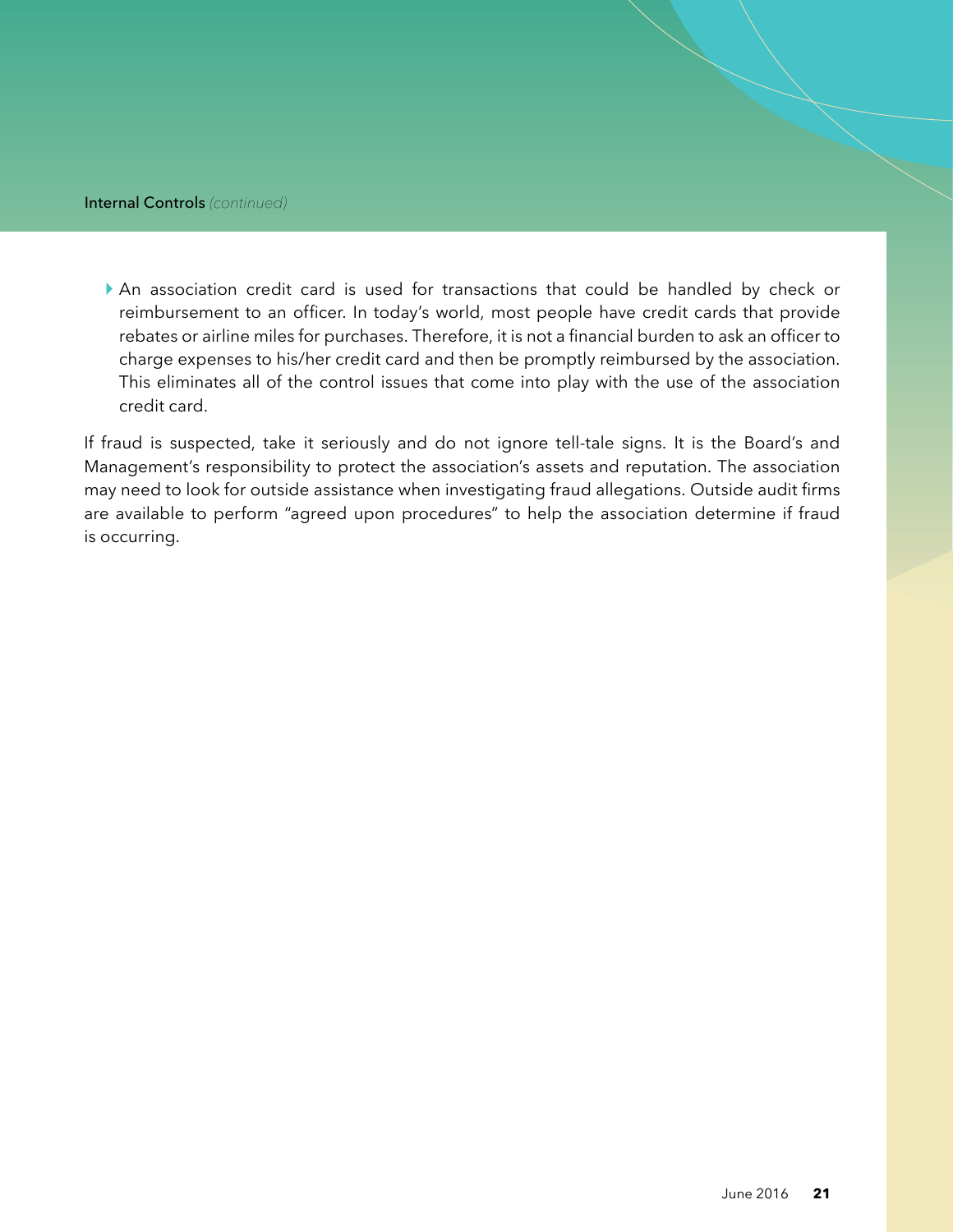# Cash

# **Bank Reconciliations**

The association should perform bank reconciliations on all bank accounts on a monthly basis to compare bank account activity per the bank statement to bank account activity per the association's books. Timely bank reconciliations allow for discrepancies to be cleared up promptly and with relative ease. All monthly bank reconciliations should be examined and approved by a designated board member. The following procedures should be applied in maintaining control over cash.

One of the easiest and most cost effective safeguards against fraud and embezzlement for associations is board of director review of bank reconciliations.

- 1. Each month, the Board of Directors or, at a minimum, the President **AND** Treasurer of the Board of Directors should review the bank reconciliations for all accounts in conjunction with the financial statement review.
- 2. Each bank reconciliation should include the following information:
	- a. The ending balance from the prior month's bank statement
	- b. All transactions that cleared the bank during the month reconciling to the ending balance on the current month's bank statement
	- c. All outstanding items (transactions that have occurred but have not yet cleared the bank) reconciling the ending balance on the bank statement to the ending balance on the financial statements
	- d. The bank statement should be attached to the reconciliation
- 3. Verify that all checks are accounted for on the reconciliation (no check numbers missing), including voided checks. The list should include the date; check number, payee, and amount of the check. This list should be reviewed for reasonableness and examined for duplicate payments and old outstanding checks.
- 4. Verify that all deposits are included on the reconciliation. Examine the outstanding items for old outstanding deposits.
- 5. Make sure that all transfers between bank accounts are reflected on both account reconciliations in the same period. All transfers listed should indicate which account received the transfer and the purpose of the transfer.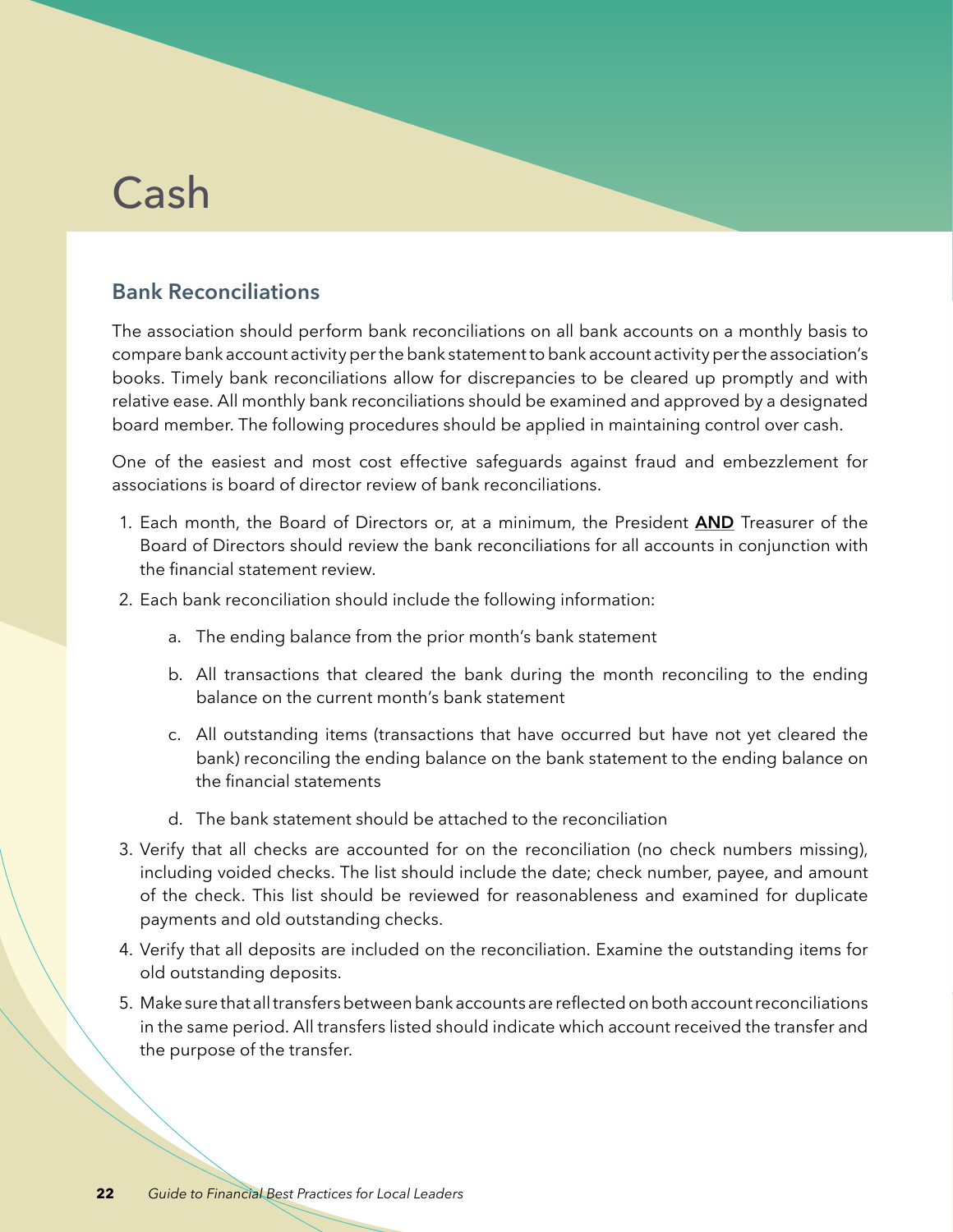- 6. Ask for more information if any item comes to your attention that seems to be out of the ordinary.
- 7. Outstanding checks older than 90 days should be investigated and reissued if necessary.
- 8. Review and approval of the bank reconciliations should be documented by signing off on the bank statements and reconciliations. Additionally, the review and approval should be documented in the Board of Directors meeting minutes.

### **Dual Signatures**

The association should institute a dual-signature policy that requires two authorized signatures on all cash disbursements over a prescribed dollar amount.

# **Maintaining/Updating Authorized Check Signers**

As board terms are generally limited, so is check signing authority. Authorizing signature cards should be updated and/or reviewed on an annual basis to remove signers that are no longer authorized. Obtain the authorizing signature cards from the association's financial institution. Most financial institutions can assist with completing the necessary paperwork.

# **Cash Receipts**

All incoming checks should be restrictively endorsed "For Deposit Only with the Association's bank account number," by the individual opening the mail or receiving the check. Cash and check receipts should be stored in a safe or locked cabinet until the time of the deposit. Deposits should be made on a daily basis. Ideally the person opening the mail should not be the same person recording the deposits and making the deposits.

# **Voided Checks**

Remove the signature section of all voided checks and keep physical custody.

# **Credit/Debit Cards**

It is strongly recommended that debit/ATM cards should **not be** used. The potential for misuse outweighs any convenience that they may provide. Always remember that even if the current officers are 100% honest, you have no such assurance about the future board members. By using ATM/ Debit cards an element of risk is now introduced with regards to protecting the association's cash.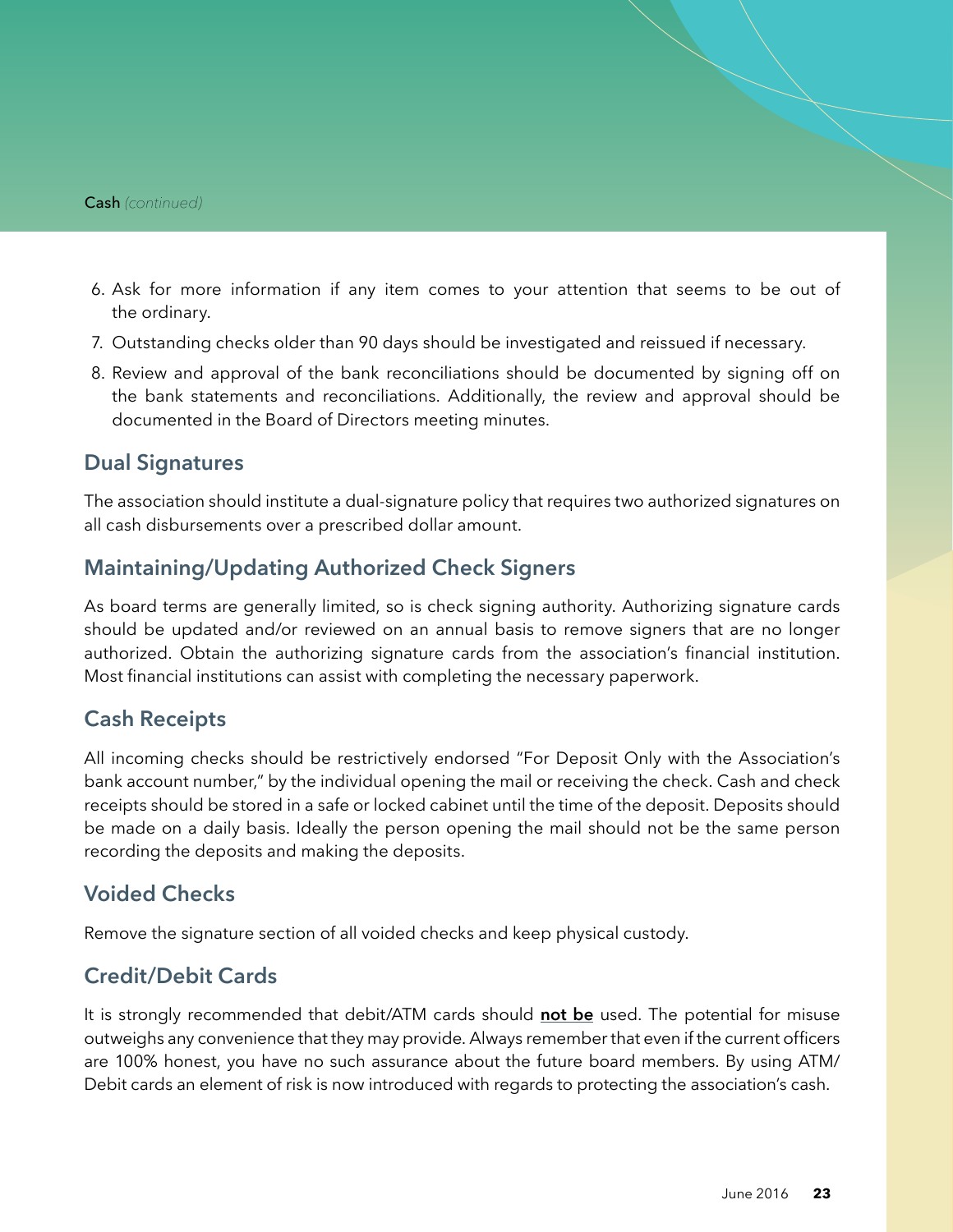All other alternatives should be explored before a decision is made to obtain an association credit card. Use of credit cards negates some internal controls like the two signature recommendation. There have been cases where a person has used a credit card inappropriately and has not been able to pay the funds back. If there are no alternatives to obtaining a credit card, it is strongly recommended that the credit card limit be set as low as possible so that losses due to improper usage are minimized. Persons assigned credit cards should account for all charges within 30 days.

### **Establishing a Petty Cash Fund**

If the association finds it beneficial to maintain a petty cash fund, it should be established by a board resolution. The resolution should include the level of cash and provide the name and position of the custodian of the fund. A check should be written to the petty-cash custodian who will cash the check, place the cash in a locked and secured container, and enter the opening balance of the petty cash in a petty cash register.

In the event of a change in the custodian of the petty cash fund, the name and position of the new custodian should be included in the meeting minutes and attached to the board resolution that established the petty cash fund.

### **Funding Petty Cash**

After the initial creation of the petty cash fund, cash is added to replace the amount of any cash disbursed from the fund. Funding procedures include summarizing all disbursements and issuing cash back to the fund for that amount.

- 1. A reconciliation form is completed which lists the remaining cash on hand, the vouchers issued for each disbursement, and any variance (overage or underage) between the cash balance in the register and actual cash on hand. A second person should review and approve the form comparing the vouchers listed for reimbursement to the total on the form. A copy of the form is retained by the custodian.
- 2. A check is made payable to the custodian in the amount needed to fund petty cash to its established limit.
- 3. The custodian cashes the check and replenishes the cash in the petty cash container. The custodian enters the amount received in the petty cash register; and updates the running total of cash on hand.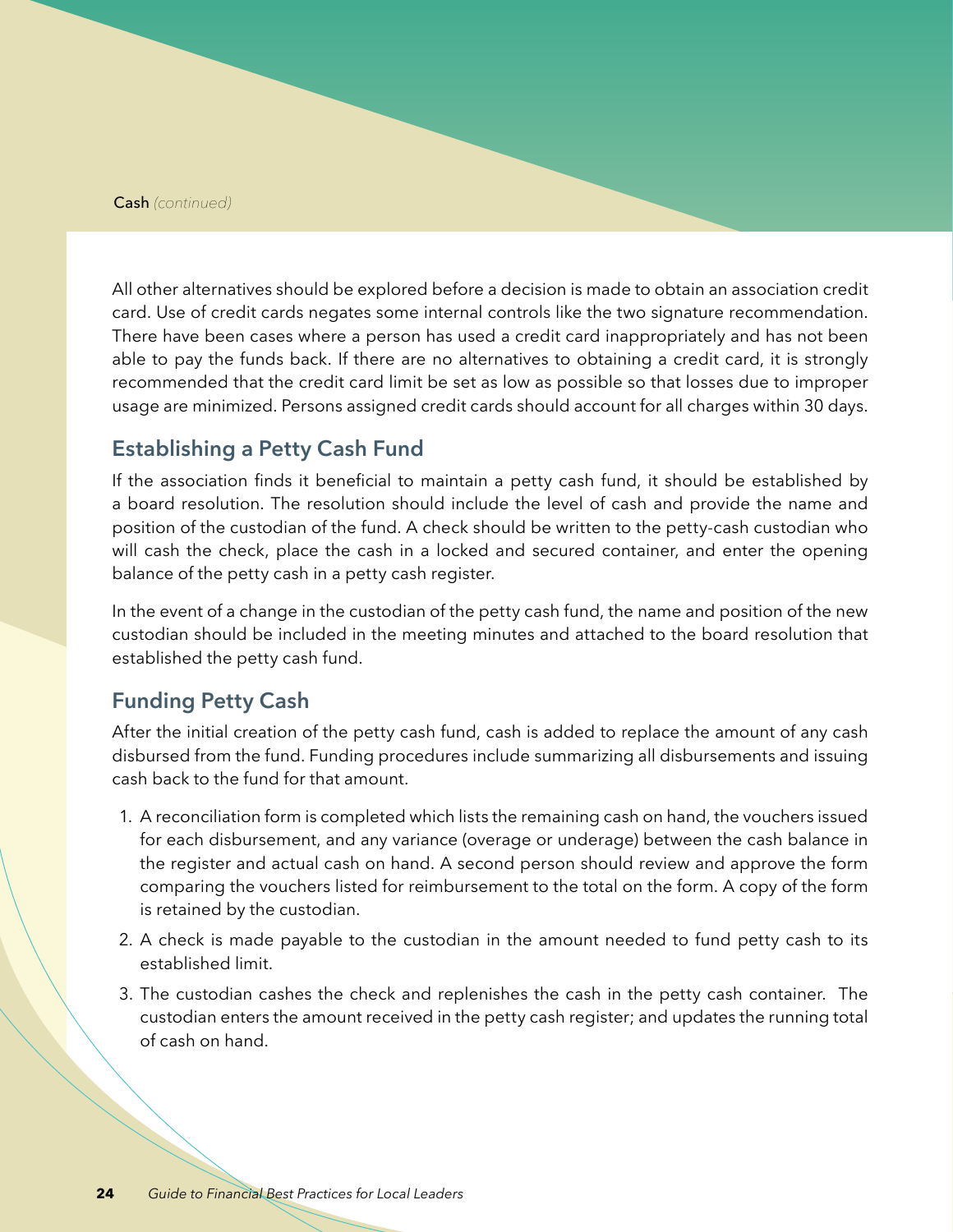4. The amounts shown on the petty cash reconciliation form are recorded as expenses in the general ledger and then the form and attached vouchers are filed.

# **Disbursing Petty Cash**

Each expenditure and disbursement of funds should be sufficiently documented.

- 1. Funds should only be disbursed for minor expenses.
- 2. If a petty cash disbursement request meets the disbursement requirements, the petty cash container can be unlocked. The container should remain locked when it is not being used.
- 3. The person requesting a reimbursement completes a reimbursement voucher. Vouchers should contain the business purpose, a description of the expense, date of the expense, the name of the person requesting reimbursement, and the date the reimbursement was made. If a receipt is submitted, it should be attached to the voucher. Finally, the voucher should be signed by the person requesting reimbursement.
- 4. The cash being disbursed should be counted by the custodian as well as the person requesting the reimbursement. The voucher should be signed by the recipient indicating the cash was received.
- 5. The petty cash book or register should be updated with the date, the voucher number, the amount disbursed, and the running total of cash on hand.

# **Wire Transfers and Cybersecurity Threats**

If the association periodically makes wire transfers it is best practice to use the same procedures as making disbursements. Recently, cyber-hackers started using email to request wire transfers. The email appears legitimate and will often come in the name of the president or executive director. Under no circumstances should an email request for a wire transfer be used as authorization to wire money. Verify first with the person making the request either by phone or in person.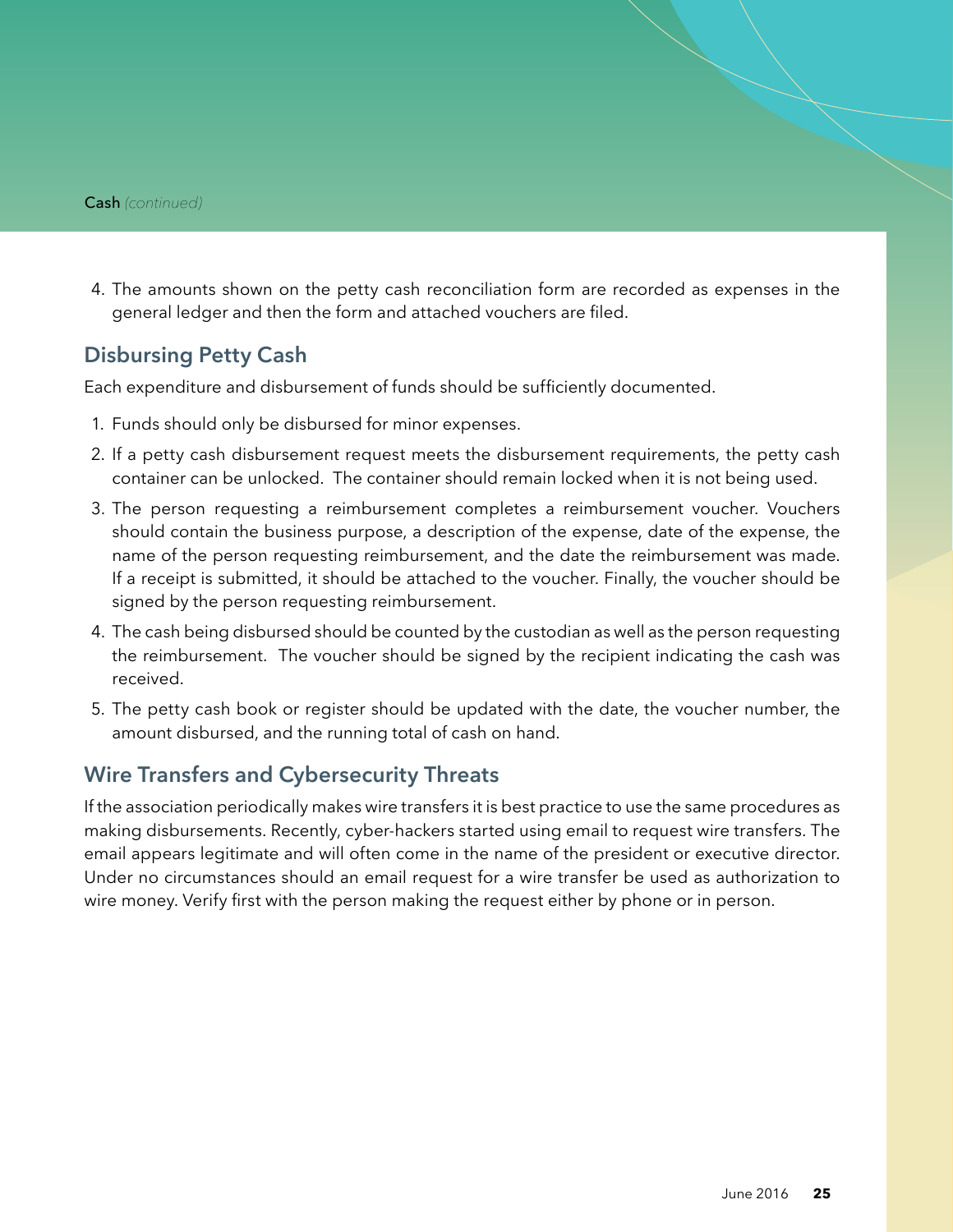# Cash Disbursements

The most important thing to remember for cash disbursements is that you are spending your members' money, and you must retain adequate proof that it was used for an appropriate business purpose. This should be documented as follows:

- **•** Payments to vendors for goods and services: An **original** vendor invoice
- If Stipends and scholarships: A notation in the minutes of the board of directors meeting, including the name and dollar amount paid to each recipient
- $\blacktriangleright$  Dues refunds: A voucher which includes the reason for the refund and a computation of the dollar amount
- Petty cash checks: Expense voucher, with petty cash vouchers attached

Ideally, each association should have a short written policy that spells out documentation requirements for each cash disbursement. In addition, the following items must be documented for all disbursements:

- ``  Name of payee
- ``  Dollar amount
- ``  Check number
- **•** Approval signature(s)
- $\blacktriangleright$  Complete description of the business purpose of expenditure
- If gift cards are involved (which are discouraged), the names of the recipients and the denomination of the card should be documented
- If meals are reimbursed, the names of each person attending should be noted in the documentation

The documentation should include the expense account from the chart of accounts that the item will be charged to, this will facilitate the accurate preparation of your financial reports.

# **Contracts**

In the course of the year, the association may enter into a variety of contracts. For instance, the association may contract for a hotel, restaurant, event venue, etc. The association assumes the responsibility to comply with the terms and conditions of the contract and to pay the stated sum. The fact that an activity was not a financial success or that the association has insufficient funds to meet its obligation has no effect on the responsibility assumed.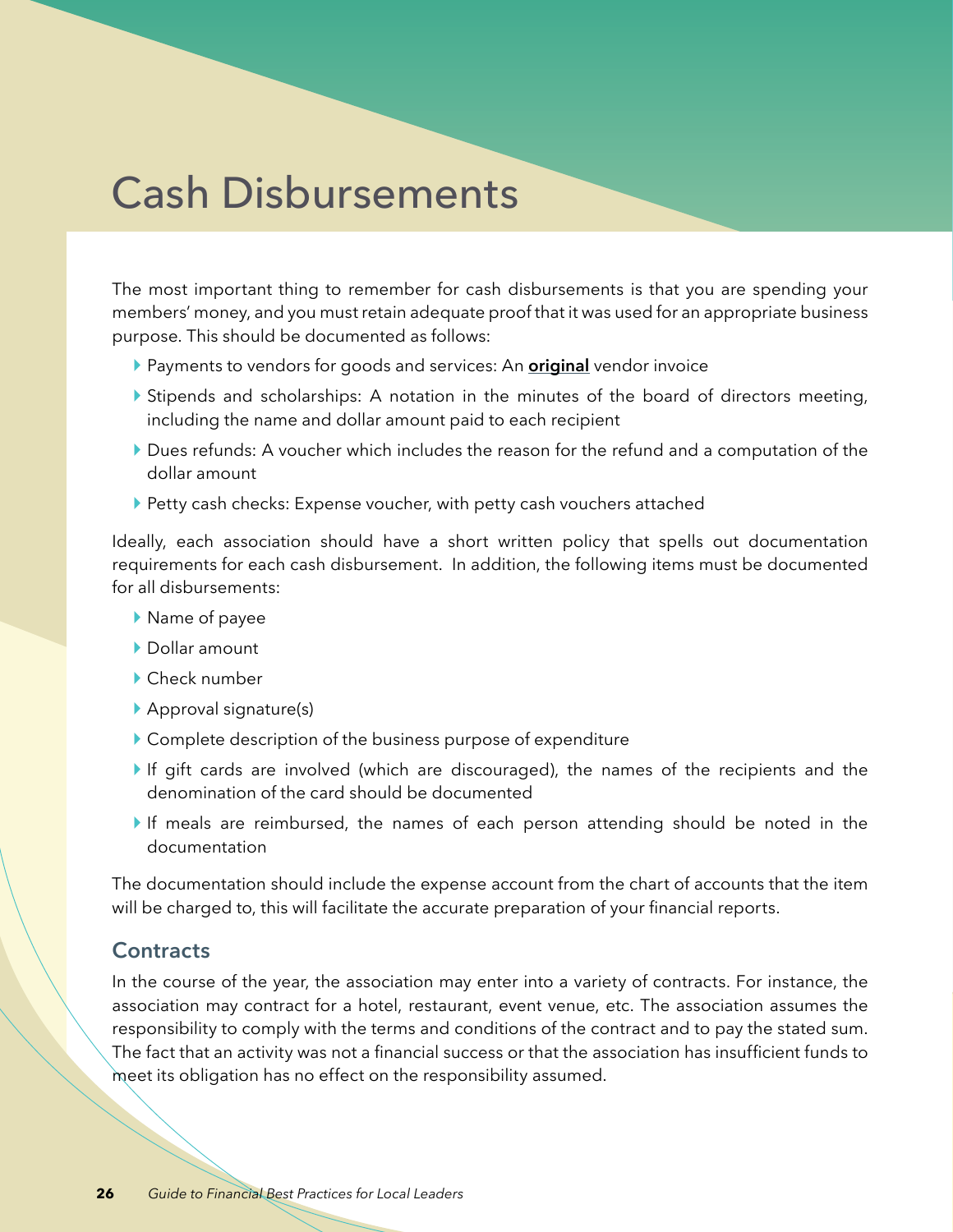Before entering into a contract on behalf of the association, consider the following:

- ▶ Has the board approved the expenditure?
- **•** Does the President or Treasurer have authorization from the board to negotiate a contract?
- If Have all contracts been received in writing?
- ▶ Are the terms and conditions of the contract understood? Have they been reviewed by legal counsel, if needed, and agreed to by the board and executive committee?
- $\blacktriangleright$  Is the length of the contract limited to the term of the current officers and board, or does it encumber future boards?
- It is preferable to require two signatures on a contract (President and Treasurer).
- ▶ Be sure and obtain a copy of the executed contract for the association's records.

*Tip* – Remember if there are any questions about the terms and conditions of the contract, the appropriate time to seek advice is before the contract is signed. Verbal contracts can also be binding so be careful when talking to vendors.

It is best practice to determine who has the authority to enter into contracts on behalf of the association and the person's dollar threshold for committing association funds.

# **Travel Expense Advances/Reimbursements**

Documentation for travel expense advances and reimbursements must be handled carefully for several reasons:

- ▶ For most associations, travel expense is the single largest item of expenditure.
- $\blacktriangleright$  To ensure that travelers are reimbursed adequately; otherwise, they may not want to travel on behalf of the association.
- ▶ Both the association and the traveler may run afoul of the IRS unless travel expenses are computed and documented correctly.
- **•** Payments to individuals require a great deal of scrutiny to ensure excess reimbursement is not provided and that proper documentation is maintained.

Each association should have a written travel expenses advance/reimbursement policy and a travel expense reimbursement form which should include the following:

- **Date**: The date each expenditure was made
- **Event:** A description of the business purpose of the travel
- **Travel Points:** The towns traveled to and from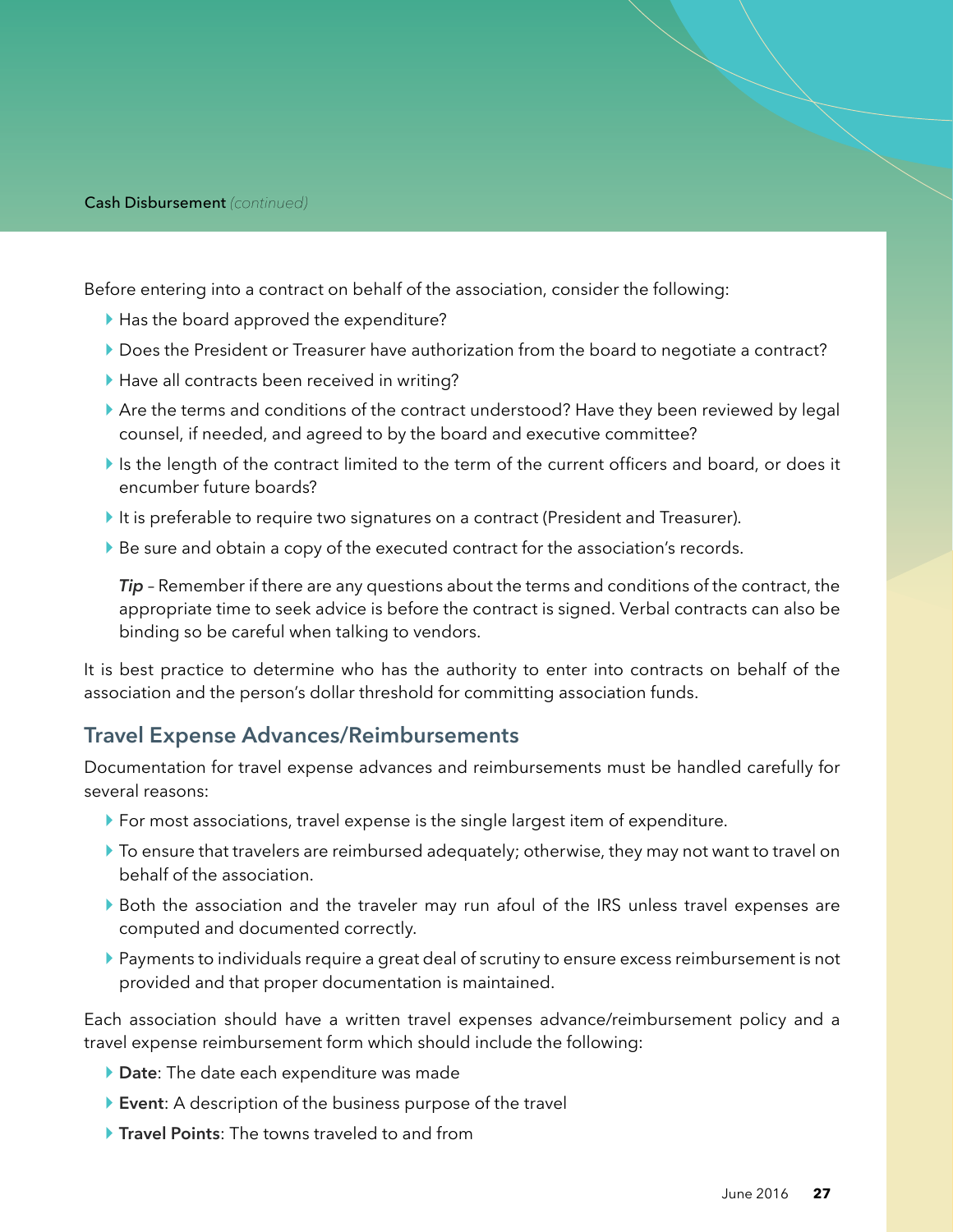- **Program:** Identify the program(s) to be charged
- **Eusiness miles**: If someone uses their personal auto for travel on official business, they can be reimbursed for their mileage, with three caveats 1) they cannot be reimbursed for "commuting" mileage (e.g. if they drive to their school, work their normal work day, then have a meeting after school and drive home, they cannot be reimbursed for mileage); 2) if they are reimbursed at a rate higher than the official IRS rate, the excess is considered as taxable income by the IRS, and must be reported as such; and 3) mileage to State and NEA Representative Assemblies should be reimbursed at a rate not to exceed the cost of "coach" airfare to the same destination.

The easiest way to substantiate the mileage to be reimbursed is to request that a copy of google map showing the mileage to and from the meeting or event be included as part of the expense substantiation.

*If someone uses their personal car for business travel, mileage is the preferred method of payment. Do not reimburse them for gas expenses, etc. either in lieu of or in addition to mileage.*

- ▶ Parking: Receipts should be required when parking in a parking facility. Reasonable fees for parking meters and tolls may be reimbursed without additional documentation.
- **Public transportation**: This would be taxis, trains, airfare, etc. Receipts should be required for these expenses.
- ``  **Meals (breakfast, lunch, dinner)**: Receipts should be required for all meals. If a traveler pays for a meal for someone other than him/herself, the name(s) of the individual(s) should be listed as well as the purpose for the meeting. Meal expenses for relatives, etc., who are not on official business, should not be reimbursed. It is a good idea to establish dollar limits for meals to be reimbursed or per diem rates. A detailed receipt for the meal should be submitted as well.
- **Tips**: Tips on meals should be reimbursed as part of the meal and documented accordingly. A normal tip, in accordance with the association's policy, is reimbursable without documentation.
- **Hotel**: The room cost should be reported on this line; meals, parking, etc. that are included on the hotel bill should be reported in the appropriate column.
- **Telephone**: Business-related calls from hotel rooms should be reported on this line, as should business-related calls from someone's personal telephone. Reimbursement should be made only for individually-billed calls that have a business purpose, and a copy of the billing is required. *Reimbursement of all or a pro-rated portion of someone's monthly phone bill may generate taxable income. This practice should not be followed without consulting a tax adviser.*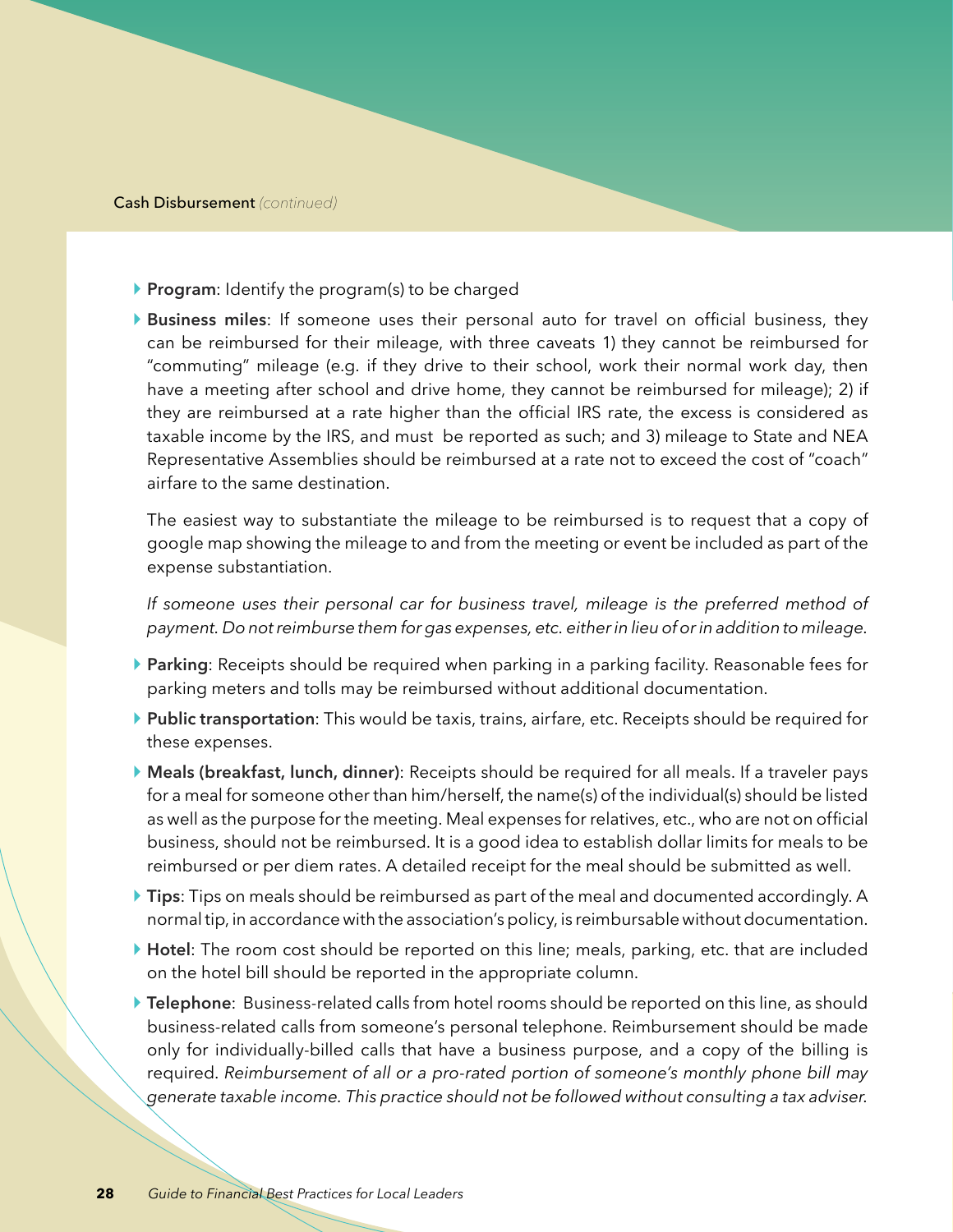- **Miscellaneous**: The association should have a policy on what sort of additional businessrelated expenditures are reimbursable.
- ``  All unreasonable, unsubstantiated or personal expenses should not be reimbursed.

If a travel advance is provided, the traveler should be instructed that he/she needs to provide original receipts and documentation for legitimate business expenses that equal or exceed the amount of the advance. If they do not, the undocumented portion of the advance must be returned by the traveler.

#### **Reimbursable Expenses**

To be eligible for reimbursement, expenses should meet two criteria. They should be related to the individual's function and they should be reasonable in nature and cost. The cost of a taxi ride from the airport to the hotel would meet both these criteria. A stretch limo ride from the airport to the hotel for a single traveler would normally fail the "reasonable" test.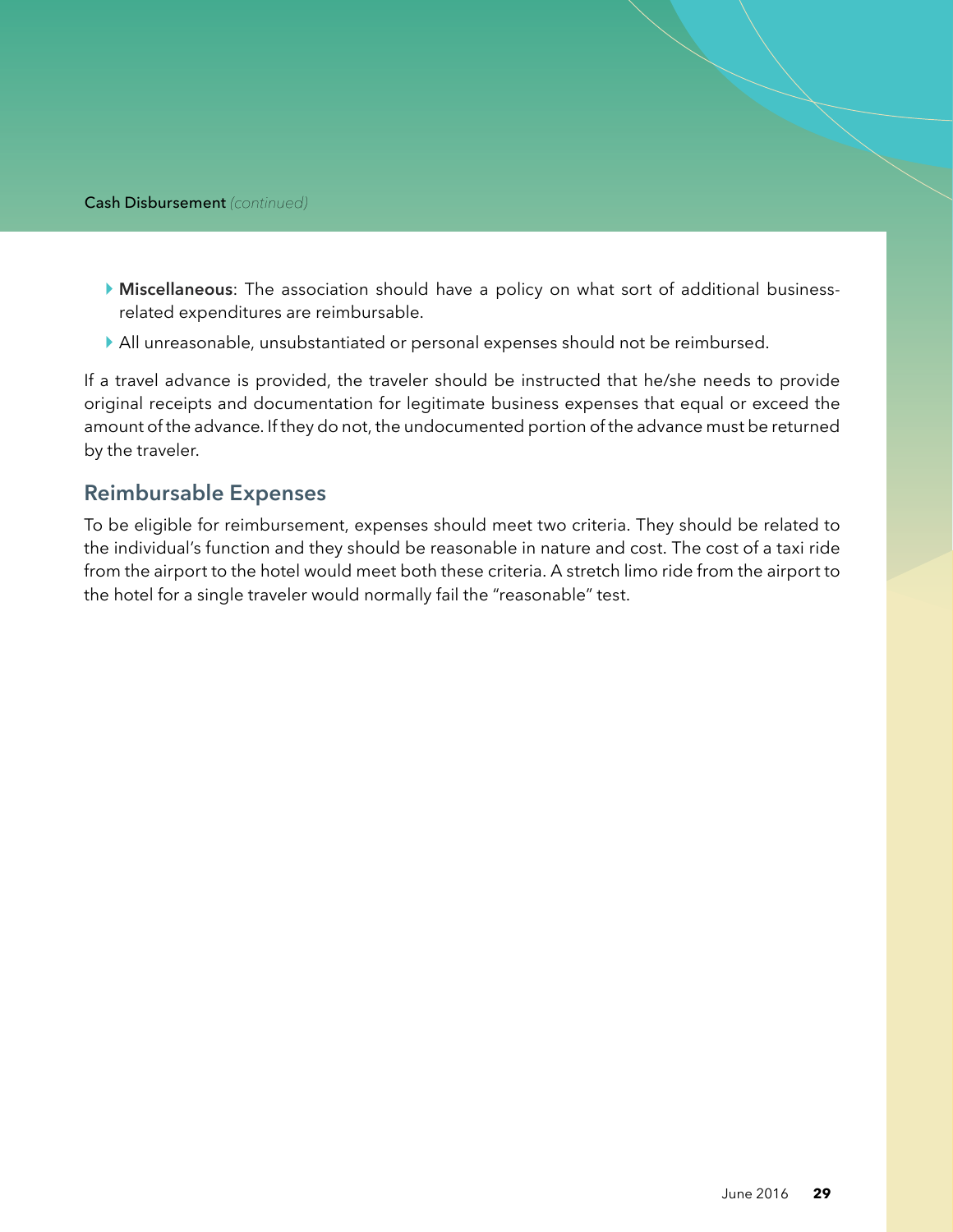# Additional Financial Policies

It is best practice to establish financial policies for credit card usage, travel and entertainment reimbursement, record retention and investments.

#### **Credit Card policy should address:**

- ▶ Authorized users
- ▶ Authorized and prohibited uses
- ▶ Expenditure amount limits
- **Documentation requirements**
- **Monitoring compliance**

#### **Travel and Entertainment policy should address:**

- ▶ What is reimbursable vs. what is not reimbursed
- $\blacktriangleright$  The 5 W's:
	- $\rightarrow$  Who was there? (all parties attending)
	- $\rightarrow$  What was purchased (detailed itemized receipt)
	- $\cdot$  When was the purchase?
	- **Where** was the purchase?
	- ▶ Why was it purchased? (e.g. purpose of dinner)
- $\blacktriangleright$  Original itemized receipt
- ``  Mileage ideally with a "google map" attached evidencing actual mileage to and from the event
- **Tipping and gratuities- reasonable amount**

#### **Other things to consider**

- ▶ What, if any, incidentals to cover
- **Meal per diems**
- **Alcohol consumption**
- ▶ Reasonable accommodations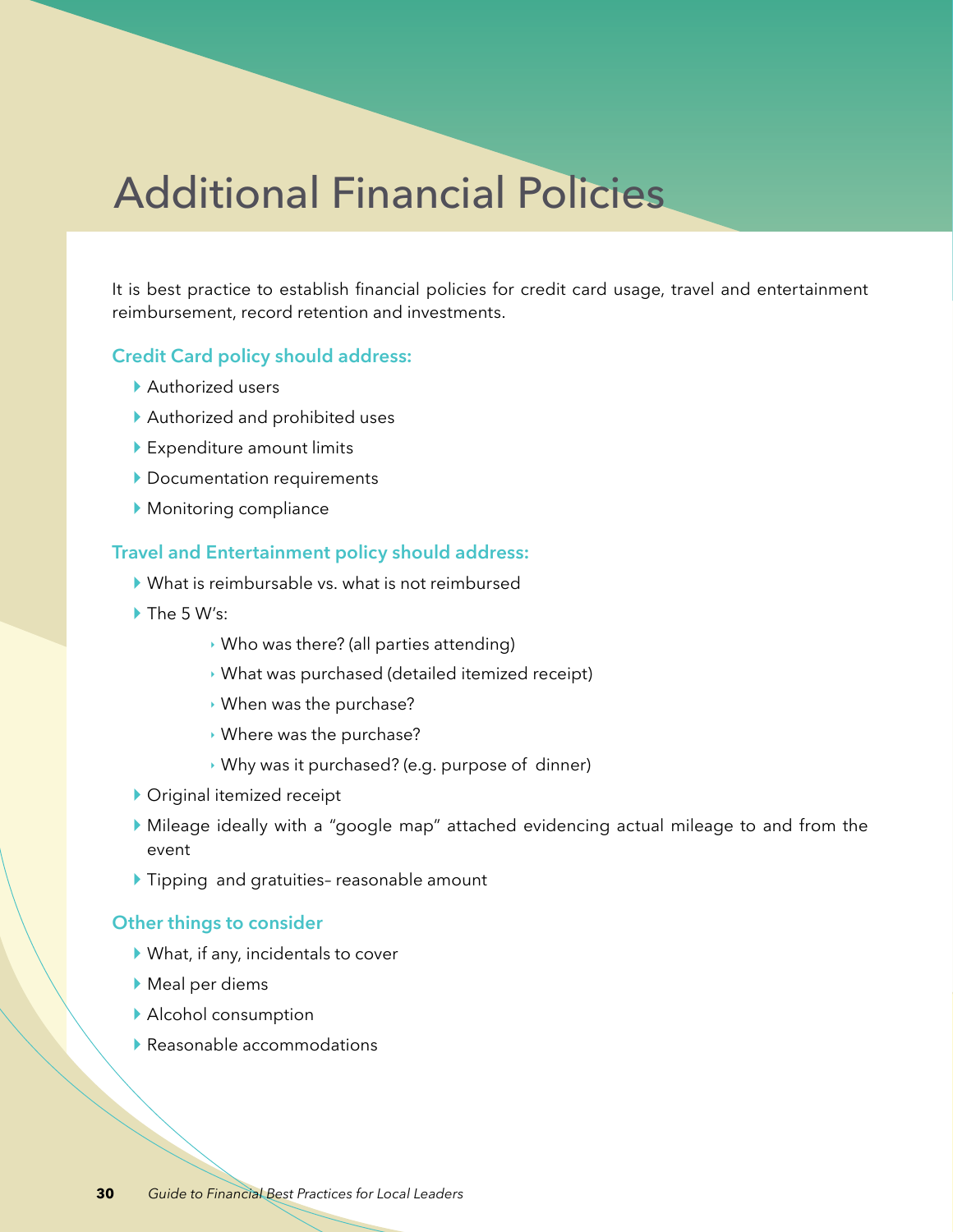#### Additional Financial Policies *(continued)*

- **Airline seat class**
- **Car rental guidelines**
- **Sasoline reimbursement**
- **Limousine usage**
- **Telephone and internet usage**
- ``  Valet and laundry service
- $\blacktriangleright$  Companion travel
- **Personal property loss**
- In-town expenses such as meals

#### **Records Retention policy should:**

- ▶ Be a formal policy
- Match the association records to the document retention policy and retain or destroy accordingly
- **Association records should be kept for the fiscal year e.g. September 1 to August 31**
- ▶ Be sure to retain and store permanent records in a safe place

#### **Investment policy should:**

- ▶ Define the decision makers
- **•** Define the investment options
- ▶ Define how to evaluate and monitor the investments
- **•** Define who will execute purchases and sales of investments
- ▶ Define how to communicate with stakeholders
- ▶ Define the asset allocation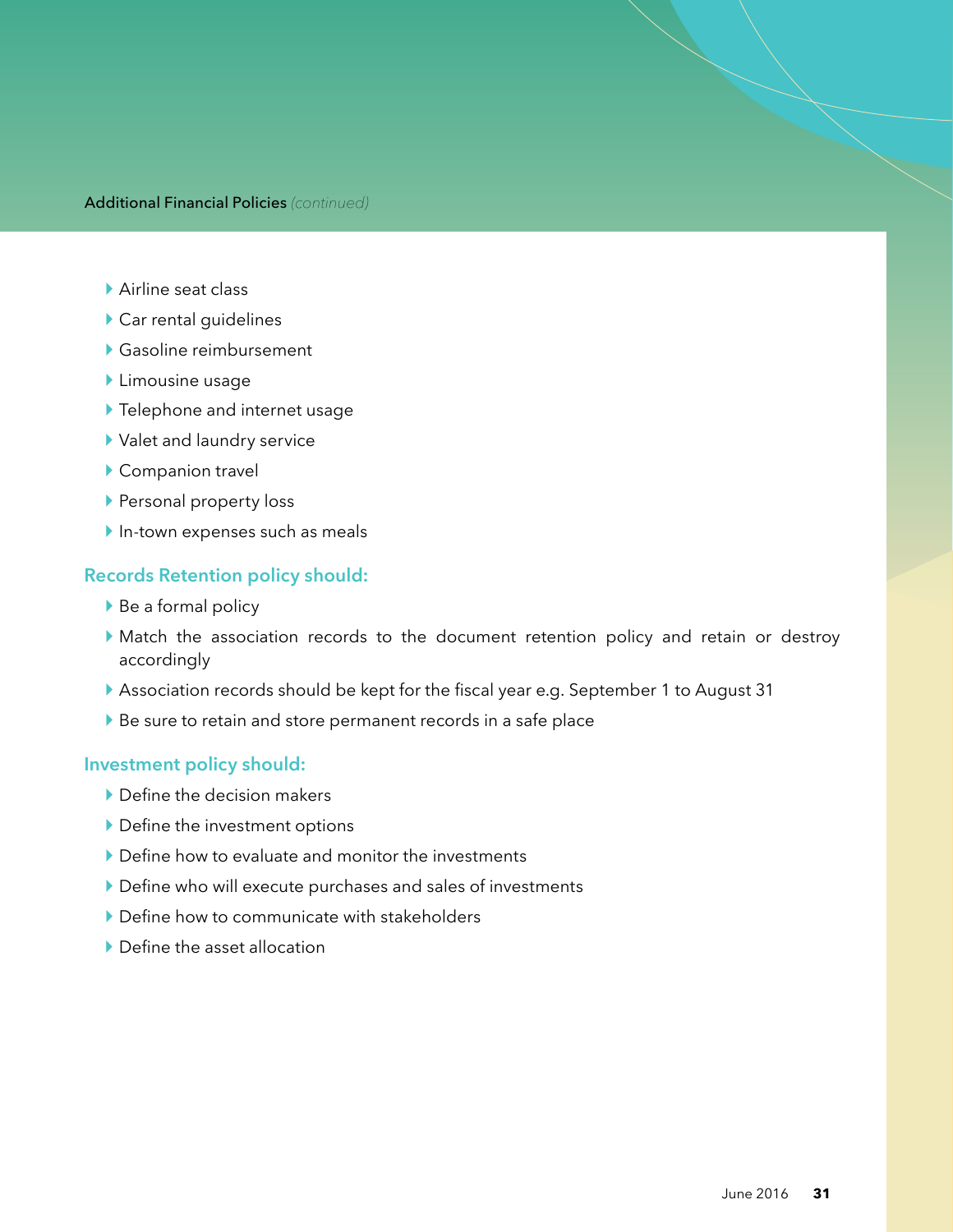# FINANCIAL STATEMENT ANALYSIS

One of the most effective ways that the officers and board can oversee the health of their association is by reviewing the financial statements on a monthly basis. Quite often leaders simply do not know where to begin and what to look for in order to do this effectively. The 8 Incredibly Easy Steps to Doing Financial Statement Analysis method is effective in picking up on trends, anomalies and even detect errors when things are amiss. Several state affiliates are now using this simple method.

To be successful with this process though you must be committed to doing the following:

- 1. Read the financial statements.
- 2. Come up with a list of questions to ask at the board meeting.
- 3. Ask the questions at the board meeting.
- 4. Ask follow-up questions when you do not understand the answer.
- 5. Ask for additional information to be provided, if necessary; and be sure to follow up on any open issues.

To do the 8 Incredibly Easy Steps to Doing Financial Statement Analysis it is helpful to know:

- ▶ You are not expected to be accountants
- $\blacktriangleright$  It is essential that you are inquisitive
- **•** Follow-up is an important part of this process

#### **And finally…You simply cannot do this wrong. Everybody can do this!**

You will need some basic supplies in order to do this:

- ▶ A 6" plastic ruler
- ▶ A red pen
- ▶ A blue pen
- ▶ A yellow highlighter
- ``  Self-stick notes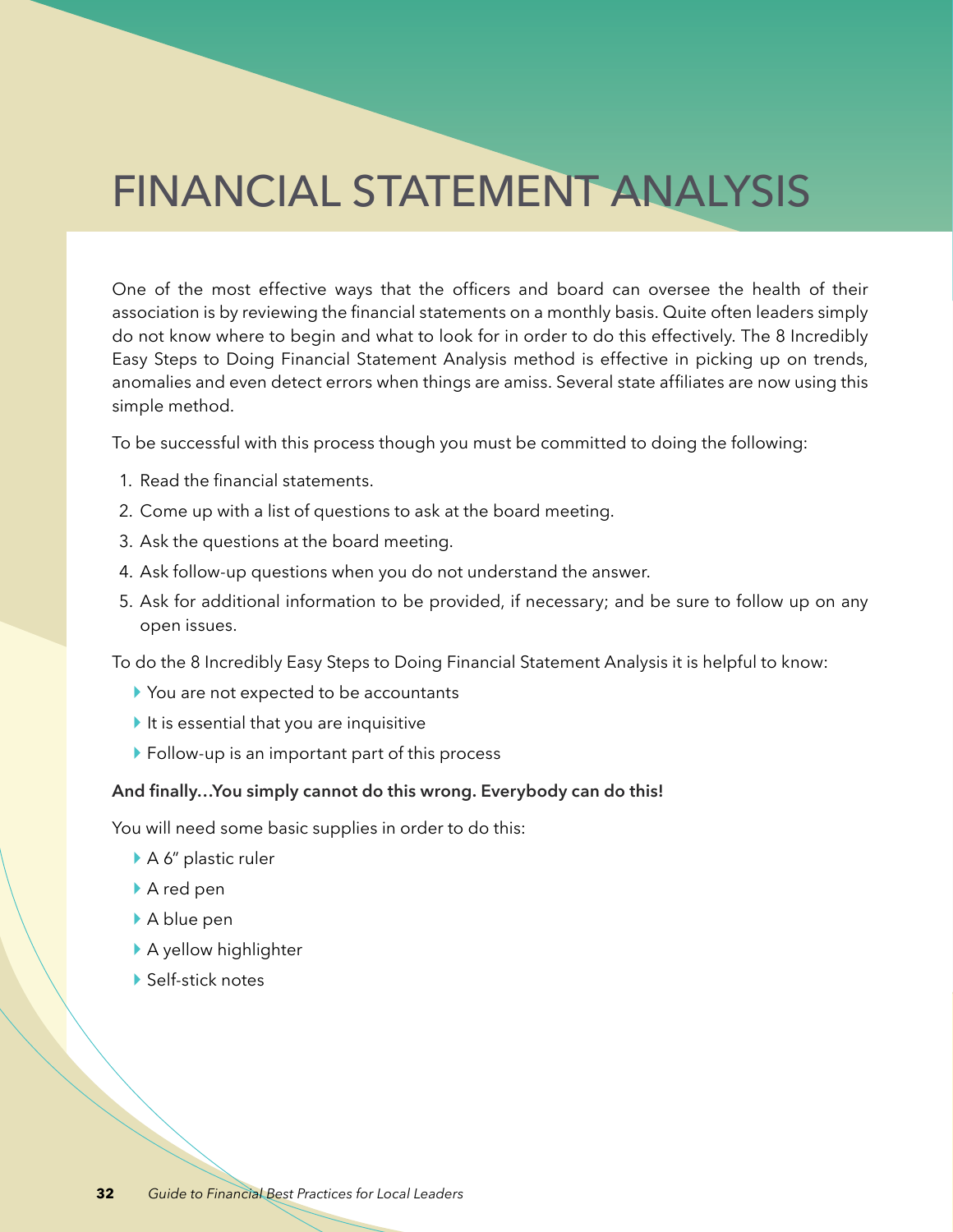# **FINANCIAL STATEMENT ANALYSIS IN 8 INCREDIBLY EASY STEPS**

- 1. Determine whose financial statements you are reading and for what period the financial statements are reporting. Quickly flip through the financial statements to see what information is provided.
- 2. For the Statement of Financial Position (Balance Sheet), quickly read the account titles to familiarize yourself with the types of assets, liabilities, and net assets that are being reported on.
	- ▶ Do I recognize all of the asset, liability, and net asset accounts?
	- $\rightarrow$  Are there any new accounts that I have not seen before?
	- **E** Highlight what you do not recognize.
- 3. Starting at the top with "Cash and Cash Equivalents," use the ruler to focus on one line at a time comparing the balance for current fiscal period to the prior fiscal period. Continue moving down the Statement of Financial Position doing the same comparison for each line item.
	- $\cdot$  Is this a large balance?
	- $\rightarrow$  Is there a significant change from the prior period? This can be a positive or negative change.
	- **E** Highlight the line if there is a significant change.
- 4. After reviewing the Statement of Financial Position, go back and revisit the line items that were highlighted in yellow.
	- If Why did I highlight this line item?
	- $\rightarrow$  What was interesting or unusual about the item?
	- In Do I have information from another source that causes me to question this line item?
	- **E** With the red pen, write any questions you might have about that line item **on the Statement of Financial Position.**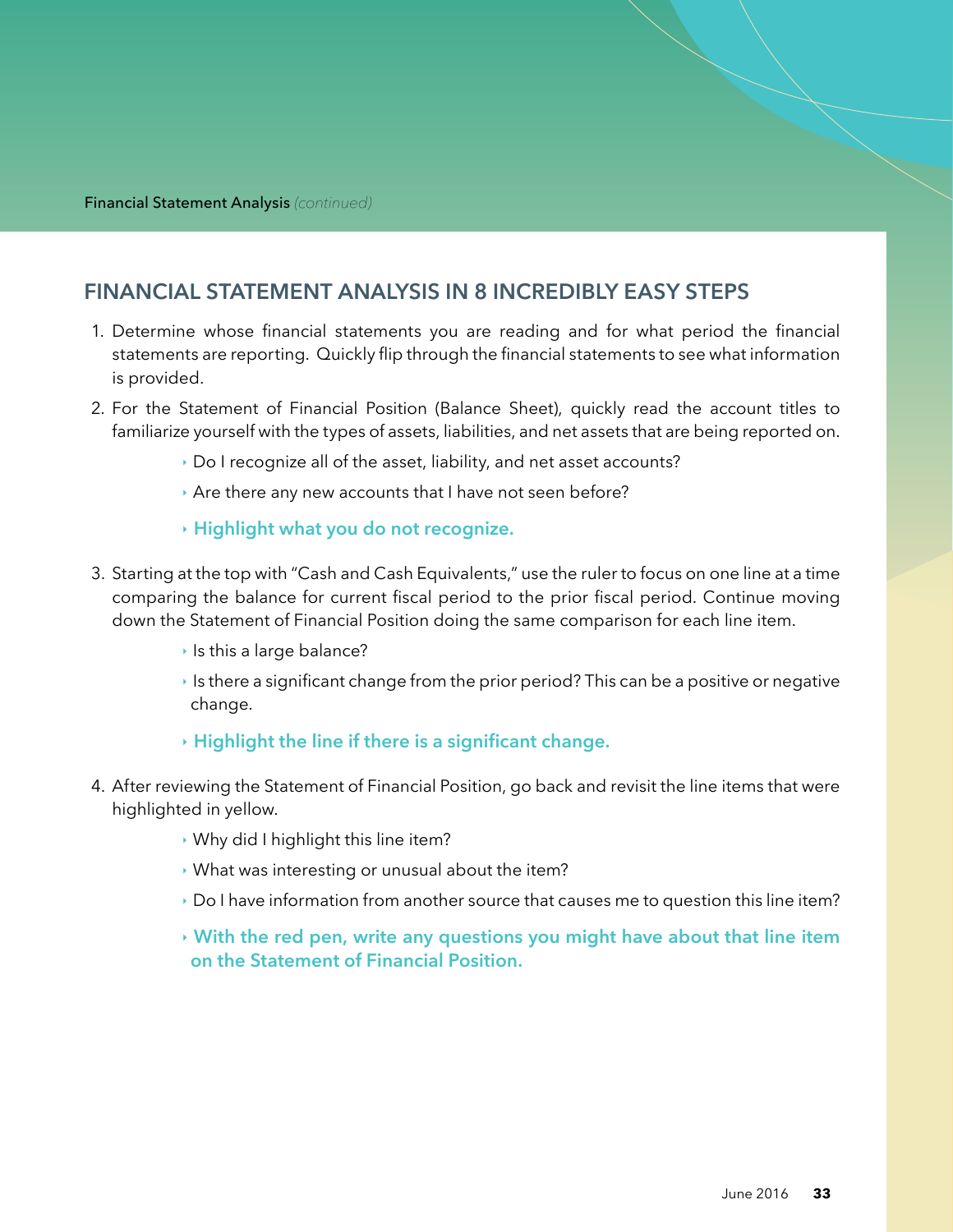Financial Statement Analysis *(continued)*

- 5. For the Statement of Activities (Income Statement), quickly read the account titles to familiarize yourself with the types of revenue and expense accounts that are being reported on. Also, determine the number of months remaining in the fiscal year. Knowing how many months remain in the fiscal year will become very important as the year progresses. You will be comparing actual results to the annual budget and knowing how much time remains will help you determine how well operations are going for the year, and whether or not any action needs to be taken.
	- ▶ Do I recognize all of these revenue and expense accounts?
	- $\rightarrow$  Are there any new accounts that I have not seen before?
	- **E** Highlight what you do not recognize.
- 6. Starting at the top with "Dues" revenue, use the ruler to focus on one line at a time comparing the balance for the current year-to-date to the annual budget for each:
	- **Revenue line item**
	- **Total revenue**
	- **Department expense**
	- **•** Other expense
	- **Total operating expense**
	- $\rightarrow$  Change in net assets from operations.
	- $\cdot$  Is there a significant variance between actual and budget?
	- $\cdot$  Is it a favorable or unfavorable balance?
	- $\rightarrow$  Is there a significant change from the prior period? This can be a positive or negative change.
	- **E** Highlight the line item if there is a significant variance to budget.
- 7. After reviewing the Statement of Activities, go back and revisit the line items that were highlighted in yellow.
	- If Why did I highlight this line item?
	- $\rightarrow$  What was interesting or unusual about the item?
	- $\rightarrow$  Do I have information from another source that causes me to question this line item?
	- **I** With the red pen, write any questions you might have about that line item **on the Statement of Activities.**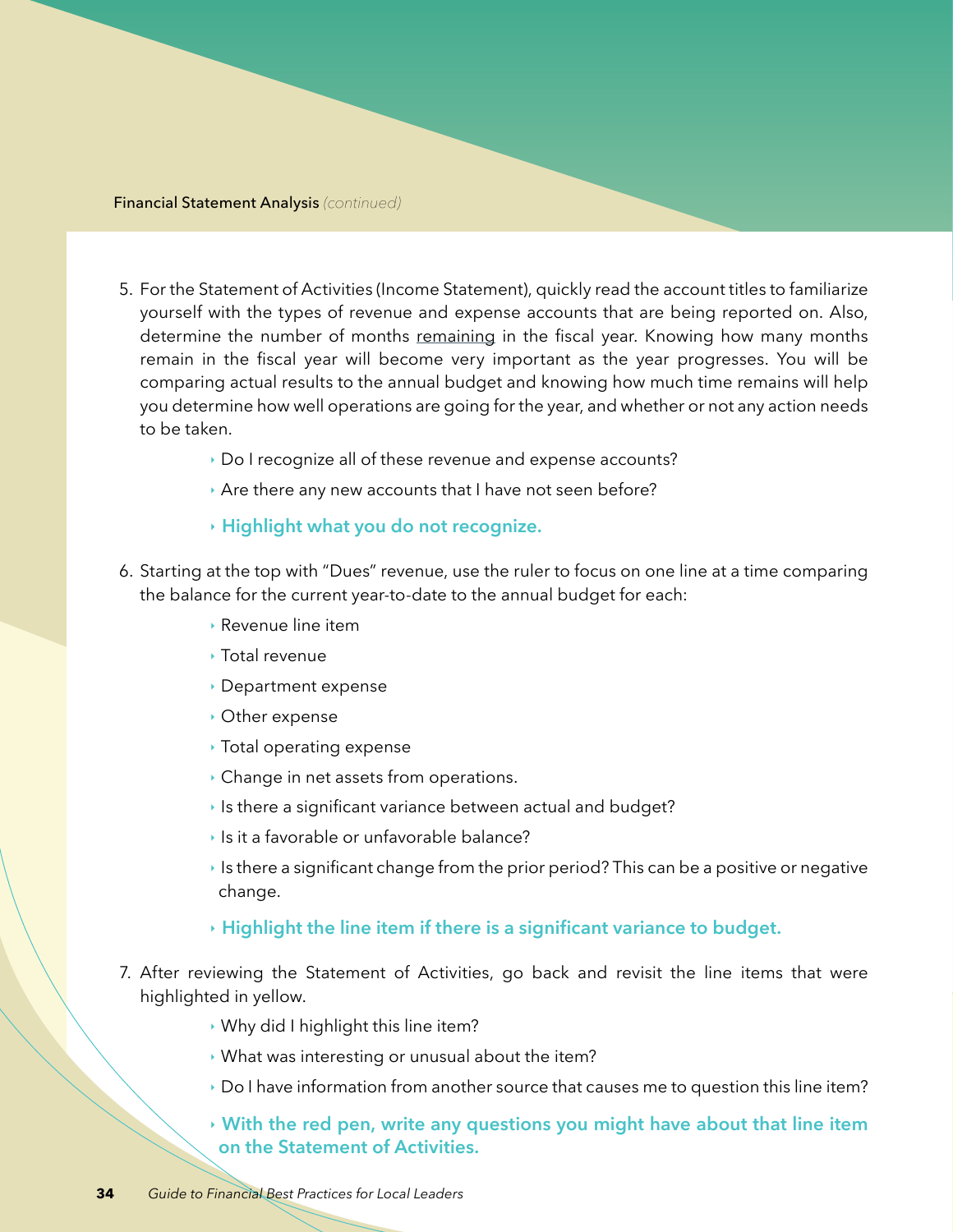- 8. For any supplemental information provided, read through highlighting any significant, interesting or unusual items that you notice.
	- If Why did I highlight this line item?
	- $\rightarrow$  What was interesting or unusual about the item?
	- $\rightarrow$  Do I have information from another source that causes me to question this line item?
	- **E** With the red pen, write any questions you might have directly on the document. **Use the post-it notes to write any questions that refer to multiple pages.**

Bring the financial statements with your questions to the board meeting. Write the answers in blue directly on the financial statement in response to your question.

Be sure to retain your "marked up" copy of the financial statements each month. You will refer back to these financial statements periodically during the year. By having the comments already on the financial statements, it will also help you remember the information that was provided during the financial statement review.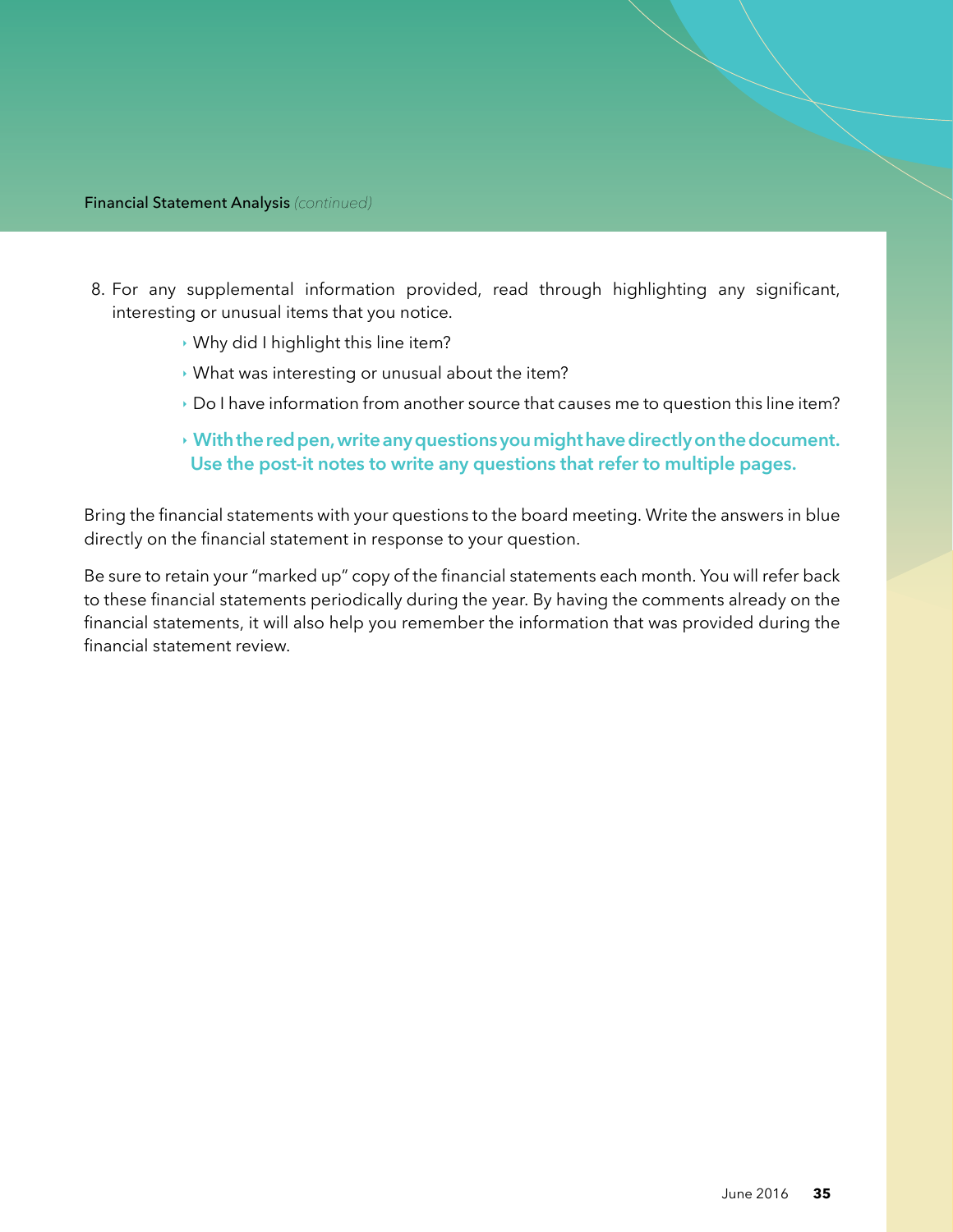# Financial Management Review **Checklist**

Stewardship of the association's money is an important part of the board's fiscal responsibilities and requires systematic and ongoing attention. The following checklist provides an outline and written record for an annual financial management review. If utilized, this completed checklist should be filed with the audit and kept with financial records.

*This checklist should be completed annually, and any outstanding issues should be resolved or corrected.*

| <b>Name of Association:</b> |  |
|-----------------------------|--|
| <b>Address:</b>             |  |
| <b>Treasurer:</b>           |  |
| <b>President:</b>           |  |
| <b>Fiscal Period/Year</b>   |  |

| <b>Budgeting</b>                                                                                                           | Yes | No |
|----------------------------------------------------------------------------------------------------------------------------|-----|----|
| Does a finance committee prepare the preliminary budget?                                                                   |     |    |
| Is the preliminary budget based on all necessary information (membership estimates, other<br>sources of income, expenses)? |     |    |
| Does the budget show all sources of income, against all total expense categories?                                          |     |    |
| Has the budget been formally adopted by the appropriate body (i.e. board)?                                                 |     |    |
| Are policies in place to permit changes to budget line items as needed during the fiscal year?                             |     |    |
| Are monthly financial reports made to the appropriate body?                                                                |     |    |
| Does the association perform an independent audit at the close of each fiscal year?                                        |     |    |
| <b>Financial Controls</b>                                                                                                  |     |    |
| Does the association use an accounting system with accurate records of income and expense<br>transactions?                 |     |    |
| Are all bank signatory cards up-to-date with at least two signatures that have been approved<br>by the board?              |     |    |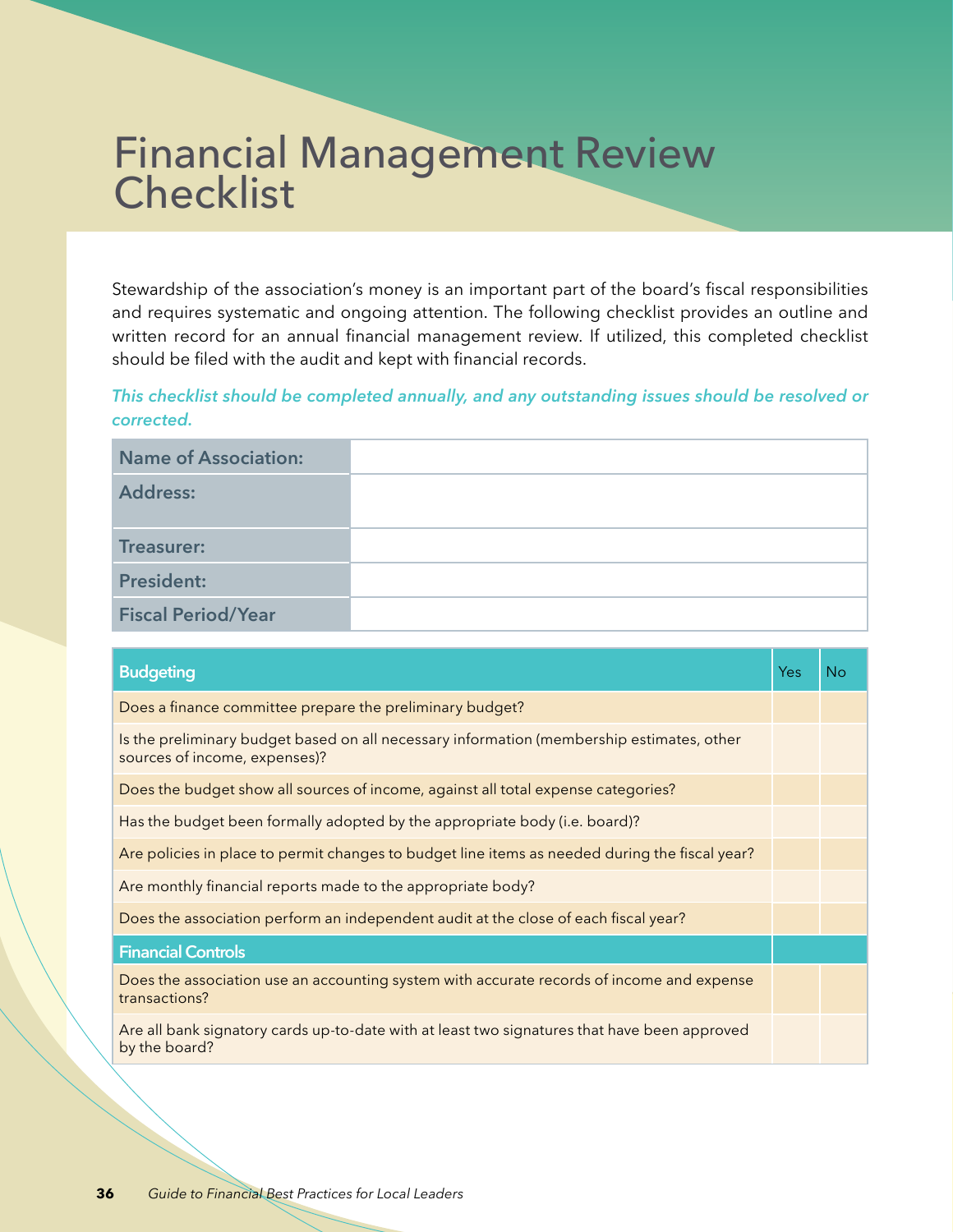#### Financial Management Review Checklist *(continued)*

| <b>Financial Controls (continued)</b>                                                                                                                                               | Yes | <b>No</b> |
|-------------------------------------------------------------------------------------------------------------------------------------------------------------------------------------|-----|-----------|
| Are at least two people involved in the process of keeping financial records, depositing<br>revenue, issuing checks, and handling cash?                                             |     |           |
| Are all funds deposited in a timely manner?                                                                                                                                         |     |           |
| Does the association perform monthly bank reconciliations by individuals other than those<br>who are authorized to sign checks?                                                     |     |           |
| Does the association have salaried staff?                                                                                                                                           |     |           |
| Are appropriate withholdings made (state and federal taxes, etc.) and submitted to the proper<br>agencies?                                                                          |     |           |
| " Are quarterly Form 941 Federal Tax Returns filed as required and within proper deadlines?                                                                                         |     |           |
| Insurance                                                                                                                                                                           |     |           |
| Are insurance policies in place to protect the association against loss of property by reason of<br>fire, theft, or other casualty?                                                 |     |           |
| Are liability insurance policies in effect to protect the association's officers and board, or other<br>third parties where events or activities may result in an accident?         |     |           |
| Are copies of all current insurance policies maintained with the permanent association<br>records?                                                                                  |     |           |
| <b>IRS and Tax Forms</b>                                                                                                                                                            |     |           |
| Is the association exempt from federal income taxes under the Internal Revenue Code? If yes, is<br>the IRS letter of ruling on the tax exempt status kept in the permanent records? |     |           |
| Has the IRS Form 990, 990-EZ, or 990-N-Postcard tax returns been filed with the IRS?                                                                                                |     |           |
| Has an IRS Tax Identification Number been secured?                                                                                                                                  |     |           |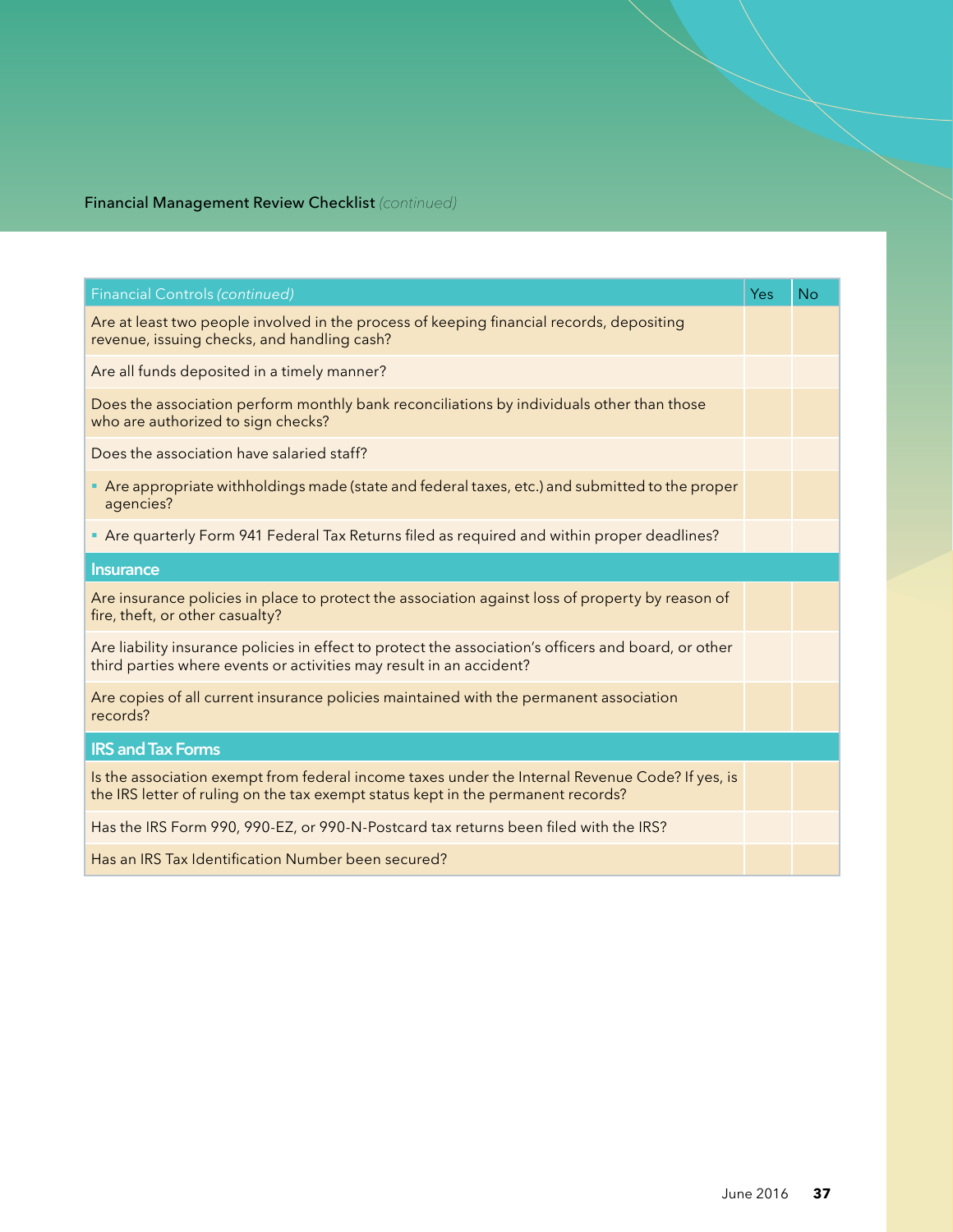# THE AUDIT

Auditing involves examining financial records and transactions to ensure receipts have been properly accounted for and expenditures have been properly authorized and recorded in the accounting system per the association's bylaws, standing rules, and budget limitations.

Association bylaws or policies and procedures indicate when an audit is to be made, its procedure, and when it should be reported to the membership. Ideally, financial records should be audited at least once a year. However, smaller associations often opt for internal financial reviews.

The process of selecting/electing individuals to serve on the internal audit committee or for retaining a professional firm (with nonprofit accounting experience) should be included in the policies and procedures.

Be sure to check the laws in your state as several states require organizations to hire a professional firm to complete the audit when the gross income exceeds a certain amount.

# **The Purpose of an Audit**

The purpose of an audit is to provide reasonable assurance that an association's financial statements are free of material misstatements and to ensure that receipts and expenditures are in conformity with the association's bylaws. It is not intended to determine the effectiveness of internal controls of the association or to detect fraud.

An audit with an unmodified ("clean") opinion reasonably assures the membership that the association's resources are being properly accounted for and managed with the regulations established for their use based upon the records that were audited.

# **Compiled Financial Statements**

- $\blacktriangleright$  Compiled financial statements, the most basic level of service provided by Certified Public Accountants (CPA), is less expensive, and takes less time.
- ▶ The CPA receives financial information from the association, reviews it for obvious errors without verifying the facts or tracing the transactions, and prepares financial statements using information provided.
- ▶ The CPA might have to perform additional accounting services, such as creating a general ledger or assisting with adjusting entries, before financial statements can be prepared.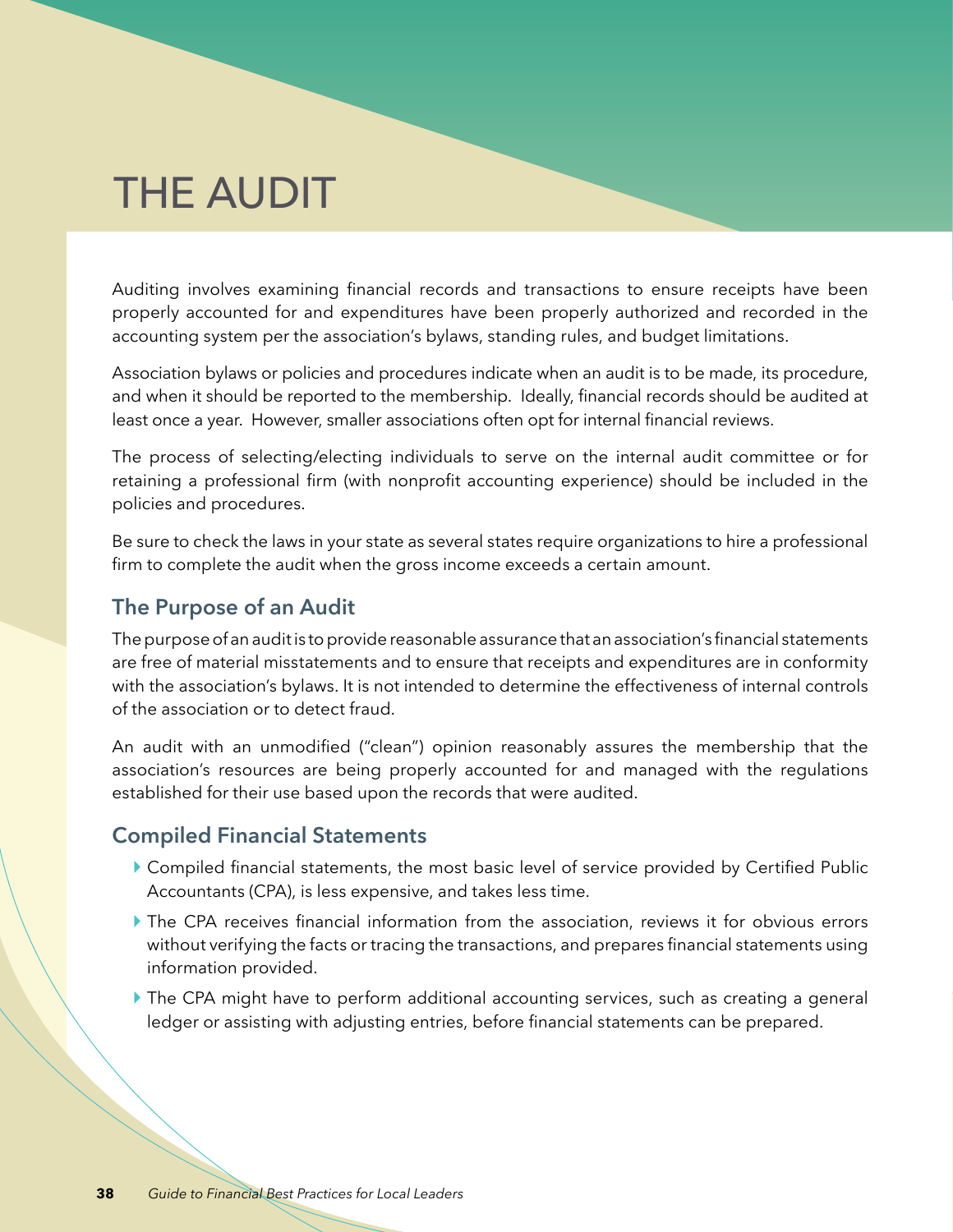#### The Audit *(continued)*

▶ Upon completion, a report is issued that states a compilation was performed in accordance with the American Institute of Certified Public Accountants (AICPA) professional standards, but no assurance is expressed that the statements are in conformity with Generally Accepted Accounting Principles (GAAP). Essentially, the public accountants are not expressing an opinion on the association's financial statements.

#### **Reviewed Financial Statements**

- If These require that the CPA perform inquiry and analytical procedures in addition to the procedures described above for a compilation.
- $\blacktriangleright$  Reviewed financial statements are in-between a compiled financial statement and a full audit, in time, expense and assurance.
- ▶ Upon completion, a report is issued stating that a review has been performed in accordance with AICPA professional standards, that a review is less in scope than an audit, and that the CPA did not become aware of any modifications that should be made in order for the statements to be in conformity with GAAP.

### **Audited Financial Statements**

- ▶ An audited financial statement is the most expensive and most complete auditing service CPAs provide. This would be most appropriate for larger associations that are required to obtain external audits as provided for in the bylaws or due to requirements from grantors.
- If This type of service provides the highest level of assurance.
- $\blacktriangleright$  In an audit, the CPA performs all of the steps indicated above regarding compiled or reviewed statements, but also performs confirmation, verification and substantiation procedures.
- $\blacktriangleright$  When the audit is complete, the CPA's standard audit report states that an audit was performed in accordance with Generally Accepted Auditing Standards, and expresses an opinion that the financial statements present fairly the association's financial position and results of operations in conformity with GAAP. This would be considered an unmodified ("clean") opinion.

### **Preparing for a Financial Review/Internal Review**

For clarification purposes, a financial review represents an internal process performed by two or more members of a financial review committee or the board's designees.

The first step in the review process should be appointment of a financial review committee. This committee should be made up of members who do not have signing authority over the bank account. Additionally, **the President or Treasurer should not be part of the financial review committee**.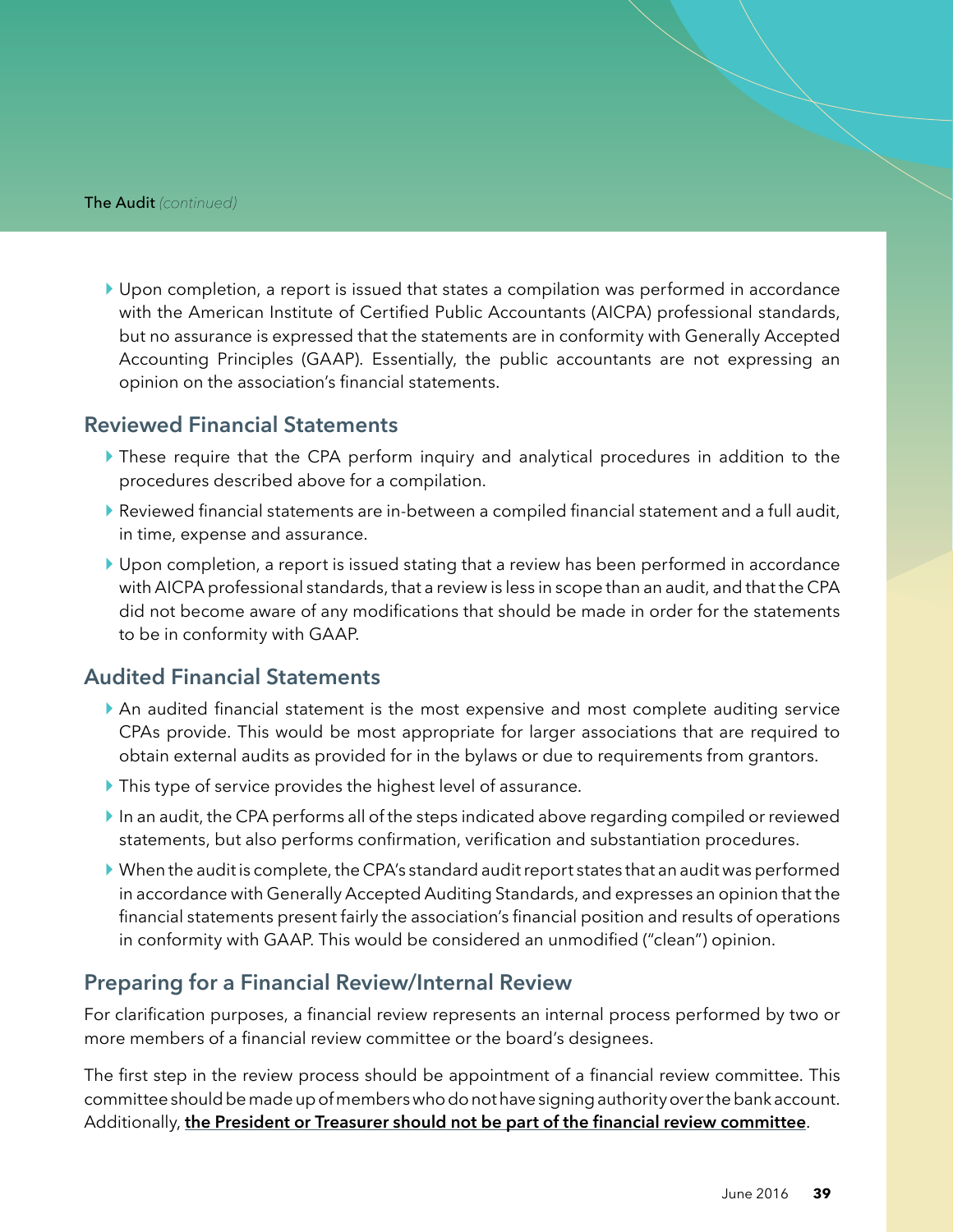The Audit *(continued)*

Financial records should be put in order for the financial review – shortly before the end of the Treasurer's term of office or the end of the fiscal year. The Treasurer should make the following items available for the financial review:

- ▶ A copy of the last financial review report
- Checkbook and canceled checks
- **•** Bank statements and deposit receipts
- **Treasurer's book or ledger**
- $\blacktriangleright$  The monthly financial statements
- $\blacktriangleright$  Itemized statements and receipts of bills paid
- ▶ Check requests
- $\blacktriangleright$  Copies of board, executive committee, and association minutes that would include an adopted budget, as well as any amendments that were approved during the year. Minutes also show certain authorized expenditures approved by the Board.

#### **Financial Review Procedures**

- $\blacktriangleright$  Start the financial review with the records used after the last review. Check to see if the amount shown on the bank statement corresponds to the starting balance recorded in the checkbook and ledger.
- ▶ Do a sample of test transactions. The size of the sample should be based on the size of the association. The larger the association the more transactions should be tested. If mistakes are found, the sample size should be broadened to test more transactions. You should consider retaining the services of an external auditor if nearly all of the transactions were reviewed due to errors or concerns regarding validity and accuracy.

#### *Some items to look for:*

- $\rightarrow$  Are monthly bank reconciliations done
- $\rightarrow$  Unexplained reconciling items on the bank reconciliation
- $\rightarrow$  Old outstanding checks
- **I** Unusual endorsements on checks
- **Disbursements not supported by invoices or other documentation**
- **Blank checks not secured in a safe place**
- $\rightarrow$  Deposit ticket dates correspond with dates received by bank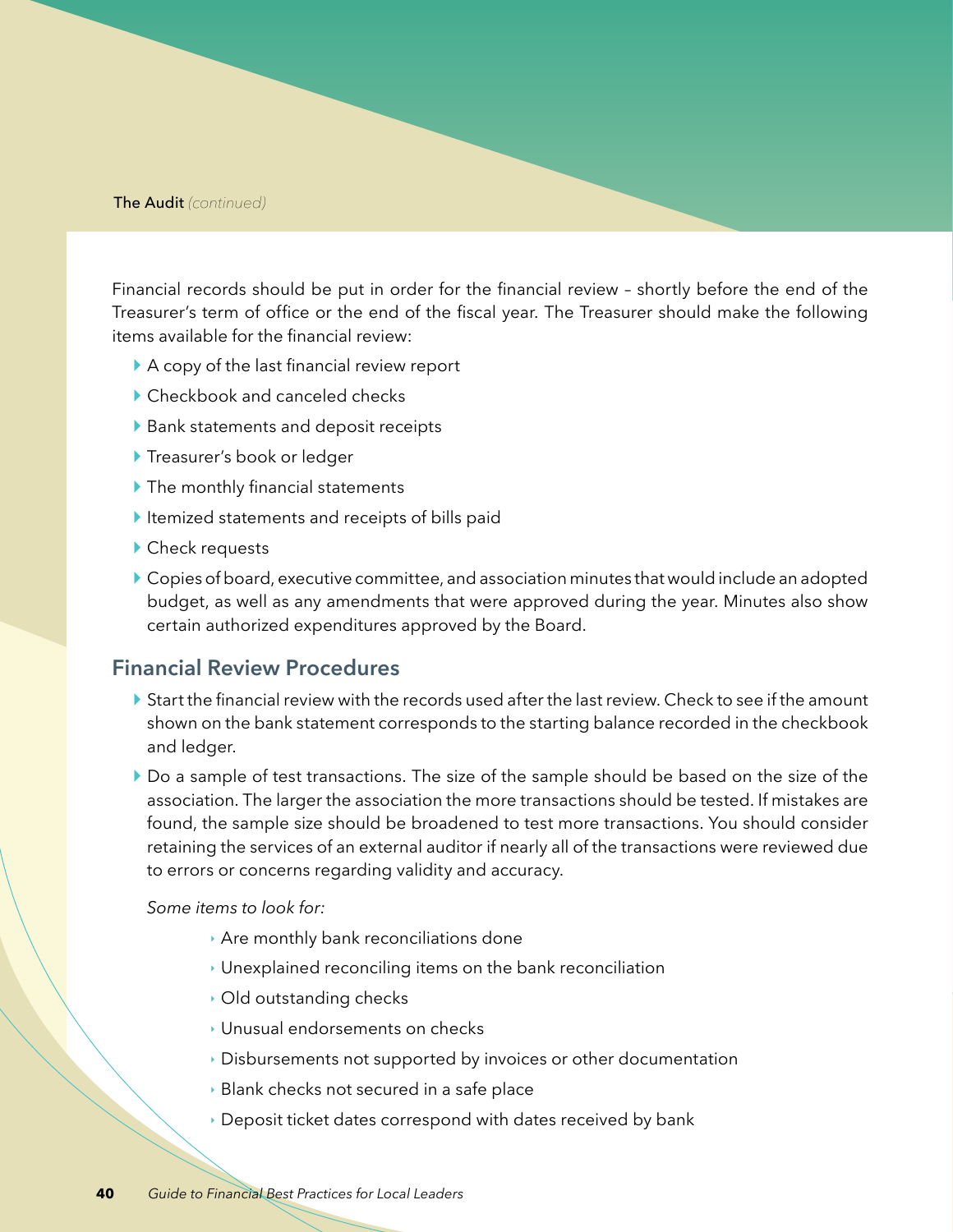- $\rightarrow$  Timeliness of deposits based on known dates of events
- If All invoices paid by check and not cash or debit card
- **•** Make certain that money collected for a specific purpose (e.g. scholarship funds) has been disbursed accordingly.
- $\blacktriangleright$  Check the treasurer's reports and annual reports for accuracy.
- ▶ After all errors have been corrected by the treasurer, and the financial review committee is satisfied that the financial accounts are correct, sign and date the annual report: "Examined and found correct. "(Name), (Date)."
- If all is in order, the Financial Review Committee should prepare a statement, and each member of the financial review committee, should sign. A sample statement might read: "The Financial Review Committee has examined the records of XXX Association for the period of (time covered). Based upon the records examined, we found them to be correct."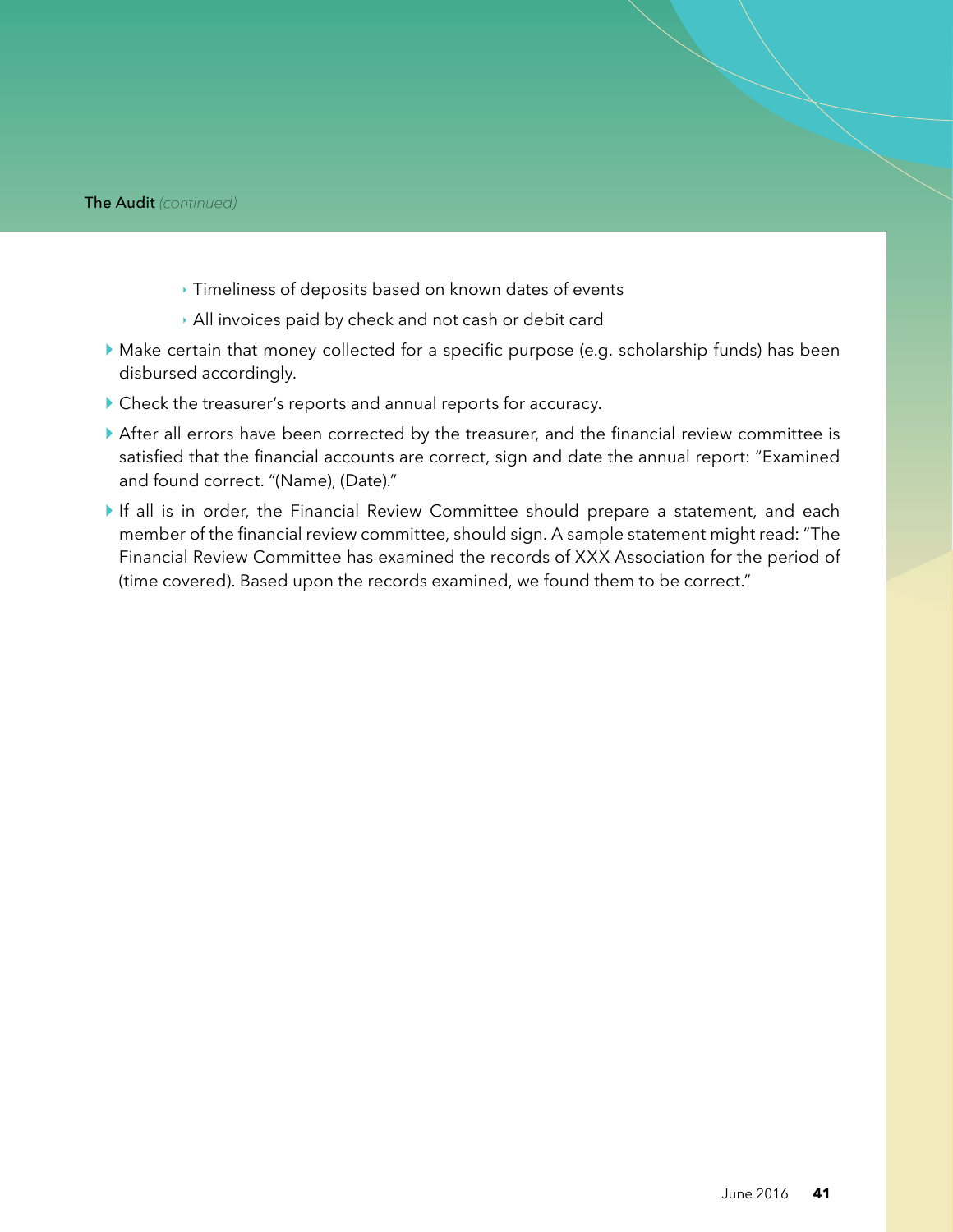# The Internal Revenue Service (IRS)

#### **DISCLAIMER: When necessary, please consult a tax advisor with specific questions the association may have about tax related matters.**

The IRS exists to enforce the tax laws of the United States. These laws include various reporting requirements for tax exempt organizations such as your association.

### **Tax Exempt Organizations**

Local associations are categorized by the IRS as tax exempt labor unions or member associations, under IRS section 501 (c) (5) or IRS section 501 (c) (6). What this means is that, in exchange for operating in accordance with the association's allowable activities and complying with the applicable reporting requirements, under the association's nonprofit status the association does not have to pay taxes on most revenue. (See section below on Unrelated Business Income Tax)

An association may be in jeopardy of losing its nonprofit status due to non-compliance or other prohibited activities. Private inurement may result when the association's assets or earnings are used for the benefit of an insider rather than for the good of the association. Examples of private inurement include:

- **Excessive travel or entertainment expenses**
- ▶ Procuring services or merchandise from vendors who are relatives or friends of insiders at higher than the market rates or for nother inappropriate reasons
- ▶ Paying compensation to employees that is disproportionately high compared with their duties

Transactions with insiders should be closely scrutinized because of the inherent conflict of interest that may exist. Associations should set and follow very strict standards concerning compensation and benefits, travel, entertainment and other expenses.

As well, an association may lose its nonprofit status by not filing its tax returns on an annual basis.

For clarification purposes, associations operate both as nonprofits and tax exempt. They are permitted to generate greater income than expenses; in fact, this is essential to the association's ability to grow, serve its members, and meet unexpected future needs. However, all earnings must be "reinvested" or held in the association to further its nonprofit purpose. Tax exempt labor unions and member associations still must pay state and local sales taxes.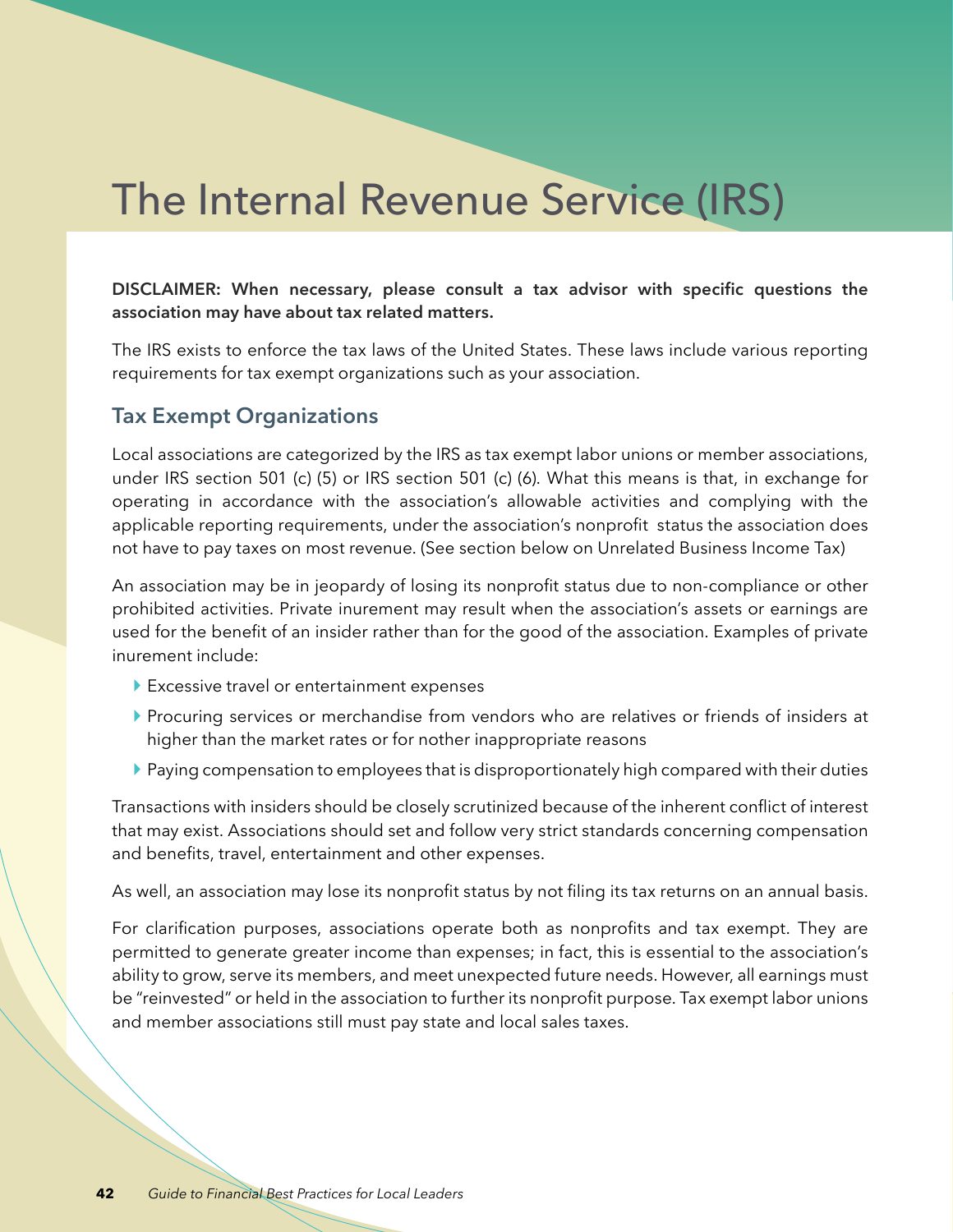# **Tax Identification Number**

The IRS needs ways to uniquely identify and keep track of everyone who might be a potential taxpayer. For corporations and other business entities, it is done through the Taxpayer Identification Number (TIN) which may also be referred to as the Employer Identification Number (EIN) or Federal Employer Identification Number (FEIN).

Each association needs this number in order to:

- ▶ Open a bank account
- $\blacktriangleright$  File annual information returns with the IRS
- ▶ File any other IRS forms

It is important that this number is kept on file together with other permanent file documents. All associations should apply for this number. *Always be on the lookout for situations where the association may have opened bank accounts using their school's TIN or social security number of one of their officers or board members*.

EINs may be obtained by going online to www.IRS.gov and completing a brief form.

# **Reporting**

The association must file an annual information return with the IRS. Depending on the "normal" annual gross receipts, one of three forms will need to be filed. "Normal" means the average of the previous three years. "Gross receipts" means all cash the association took in excluding the State-NEA dues that are collected and remitted. The following table shows the forms that must be filed each year:

| <b>Annual receipts</b> | Form               |
|------------------------|--------------------|
| <b>Under \$50,000</b>  | 990-N (E-Postcard) |
| \$50,000 - \$200,000*  | 990-EZ             |
| Over \$200,000*        | 990                |

*If you have assets over \$500,000, you must file Form 990 regardless of the amount of your "gross receipts"*

Most associations file Form 990-N. This form must be filed electronically after the end of each fiscal year (Per the records of the IRS) and before the 15th day of the fifth month following the end of the fiscal year. This return is very easy to do and can be completed in about 5 minutes. No extensions for filing the 990-N return are granted by the IRS.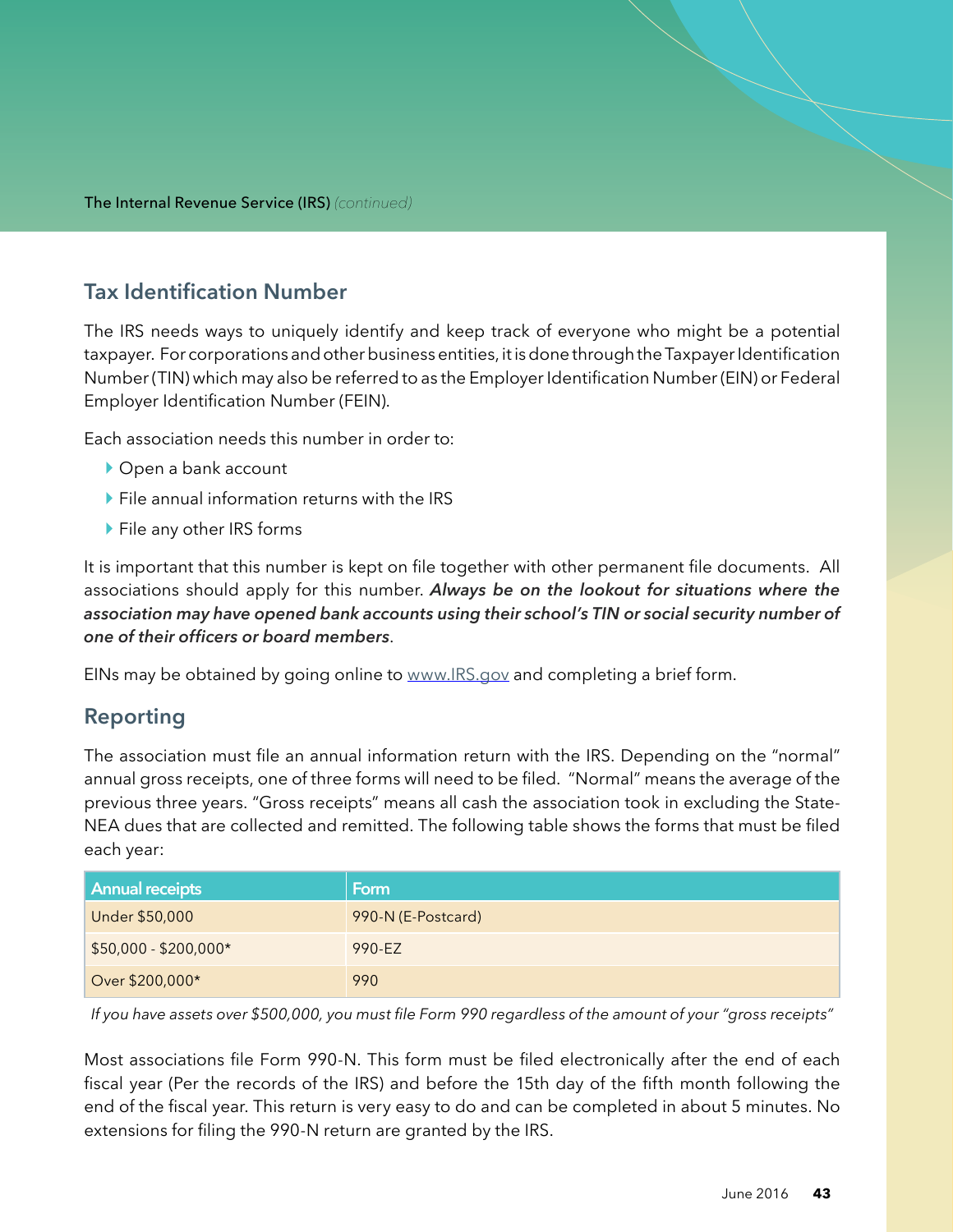The Internal Revenue Service (IRS) *(continued)*

Associations that file Form 990-EZ or 990 normally pay a CPA firm to do an annual audit, and as well as the preparation of the Form 990-EZ or 990. The due date for these forms is the 15th day of the fifth month following the end of the fiscal year. Extensions of filing dates are possible but extension requests must be made to the IRS.

#### **Unrelated Business Income Tax (UBIT)**

Occasionally the association conducts activities that generate income that is unrelated to their tax exempt purpose (operating as a nonprofit labor union or member association). The IRS imposes an Unrelated Business Income Tax (UBIT) on income generated from these activities. If the unrelated business income exceeds \$1,000, the association must file an annual tax return Form 990-T, "Exempt Organization Business Income Tax Return".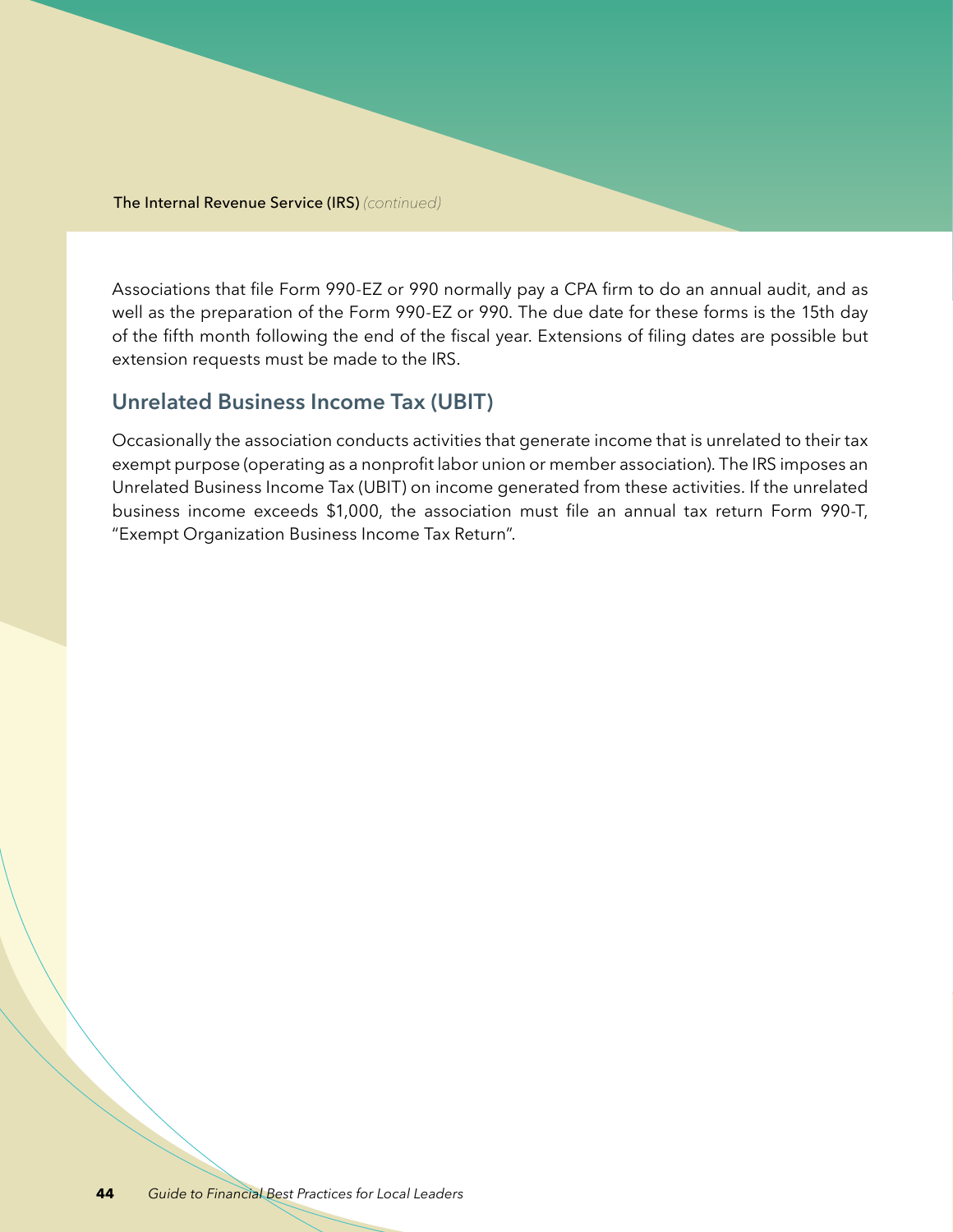# Directors and Officers Liability Insurance

All boards should consider purchasing liability insurance called, Directors and Officers Liability Insurance. This coverage offers reimbursement for losses and defense costs in the event that the board suffers a loss as a result of lawsuits filed for alleged wrongful acts in their capacity as directors and officers. Civil and criminal actions are covered by this insurance. Illegal acts are not. This insurance coverage is relatively inexpensive but recommended.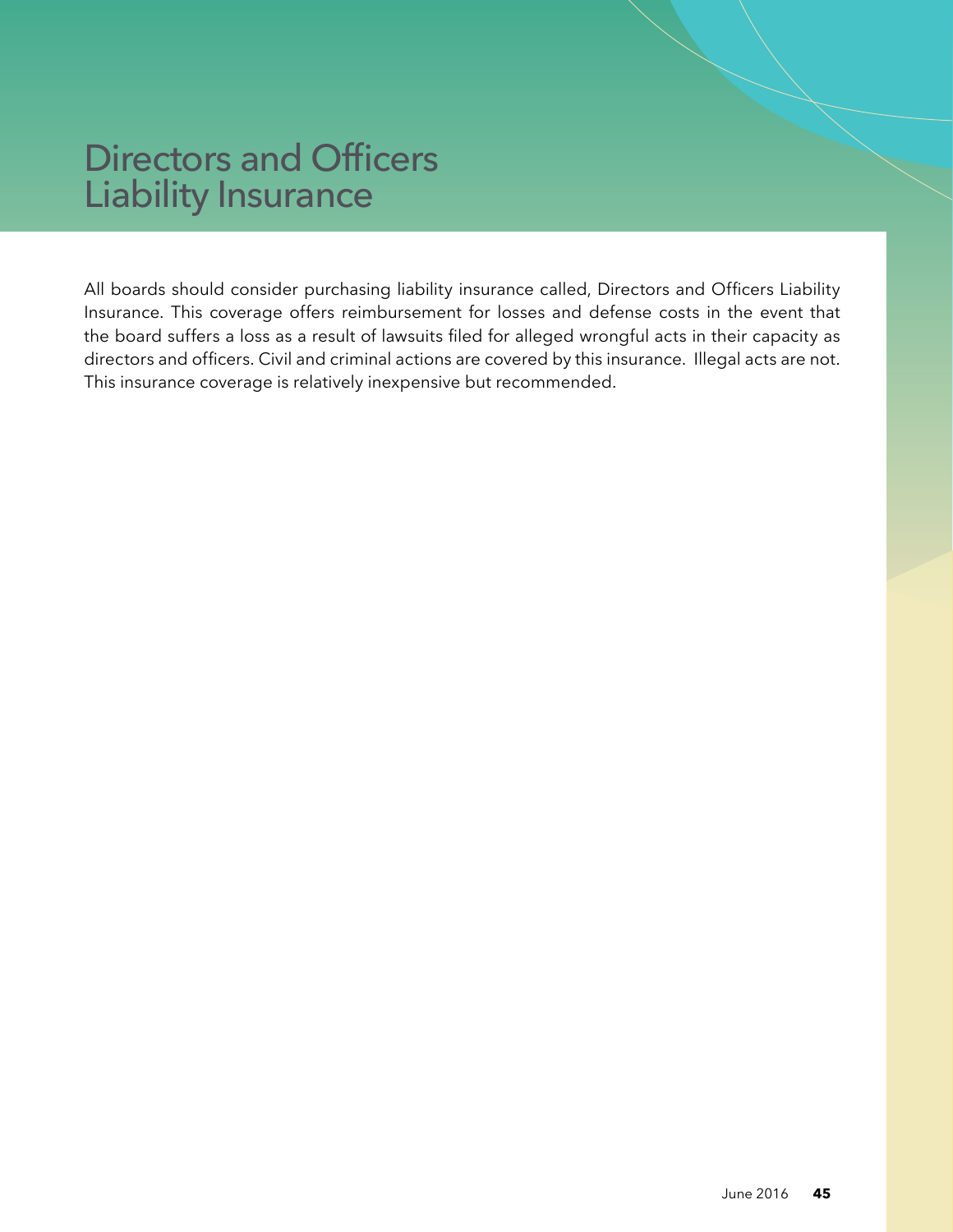# Succession Planning

The concept of succession planning can be off putting and may even be a little threatening particularly if the planning focuses on a particular role within the association such as the president or executive director's. Thoughts of, "Am I being replaced," or, "Is my job secure," are not uncommon. But succession planning is so much more than this.

Succession planning:

- ▶ Empowers up and coming leaders by equipping them with the skills and experience to lead the association in the future
- Allows for the smooth transition of leadership
- **Ensures business is carried on as usual without interruption**
- $\blacktriangleright$  Keeps the association in compliance with laws and regulations by making sure documents are filed in a timely manner
- **E** Establishes an emergency plan in the event of unexpected leadership changes

Up and coming leaders should be trained in the following areas so that future generations of qualified candidates are groomed. The 3 fundamental skills necessary for this are:

- 1. Financial skills
	- a. An understanding of budgets and the budgeting cycle
	- b. Knowledge of forecasting financial information in order to formulate effective strategies
	- c. Understanding financial reporting and operational financial results
	- d. Ensuring that all compliance deadlines are met and all required information returns are filed with the appropriate agency
- 2. Business skills
	- a. Recognizing that association resources are limited and that programs need to be prioritized
	- b. Adhering to established association policies and procedures
	- c. Managing and protecting association resources
- 3. Global skills
	- a. Acknowledging the role of governance and the responsibilities that come with the position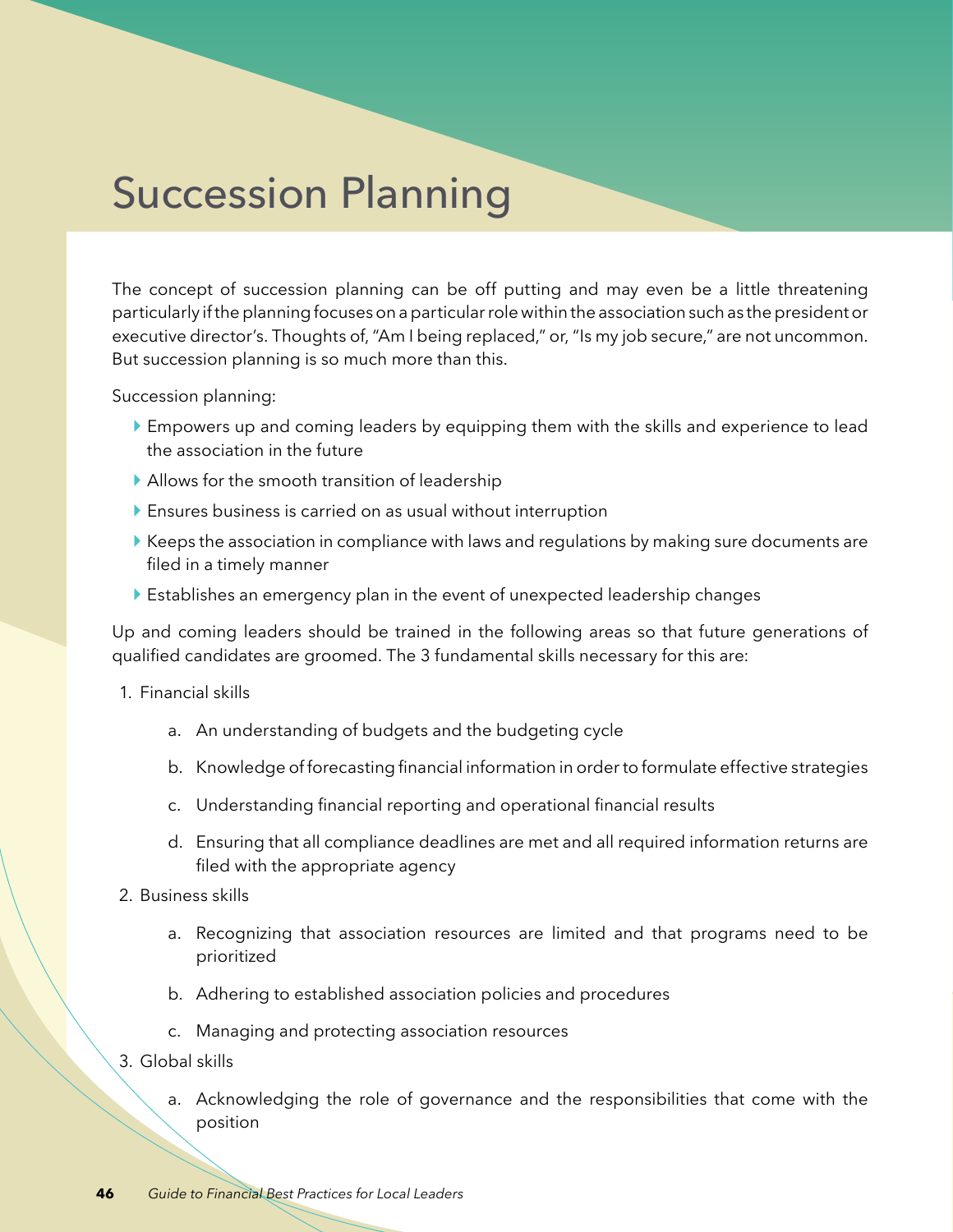- b Assessing risk particularly looking for strengths, weaknesses, opportunities and threats of the association
- c. Implementing effective strategies to deal with risks and opportunities

Before succession planning is even undertaken it is best to gain the commitment of the board to the process and understand upfront that there may be challenges ahead when creating the succession plan.

The following information should be part of any effective succession plan:

- **Create job descriptions to include:** 
	- $\rightarrow$  The role, term of service, and the skills necessary for the office
	- $\rightarrow$  Qualities and skills needed to fulfill the responsibilities of the role
- $\blacktriangleright$  Financial housekeeping
	- $\rightarrow$  A calendar of critical deadlines such as
		- **Due dates**
		- **Meetings**
		- **Essential timelines**
	- $\rightarrow$  The location of crucial documents
		- **Employer identification or tax identification number**
		- **IRS** tax-exempt letter
		- **Financial statements for prior years**
		- Organizing documents such as articles of incorporation
		- Governing documents such as the constitution and bylaws
		- Tax returns
		- **Minutes of meetings and committees**
	- ▶ Verify compliance with Federal and State laws
		- **IRS Form 990**
		- **Tax exempt status requirements**
		- **State and local tax returns**
		- 1099s for miscellaneous payments made to individuals in excess of \$600.00 during a calendar year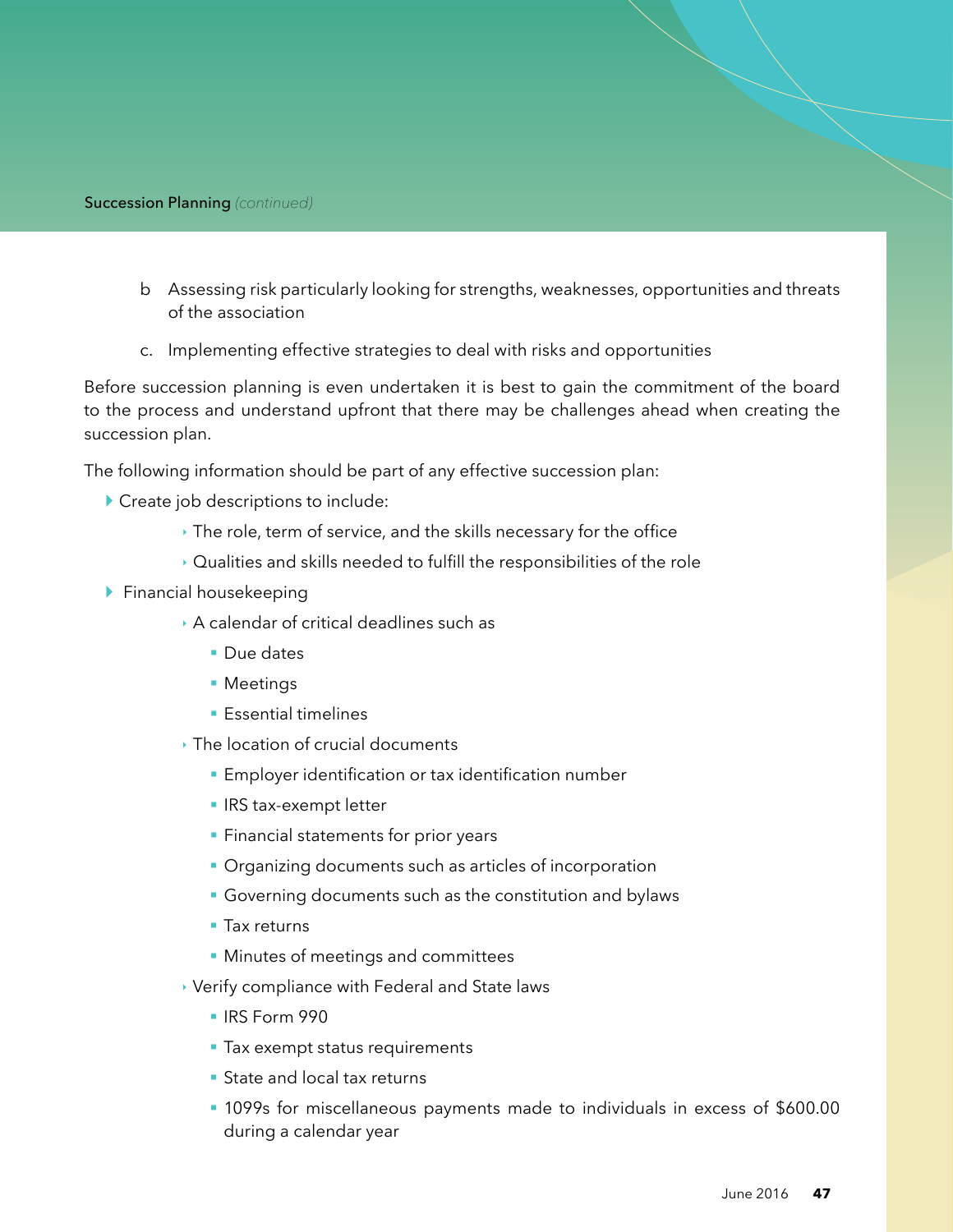#### Succession Planning *(continued)*

- W-2s for association employees
- Payroll taxes for federal, state and unemployment taxes
- $\rightarrow$  Update banking and investment information
	- **I** Identify bank accounts and bank account numbers
	- **Update signers**
- **Establish a document retention schedule** 
	- Know key dates to purge documents
	- Create a system of centralized document storage
		- Develop a list of documents to be transitioned and to whom
		- Appreciate that the electronic storage of permanent records is acceptable but the means of storage may need to be regularly updated in order to stay current with technology changes
			- **Example 1.5 Inche 10 is also used as thumb drives became acceptable**
- **Leadership transition plan** 
	- **Groom potential leaders with necessary skills and knowledge**
	- $\cdot$  Plan for transitional leaders
	- $\rightarrow$  On the job training through mentoring and advisory positions such as a past president
	- **Adopt an emergency plan** 
		- **I** Identify interim leadership
		- **Cross-train leadership**
- ``  Formally document policies and procedures and then regularly review the policies
	- Code of ethics
	- **Conflict interest policy**
	- **Whistleblower policy**
	- **Travel and expense reimbursement**
	- **Credit card usage policy**
	- **Records retention policy**

In short planning assists all associations with planning for the future and planning for the unexpected.